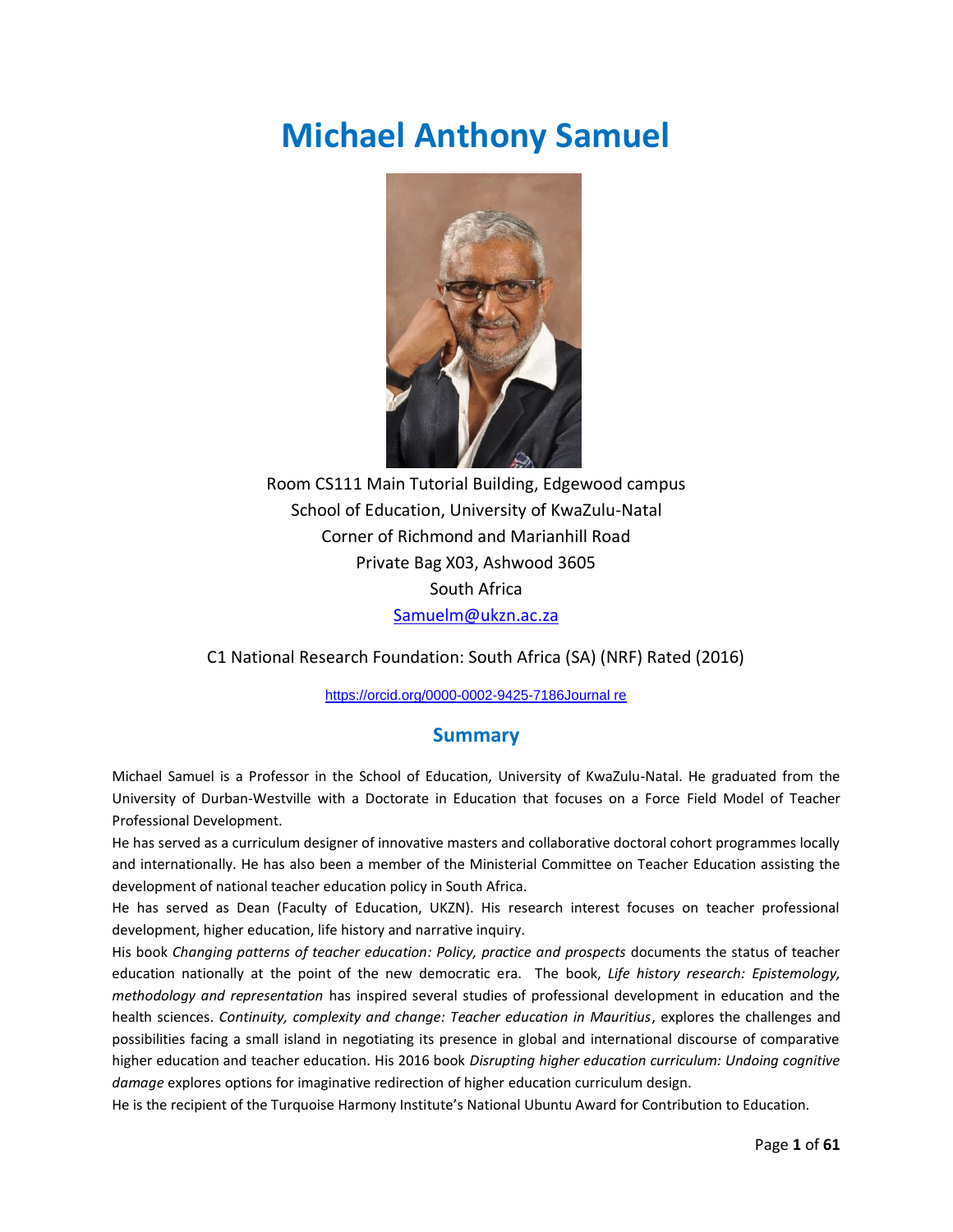### **Education**

| University of Natal, Durban, SA            | B.A. (Psychology)<br>English, Psychology                                   | 1982 |
|--------------------------------------------|----------------------------------------------------------------------------|------|
| University of Durban-Westville, Durban, SA | University Higher Diploma of Education<br>English, Guidance and Counseling | 1983 |
| University of Durban-Westville, Durban, SA | <b>Bachelor of Education</b><br>Curriculum Studies: English                | 1988 |
| University of Durham, Durham, England      | <b>Masters of Arts</b><br><b>Applied Linguistics</b>                       | 1987 |
| University of Durban-Westville, Durban, SA | Doctor of Education<br><b>Teacher Professional Development</b>             | 1999 |

## **Professional Employment**

| <b>University of Hong Kong</b><br>Faculty Visitorship Scheme, University of Hong Kong, Faculty of Education | 2013               |
|-------------------------------------------------------------------------------------------------------------|--------------------|
|                                                                                                             |                    |
| University of KwaZulu-Natal, Durban, SA                                                                     |                    |
| Full Professor: University of KwaZulu-Natal (UKZN)                                                          | 2012- present      |
| Discipline: Teacher development studies                                                                     | 2012-2019          |
| Discipline: Higher education studies                                                                        | 2020-present       |
| Dean: Faculty of Education (UKZN)                                                                           | 2009- January 2012 |
| Acting Deputy Vice Chancellor and Head of College: Humanities                                               | January 2010       |
| Acting Dean: Faculty of Education (UKZN)                                                                    | 2008               |
| Deputy Dean: Initial Teacher Education: UKZN, Faculty of Education                                          | 2006               |
| <b>Ministry of Education</b>                                                                                |                    |
| Ministerial Committee on Teacher Education                                                                  | 2003-2005          |
| University of Durban-Westville, Durban, SA                                                                  |                    |
| Chair: Educational Research: School of Educational Studies                                                  | 2001               |
| Director: School of Educational Studies                                                                     | 2000               |
| Co-ordinator of the Faculty of Education's Doctoral Studies Programme                                       | 2000-2002          |
| Deputy Dean: Faculty of Education                                                                           | 1999               |
| Faculty Restructuring Committee: Faculty of Education                                                       | 1999               |
| Lecturer                                                                                                    | 1991               |
| Uthongathi School                                                                                           |                    |
| School Teacher: New Era Schools Trust (Private School)                                                      | 1988-1990          |
|                                                                                                             |                    |
| <b>ML Sultan Secondary School</b>                                                                           |                    |
| School Teacher: ML Sultan Secondary School. Stanger (Public School)                                         | 1983-1986          |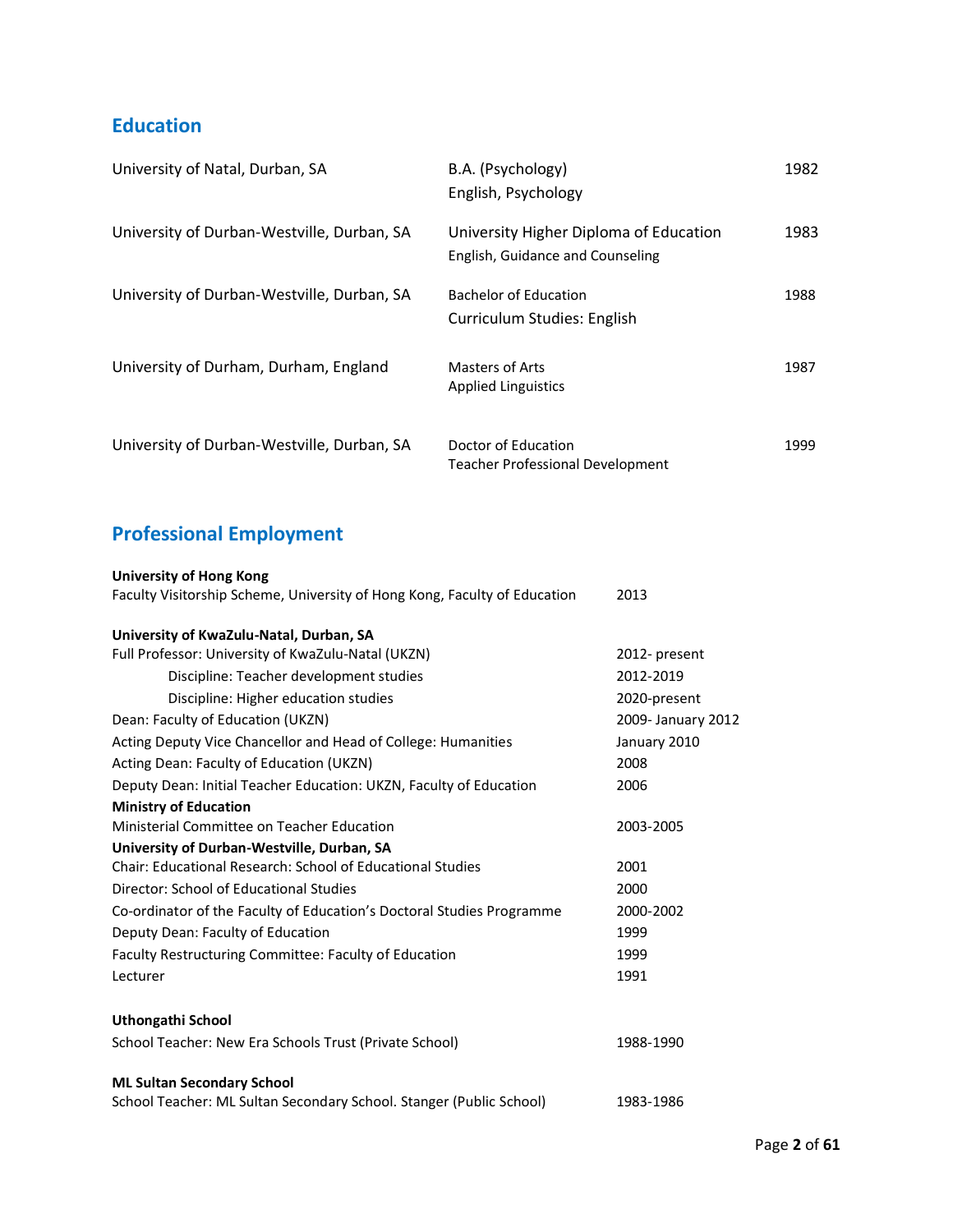### **RESEARCH: Publications**

#### **Books reporting original research**

Naidoo M, Samuel MA, Green P, Chakoma IC, Govender S, O'Donoghue S, Phaswana I., Naidoo C, Hoque M, Kader A & Gerwel Proches CN 2019. **Insights on PhD research nuances**. Self Published. [https://gsbl.ukzn.ac.za/ library](https://gsbl.ukzn.ac.za/%20library) This work is licensed under the Creative Commons Attribution-Non Commercial-No Derivatives 4.0 International (CC BY-NC-ND 4.0) License. To view a copy of the license, visi[t https://creativecommons.org/licenses/by-nc-nd/4.0/legalcode](https://creativecommons.org/licenses/by-nc-nd/4.0/legalcode).

Samuel M, Dhunpath R & Amin N 2016. (eds.) **Disrupting higher education curriculum: Undoing cognitive damage.** Sense Publishers, Rotterdam, Netherlands. ISBN 978-94-6300-894-5

Samuel M & Mariaye H (eds.) 2016. **Continuity, complexity and change: Teacher Education in Mauritius**. Common Ground Publishing: University of Illinois, Champaign: 145-171.

Dhunpath R & Samuel M (eds.) 2009. **Life history research: epistemology, methodology and representation.** SENSE Publishers, Rotterdam, Netherlands. ISBN 978-90-8790-856-0

Samuel H, Samuel JM, Rajah S & Samuel M (eds.) 2004. **The Samuel chronicles.** Self-published.

Lewin K, Samuel M & Sayed Y (eds.) 2003. **Changing patterns of teacher education in South Africa: policy, practice and prospects.** Sandown. Heinemann. ISBN 0 79620 441 1

#### **Articles in refereed journals**

Ngwenya J & Samuel MA (2020). Choosing self-professional teacher development strategies: A case study of three rural teachers. **Journal of Education Studies.** 18(2): 84-98. ISSN 1680-7456.

Singh V, Samuel MA, & Wassermann J (2020). Graduate attributes and case-based teaching in a Pharmacy undergraduate university program: Pharmacy educators' perspectives. **Currents in Pharmacy Teaching and Learning.** 12 (7) July 2020.pp.893-900 [Volume 12, Issue 7,](https://www.sciencedirect.com/science/journal/18771297/12/7) July 2020, Pages 893-900. <https://doi.org/10.1016/j.cptl.2020.02.013>

Mukeredzi T & Samuel MA (submitted January 2019) Learning about rurality and teacher professionality. **Journal of Educational Studies**.

Dhunpath R, Matisonn H & Samuel M 2018. Towards a model of mentoring in South African higher education, *Alter***nation** 25 (2) (2018) : 78-105. Special issue: Crises, contestations and futures in higher education. Electronic ISSN: 2519-5476; DOI <https://doi.org/10.29086/2519-5476/2018/v25n2a4>

Myende P, Samuel MA & Pillay A 2018. Novice rural principals' successful leadership practices in financial management: Multiple accountabilities. **South African Journal of Education**. 38(2): 1-11. Art.#1447, 11 pages,<https://doi.org/10.15700/saje.v38n2a1447> (CWWM 2016)

Mariaye H & Samuel MA 2018. Educational hubs and private higher education expansion in small island developing state contexts: The case of Mauritius. **Transformation in Higher Education** 3(0) a 46. [https://doi.org/10.4102/the.v310 46.](https://doi.org/10.4102/the.v310%2046)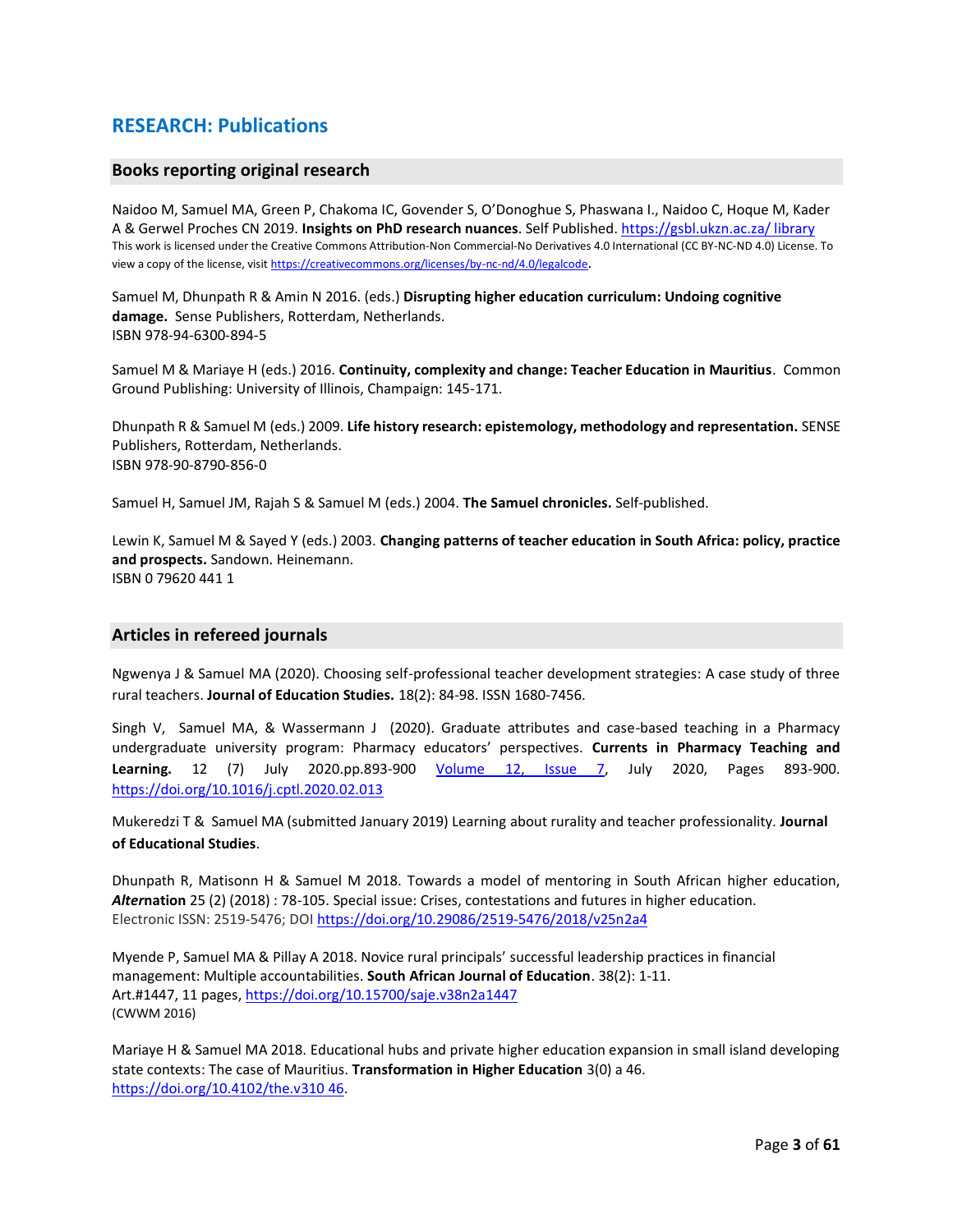Ndlovu Z, Amin N & Samuel MA 2017. Examining pre-service teachers' subject matter knowledge of school mathematics concepts. **Journal of Education.** 70: 46-72[. http://journal.ukzn.ac.za/index.php/joe/index](http://journal.ukzn.ac.za/index.php/joe/index)

Samuel MA 2017. Developing a syntax for SOTL. **SOTL in the South**: A journal dedicated to Scholarship of teaching and learning in the 'global south'. 1(1):19-38: September 2018. [New: non-accredited journal] <https://sotl-south-journal.net/?journal=sotls&page=article&op=view&path%5B%5D=11>

Singh-Pillay A & Samuel MA 2017. Life Sciences teachers negotiating professional development agency in changing curriculum times. **EURASIA Journal of Mathematics Science and Technology Education**. 13(6): 1749-1763. ISSN: 1305 8223 2017 DOI 10.12973/eurasia.2017.00696a<http://www.iserjournals.com/>

DOI10.12973/eurasia.2017.00696a

**Titles transferred to MODESTUM LIMITED, UK.**

**EURASIA Journal of Mathematics, Science and Technology Education**

Current website[: www.ejmste.com](http://www.ejmste.com/)

Paper first presented at South African Educational Research Association (SAERA) conference 2015. Bloemfontein. 24-26 October 2015. Received 31 August 2016 ▪ Revised 17 November 2016 ▪ Accepted 22 November 2016 Open access.

Nnadozie V & Samuel MA 2017. Alternative pathways to universal basic education: Through the lens of Almajiri nomadic schooling in northern Nigeria. **Southern African Review of Education.** 23(1): 105-120.

Samuel M 2016. Methodological agency: constructing an institutional life history of a teacher education institution in Mauritius. **Island Studies Indian Ocean** 2016. 3(1): 14-25.

Based on keynote address: News forms of intimacy and narrative possibilities. Negotiating relationships within small island states and its partners: Lessons from Mauritius and South Africa. Keynote address at conference: Rethinking education in small islands developing states. University of Seychelles, Seychelles. 05-08 July 2015.

Samuel, Michael Anthony 2016. Values and purposes of a PhD: Comparative responses from South Africa and Mauritius. **Higher Education Forum.** 13. March 2016: 1-23.

The original version of this paper was published in Higher Education Forum, published by Research Institute for Higher Education, Hiroshima University, Japan.

Samuel M 2015. Re-membering and re-directing the self: an educational journey. **Journal of International Cooperation in Education**. 17(2). 2015: 109-127.

This paper was first presented at the launch of Rainbow Institute at the Horizon Education Trust Conference, Lusaka, Zambia, 29 May 2014. It was subsequently presented emphasising the journey of developing philosophy of education at the Memory in Africa, 2<sup>nd</sup> Memory Studies Conference, College of Humanities, University of KwaZulu-Natal. 14-15 November 2014.

Munro N & Samuel M 2015. African students who excel in South African higher education: Retro(pro)spectivity and co-regulation of learning. *Alter***nation.** 17(2015): 168-189.

ISSN 1023-1757.

<http://alternation.ukzn.ac.za/pages/volume-22-2015/alternation-special-edition-no-17-2015-student-acc.aspx> <http://alternation.ukzn.ac.za/Files/docs/22%20SpEd17/09%20Munro%20F.pdf>

Arbee, A & Samuel M 2015. The writing centre: A site for discursive dialogue in Management Studies. **South African Journal of Higher Education**. 29(5). 2015: 48-69. ISSN 1011-3487.

Paper awarded Certificate of Merit for Best Teaching and Learning article 2016, UKZN, College of Law and Management Studies.

Samuel M 2015. Beyond narcissism and hero-worshipping: Life history research and narrative inquiry. **Alternation**. 22(2) 2015: 8-28. Special Issue: Memory work and interdisciplinary studies (Eds. Sabine Marshall & Phillipe Dennis). ISSN 1023-1757.

Samuel M 2015. Angels in the wind: the future of educational research. **Journal of Education.** 61. 2015: 147-158.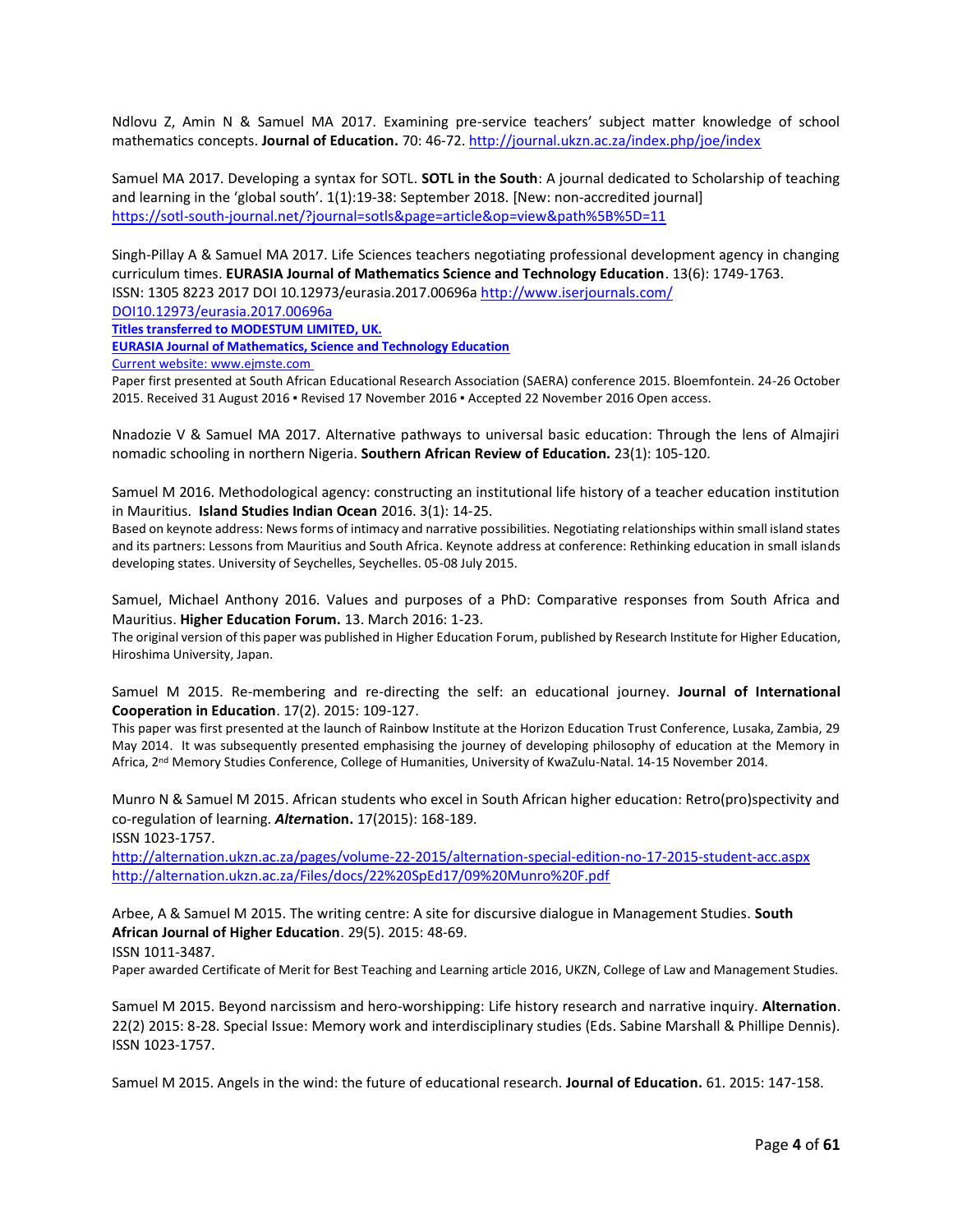Post-conference proceedings publication of the South African Education Research Association (SAERA) 2014 Conference: Theme: Education research: future directions. Elangeni Hotel, Durban.12-15 August 2014. (Opening address: SAERA). (Chair of Local Organising Committee).

[http://joe.ukzn.ac.za](http://joe.ukzn.ac.za/) ISSN 0259-479X

Ankiah-Gangadeen A & Samuel M 2014. Biography, policy and language teaching practices in a multi-lingual context: early childhood classrooms in Mauritius. **South African Journal of Childhood Education**. 2014. 4(2): 57-72. ISSN: 2223-7674

Samuel M 2014. South African teacher voices: recurring resistances and reconstructions for teacher education and development, **Journal of Education for Teaching: International research and pedagogy**, 40(5): 610-621 **To link to this article:** <http://dx.doi.org/10.1080/02607476.2014.956546> [http://www.tandfonline.com/doi/full/10.1080/02607476.2014.956546.](http://www.tandfonline.com/doi/full/10.1080/02607476.2014.956546) <http://www.tandfonline.com/eprint/UIZFXYEh2ZmQxHGtVF3F/full>

Samuel M 2014. Doctoral career path studies: exchanging paradigms across international borders. **South African Journal of Higher Education**. 2014 28(5): 1469-1484. ©Unisa Press ISSN 1011-3487.

Samuel M & Maistry S (eds.) 2014. Brother Sun and Sister Moon: I can hear your tune, so much in love with all I survey. **Alternation.** 2014. 21(1): 1-14. Special Issue: Education at the Crossroads. ISSN 1023-1757.

Samuel M 2014. The other and I: Turkish teachers in South Africa. **Education as Change: Journal of Curriculum Research.** 18(1):9-20. January 2014: 9-20. DOI: 10.1080/16823206.2013.847010 <http://dx.doi.org/10.1080/16823206.2013.847019>

Samuel M & Mariaye H 2014. De-colonising international partnerships: The UKZN-Mauritius Institute of Education PhD programme. **COMPARE: A journal of Comparative and International Education**. 44(4) (July 2014): 501-521. DOI: 10.1080/03057925.2013.795100 ISSN 0305-7925 (Print) 1469-3623 (Online) <http://dx.doi.org/1080/03057925.2013.795100>

Samuel M & Vithal R 2011. Emergent frameworks of research teaching and learning in a cohort-based doctoral programme. **Perspectives in Education** 29(3): 76-87. Special edition: The changing face of doctoral education in South Africa.

Samuel M 2011. Burning candles: Turkish student teachers' experiences of South African (teacher) education. **The Anthropologist**. 2011. Chapter 8: 83-94. ISBN-81-85264-57-1

Samuel M 2010. Searching for a pedagogy of hope: Teacher education and the Social Sciences. **Perspectives in Education**. 28(1): 5-15.

Samuel M 2009. Beyond the Garden of Eden: deep professional teacher development. **South African Journal of Higher Education**. 23(4): 737–759.

Samuel M & Van Wyk M 2008. Narratives of professional development: forces in the field. **Education as Change**. Special issue: Teacher development. 12(2). December 2008:137-153.

Samuel M 2008. Accountability to whom? for what? Teacher identity and the Force Field Model of Teacher Development**. Perspectives in Education**. 26(2). June 2008: 3-16.

Samuel M 2004. Fallen fruit: reflections on India, **Perspectives in Education.** 22(1). March 2004: 157-163.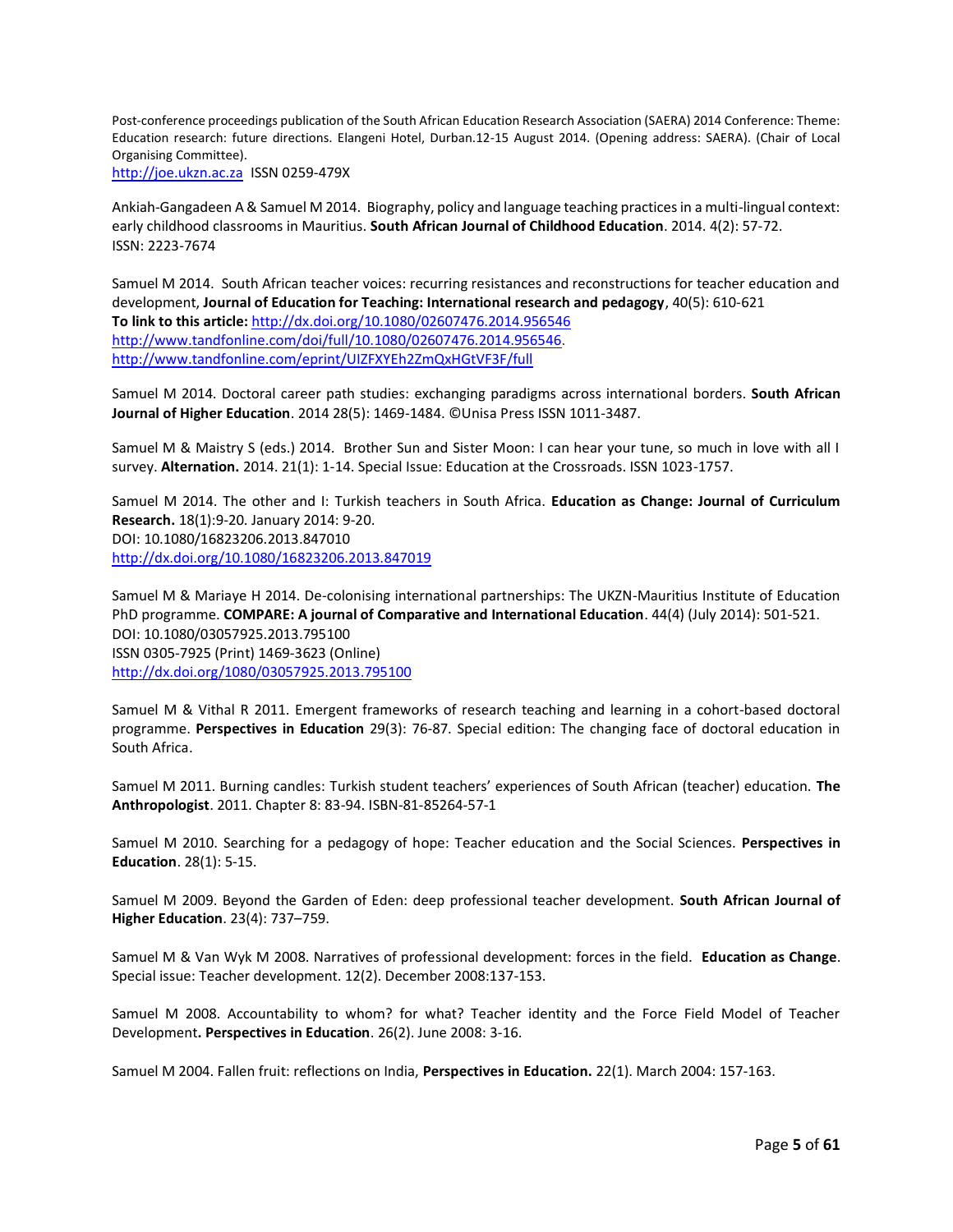Samuel M & Pillay D 2002. MUSTER PAPER No.31 Face-to-face initial teacher education degree programme at University of Durban-Westville, South Africa. Multi-site Teacher Education Research (MUSTER) project with University of Sussex. Centre for International Education. [http://www.sussex.ac.uk/usie/muster.](http://www.sussex.ac.uk/usie/muster)

Samuel M & Sayed Y 2003. Inside and Outside the School Gates. **IDS Bulletin**, 34: 90–95. doi: 10.1111/j.1759- 5436.2003.tb00063.x (Cited 7 Web of Science 3)

Samuel M, Omar S, Bansilal R, Amin N, Reddy P, Ramrathan L, Reddy S, Sookrajh R, Gopal N, Wilson D with Sayed Y 2003. Inside and outside the school gates: exploring marginalisation in KwaZulu-Natal schools in South Africa. **Institute of Development Studies Bulletin.** 34(1). 2003.

Granville S, Janks H, Makoe P, Reed Y, Stein P & Van Zyl S. 2003. "(Un)reliable assessment: a case study", **Perspectives in Education.** Special edition: Assessment. 21(1). 2003.

Samuel M 2002. Working in the rain: pressures and priorities for teacher education curriculum design in South Africa: A case study of the University of Durban-Westville. **International Journal of Educational Development.** 22(3 & 4). May/ June 2002.

Samuel M 2000. About tarbrushing and feathering: developing postgraduate research in a historically disadvantaged institution. **South African Journal of Higher Education.** 14(3). 2000: 63-76.

Samuel M 2000. Active, articulate and activist professionals: understanding educational transformation interventions. Paper presented at Association of Professional Educators of KwaZulu-Natal, 6th Annual conference: Curriculum transformation: making schools work. Keynote speaker. 25 June 2000, Edgewood College of Education. **In Contact.** 6(3). August 2000.

Samuel M & Stephens D 2000. Critical dialogues with self: teacher identities and roles: A case study of South African student teachers. **International Journal for Educational Research.** 33(5). 2000: 475-491.

Samuel M 1999. Risking ambiguity: exploring voice in research. **Perspectives in Education**. 18(2): 107-113.

Samuel M 1998. Changing lives in changing times: Pre-service teacher education in post-apartheid South Africa. **TESOL Quarterly***.* 32(3): 576-584. Research and Practice in English Language Teacher Education (Autumn, 1998). Published by[: Teachers of English to Speakers of Other Languages, Inc. \(TESOL\)](http://www.jstor.org/action/showPublisher?publisherCode=tesol) Article DOI: 10.2307/3588128 Stable URL[: http://www.jstor.org/stable/3588128](http://www.jstor.org/stable/3588128)

Pillay M, Kathard H & Samuel M 1997. The curriculum of practice: a conceptual framework for Speech-Language Therapy and Audiology practice with a black African first language clientele. **The South African Journal of Communication Disorders.** 44. 1997: 109-117.

Samuel M 1997. Sinking, swimming, steering, sailing: an analysis of school-based language policies. **ELTIC Reporter** 1997.

Samuel M 1992. Curriculum development and second language teaching. **Academic Bulletin.** 12(1). 1992. UDW. Faculty of Education.

Samuel M 1988. Towards a genuine approach to composition writing. **English Teaching Forum.** XXVI (2). April 1988: 28-31.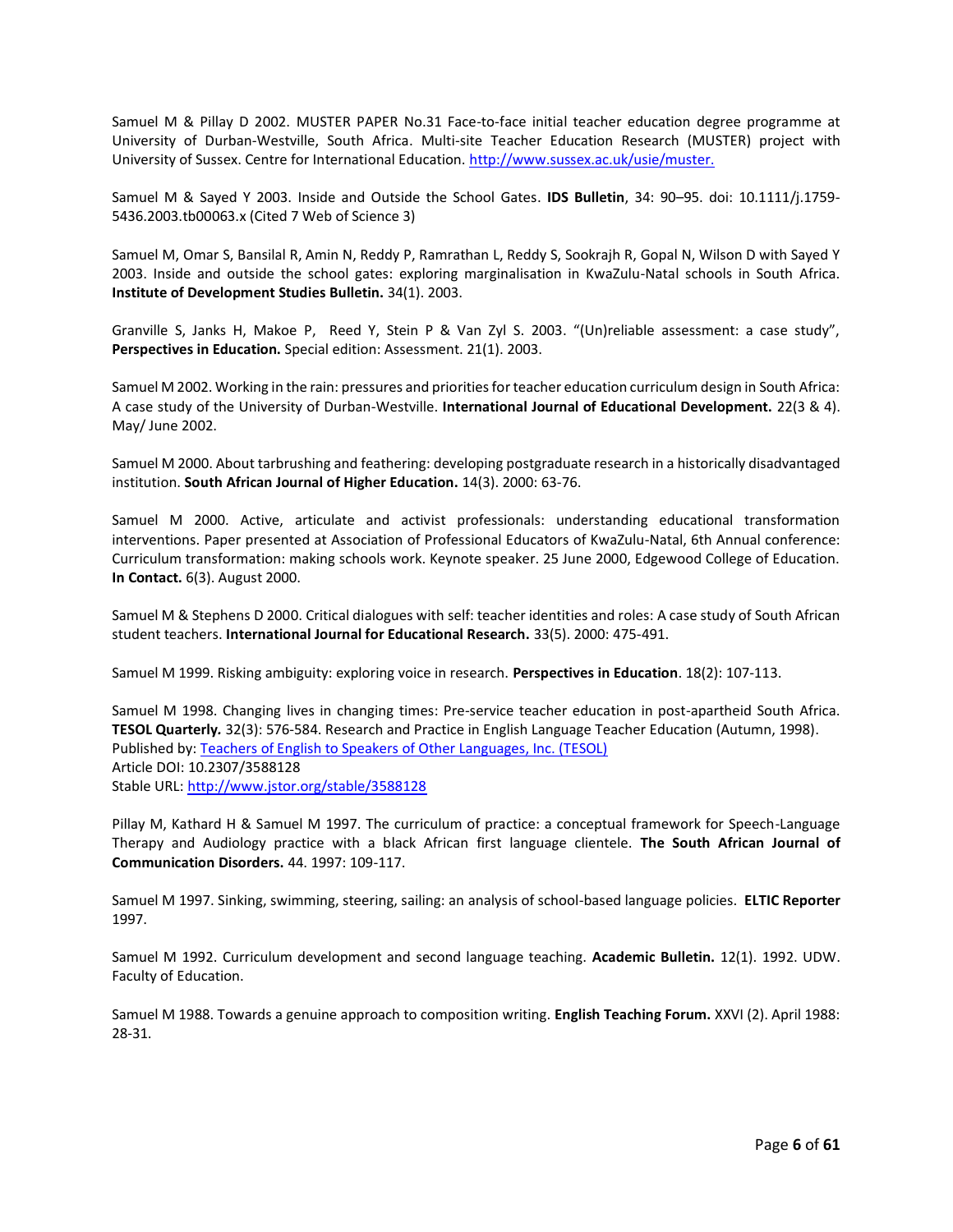#### **Chapters in edited books**

Moodley, T & Samuel MA 2020. Changing the doctoral education curriculum: A comparative study of Drama and Performance Studies and Chemical Engineering. In Rensburg I, Motala S & Cross M (eds.) **Transforming universities in South Africa: Pathways to higher education reform.** Brill Sense Publishers. Leiden/Boston. pp.140-164. ISBN: 978-90-04-43704-3.Publication Date: 31 Aug 2020 ISSN 266-2663[. http://catolog.loc.gov](http://catolog.loc.gov/)

Mariaye H & Samuel MA (2020 in press). Beyond vulnerabilities: Designing Mauritian doctoral education in international partnerships within a global health pandemic. In Amin, N & Dhunpath R (eds.) (**Re) learning to teach in contexts of crises.** Book publication Alternations.

Samuel, MA ( 2020 in press). Trends in 'post-apartheid' teacher education: Reimagining our pathologies. In Sayed, Y. (ed.) **Being a teacher in post-apartheid South Africa: Newly Qualified teachers experiences of teaching.** Sun Media.

Samuel MA & Mariaye H 2020. (2020). Co-existing agendas for higher education in Mauritius: Internationalisation, massification and corporatisation. In Sarangapani P & Pappu R (eds.) **Global Education Systems. Handbook of Education Systems in South Asia**. Springer Nature. New York. pp.1-30. First Online 27 April 2020. **DOI** https://doi.org/10.1007/978-981-13-3309-5\_61-1 [https://link.springer.com/referenceworkentry/10.1007%2F978-981-13-3309-5\\_61-1](https://link.springer.com/referenceworkentry/10.1007%2F978-981-13-3309-5_61-1)

Mariaye H & Samuel MA (2020) (in press) From Digital Leap to Epistemic Leap? The challenge of transitioning two international doctoral programmes to an online mode of delivery. In Amin, N & Dhunpath R (eds.) (**Re) learning to teach in contexts of crises.** Book publication Alternations.Durban ??pp**.** 

Samuel MA (2020) (in press). Access, acclimatisation and attitude: Negotiating postgraduate education online. In Amin, N & Dhunpath R (eds.) (**Re) learning to teach in contexts of crises.** Book publication Alternations. Durban ??pp

Samuel, MA (submitted June 2020) (forthcoming). Trends in 'post-apartheid' teacher education: Reimagining our pathologies. In Sayed, Y. (ed.) **Being a teacher in post-apartheid South Africa: Newly Qualified teachers experiences**  of teaching. Sun Media. Stellenbosch. ??pp.??

Samuel MA & Mariaye H 2020. Co-existing agendas for higher education in Mauritius: Internationalisation, massification and corporatisation. In Sarangapani P & Pappu R (eds.) **Global Education Systems. Handbook of Education Systems in South Asia**. Springer Nature. New York. ???pages Accepted 04 April 2020. First Online 27 April 2020. 978-981-13-3309-5. https://doi.org/10.1007/978-981-13-3309-5\_61-1 URL:<https://meteor.springer.com/container/contribute.jsf?id=150586>

Samuel MA, Mariaye H 2020. Schooling education in Mauritius. In Sarangapani P, Pappu R (eds) **Global education systems**. **Handbook of education systems in South Asia.** Springer, Singapore Received 02 May 2019; Accepted 13 August 2019. First Online 24 October 2019 DO[I https://doi.org/10.1007/978-981-13-3309-5\\_54-1](https://doi.org/10.1007/978-981-13-3309-5_54-1) Publisher Name Springer, Singapore URL: [https://link.springer.com/content/pdf/10.1007%2F978-981-13-3309-5\\_54-1.pdf](https://link.springer.com/content/pdf/10.1007%2F978-981-13-3309-5_54-1.pdf)

Ojo-Aromokudu, JT, Samuel MA & Dhunpath R 2020. A demand-driven subsidised housing policy for South Africa. In Myeni DT & Okem AE (eds.) **The political economy of government subsidised housing in South Africa.** Routledge Studies on the Political Economy of Africa. Routledge: London & New York, pages 60-79. ISBN: 978-1-138- 3649101(hbk); ISBN: 978-0-429-43104-3(ebk).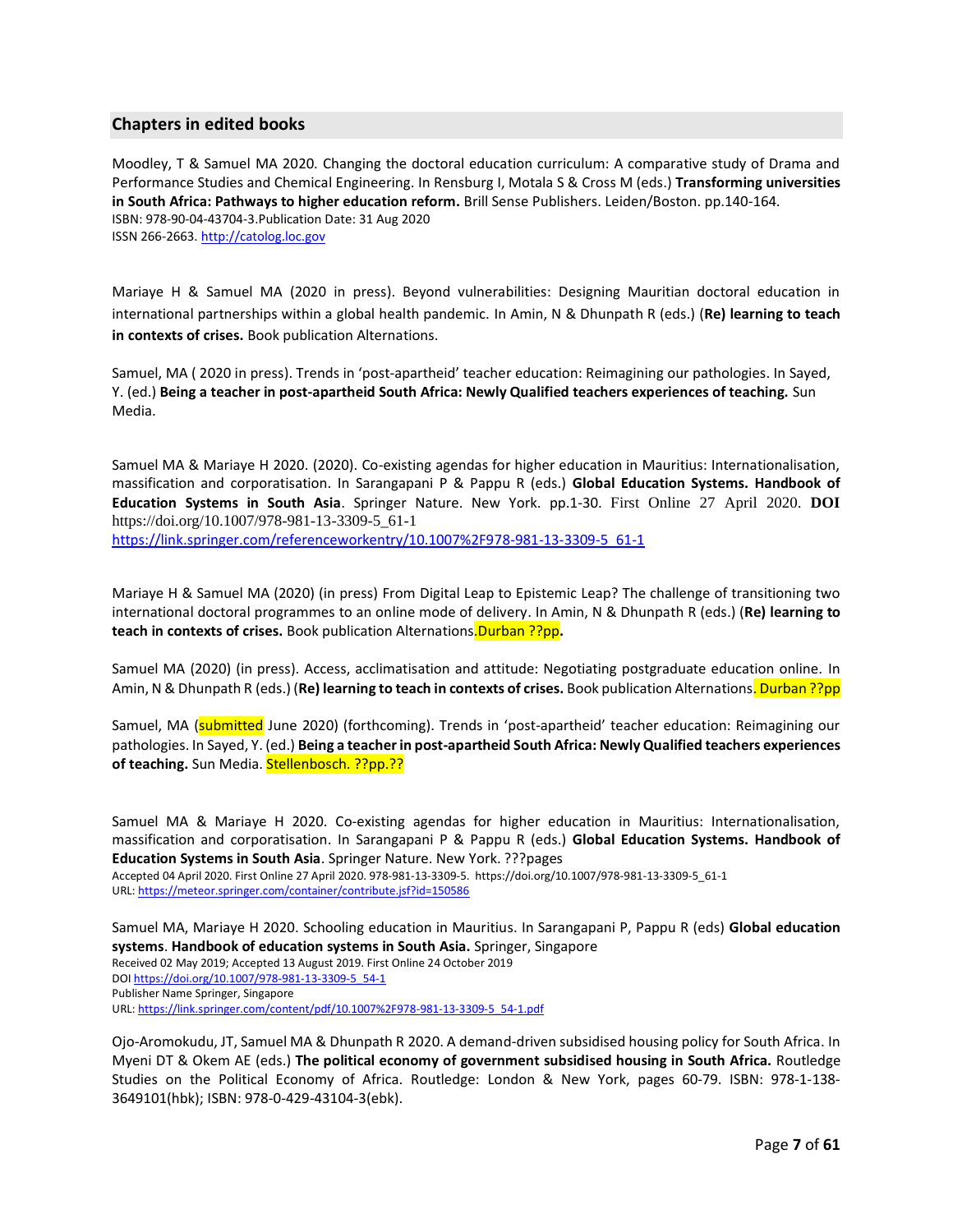Samuel MA 2019. Foreword: Becoming a doctor: New paths and old roads. In Naidoo M, Samuel MA, Green P, Chakoma IC, Govender S, O' Donoghue S, Phaswana I, Naidoo C, Hoque M, Kader A, Gerwel Proches CN 2019. **Insights on PhD Research Nuances**. Self Published.

This work is licensed under the Creative Commons Attribution-Non Commercial-No Derivatives 4.0 International (CC BY-NC-ND 4.0) License. To view a copy of the license, visi[t https://creativecommons.org/licenses/by-nc-nd/4.0/legalcode.](https://creativecommons.org/licenses/by-nc-nd/4.0/legalcode)

Samuel MA 2018. Chapter 2. Entry attributes of doctoral students: Managing transitions. 33-56. In Du Preez P & Simmonds S (eds). **A scholarship of doctoral education: On becoming a researcher.** SUN MeDia: Stellenbosch. ISBN 978-1-928357-92-[6 https://doi.org/10.18820/9781928357933](https://doi.org/10.18820/9781928357933)

Moodley T & Samuel MA 2018. Chapter 4. The rise of professional doctorates: A comparative study of psychology and music.57-90. In Du Preez P & Simmonds S (eds.) 2018. **A scholarship of doctoral education: On becoming a researcher.** SUN MeDia: Stellenbosch. ISBN 978-1-928357-92-[6 https://doi.org/10.18820/9781928357933](https://doi.org/10.18820/9781928357933) Of journal

Pillay M & Samuel MA 2018. Chapter 16. What do they leave with? Doctoral Exit attributes. 249-273. In Du Preez P, Simmonds S (eds.). **A scholarship of doctoral education: On becoming a researcher.** SUNMEDIA: Stellenbosch. In Du Preez, P & Simmonds S (eds.) 2018. A scholarship of doctoral education: on becoming a researcher. SUN MeDia: Stellenbosch. ISBN 978-1-928357-92-6<https://doi.org/10.18820/9781928357933>

Samuel MA 2018. Foreword. Continuing professional development as conflicting agendas. In Y. Sayed, A. Badroodien, A & RJ Mogliacci (eds.) **Continuing professional development of teachers in sub-Saharan Africa: Problems, prospects and possibilities**. Bloomsbury Academic: London: xvii-xxii.

ISBN: 978-1-4742-7789-1; ePDF: 978-1-4742-7788-4; eBook: 978-1-4742-7790-7 [www.bloomsbury.com](http://www.bloomsbury.com/)

Samuel M & Mariaye H 2017. From a distance: Small island states and their global partners. In Tavis D. Jules & Patrick Ressler (eds.) **Re-reading Educational Policy and Practice in Small States: Issues of size and scale in the emerging "intelligent society" and economy.** Comparative Studies Series, ed. by Jürgen Schriewer, Frankfurt am Main: Peter Lang: 173-193.

ISBN 978-3-631 705971 [\(https://www.peterlang.com/view/product/16604\)](https://www.peterlang.com/view/product/16604) DOI[: http://dx.doi.org/10.3726/978-3-653-02633-7](http://dx.doi.org/10.3726/978-3-653-02633-7)

Samuel M.A. 2017. Chapter 1: Understanding policy analysis: South African policies shaping teachers as professionals. In: Ramrathan L, Le Grange L & Higgs P (eds.) **Education Studies for Initial Teacher Development.**  Juta Publishers. Cape Town: 3-29.

ISBN 978 1485 102663

Book publication of University of Stellenbosch. Publication of keynote address at Postgraduate Supervision Conference. (23-27 March 2015) (Draft chapter submitted to editors: 07 April 2015) (Based on keynote address below). (Chapter submitted: May 2015)

Amin M, Dhunpath R & Samuel M 2016. Chapter 1. Undoing cognitive damage. In Samuel M, Dhunpath R and Amin N 2016.**Disrupting higher education curriculum: Undoing cognitive damage.** Sense Publishers, Rotterdam, Netherlands: 1-14. ISBN 978-94-6300-894-5

Samuel M 2016. Chapter 11. Reading spatiality in higher education curriculum. In Samuel M, Dhunpath R and Amin N 2016. **Disrupting higher education curriculum: Undoing cognitive damage.** Sense Publishers, Rotterdam, Netherlands: 171-191

ISBN 978-94-6300-894-5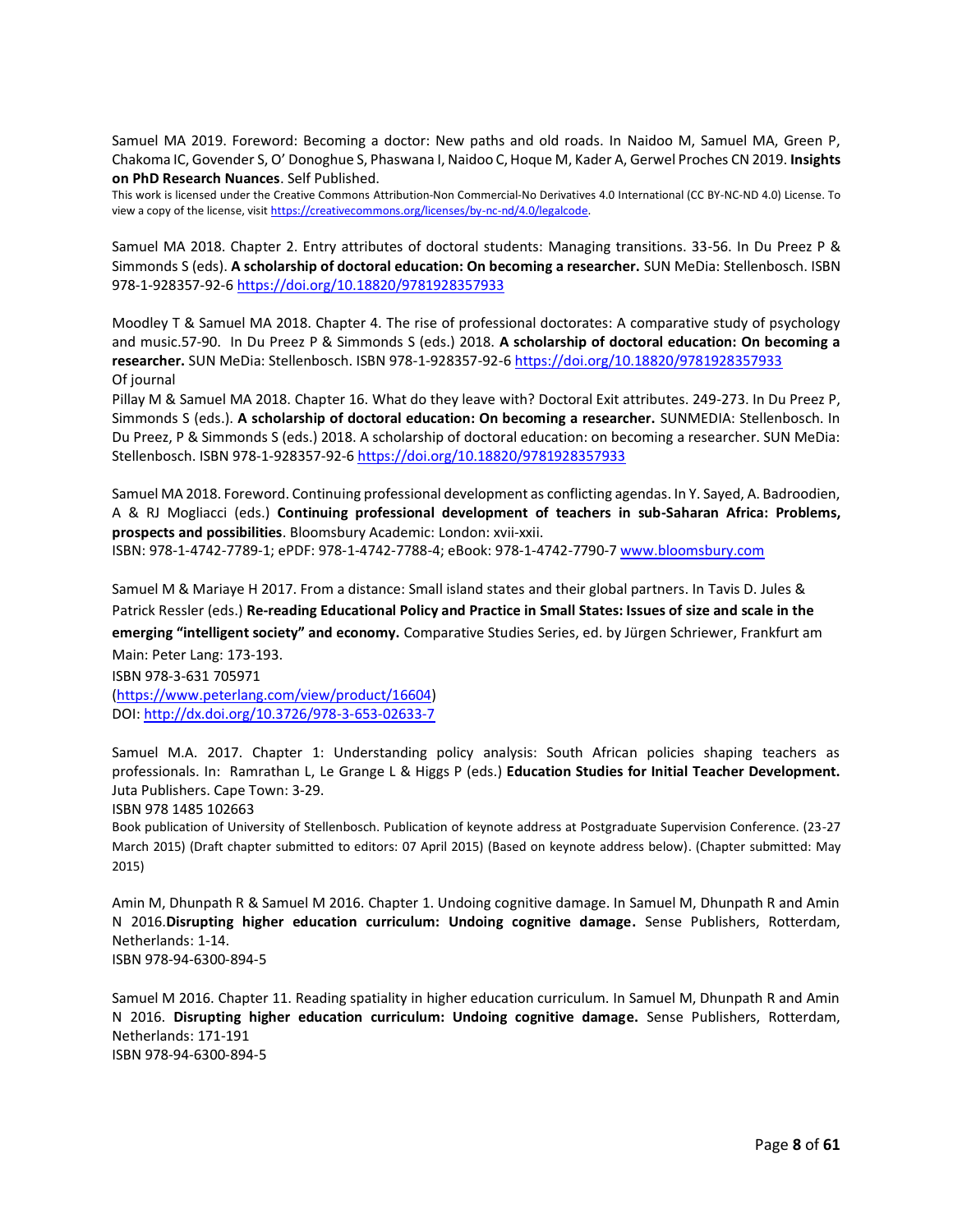Samuel M 2016. Chapter 24. The future of doctoral education. In Fourie-Maherbe M, Albertyn R, Aitchson C and Bitzer E (eds.) 2016. **Postgraduate supervision: Future foci for the knowledge society.** SUN Media: Stellenbosch: 397-419.

Samuel M 2016. Afterword: Small islands: Big issues. In Samuel M & Mariaye H (eds.) 2015. **Continuity, complexity and change: Teacher Education in Mauritius**. Common Ground Publishing: University of Illinois, Champaign: 200. ISBN 978-1-61229-820-7

Samuel M 2016. Closing Chapter 9: new forms of intimacy and narrative possibilities: negotiating post-coloniality, indigeneity and internationalisation within small islands states. In Samuel M & Mariaye H (eds.) 2016. **Continuity, complexity and change: Teacher Education in Mauritius**. Common Ground Publishing: University of Illinois, Champaign: 172-199. ISBN 978-94-6300-894-5

Mariaye H & Samuel M 2016. Chapter 8: Teacher education, small island contexts and partnerships: rewriting the research-policy-thery0practice linkages. In Samuel M & Mariaye H (eds.) 2016. **Continuity, complexity and change: Teacher Education in Mauritius**. Common Ground Publishing: University of Illinois, Champaign: 145-171.

Mariaye H with Samuel M 2016. Introduction: developing an institutional biography of the Mauritius Institute of Education: A lens to understanding small islands developing states. In Samuel M & Mariaye H (eds.) 2016. **Continuity, complexity and change: Teacher Education in Mauritius**. Common Ground Publishing: University of Illinois, Champaign: xvi-xxvii.

ISBN 978-94-6300-894-5

Samuel M 2014. Peace Education: Curriculum Interventions. In Dahir C (ed.) 2015. **Peace building through education. Challenges, opportunities, cases**. Blue Dome Press & Peace Island Institute: New York. 33-50. ISBN 978-1-939592-0303

#### [www.bluedomepress.com](http://www.bluedomepress.com/)

Samuel M 2014. Peace Education: Curriculum Interventions. First presented at Proceedings of International Conference: Peace building through education. Panel: Best Practices. The New York Times Center, New York, USA. Co-hosted by The Fountain Magazine and Peace Islands Institute. New York. 28 September 2012.

Samuel M 2013. Amandla ngawethu: amandla ngawami. Leadership for, in and through education. In Andrew Robertson with Rupert Jones-Parry (eds.) **Commonwealth Education Partnership 2013/2014**. Theme: Opportunity through enterprise. Commonwealth Secretariat. Nexus Strategic Partnerships: Cambridge, United Kingdom.134-139. ISBN 978-1-9080609-08-3

[www.thecommonwealth.org/publications](http://www.thecommonwealth.org/publications)

Samuel M 2012. The other and I: Turkish teachers in South Africa". In Rupert Jones-Parry & Andrew Robertson (eds.) 2012. **Commonwealth Education Partnerships 2012/2013.** Theme: Bridging gaps. Commonwealth Secretariat. Nexus Strategic Partnerships: Cambridge, United Kingdom. 103-107.

ISBN 978-1-908609-03-8

[www.thecommonwealth.org/publications](http://www.thecommonwealth.org/publications)

Samuel M 2012. Shifting waves of teacher education policy in post-apartheid South Africa. In Osman R & Venkat H 2012. **Research-led teacher education: Case studies of possibilities**. Pearson: Cape Town. 21-35. ISBN 978 1775 782 162

Samuel M 2011. Foreword: Our histories imagined. In Wasserman J & Bryan A (eds.). **Edgewood memories: from College to Faculty of Education**. In-house UKZN publication: 9-10.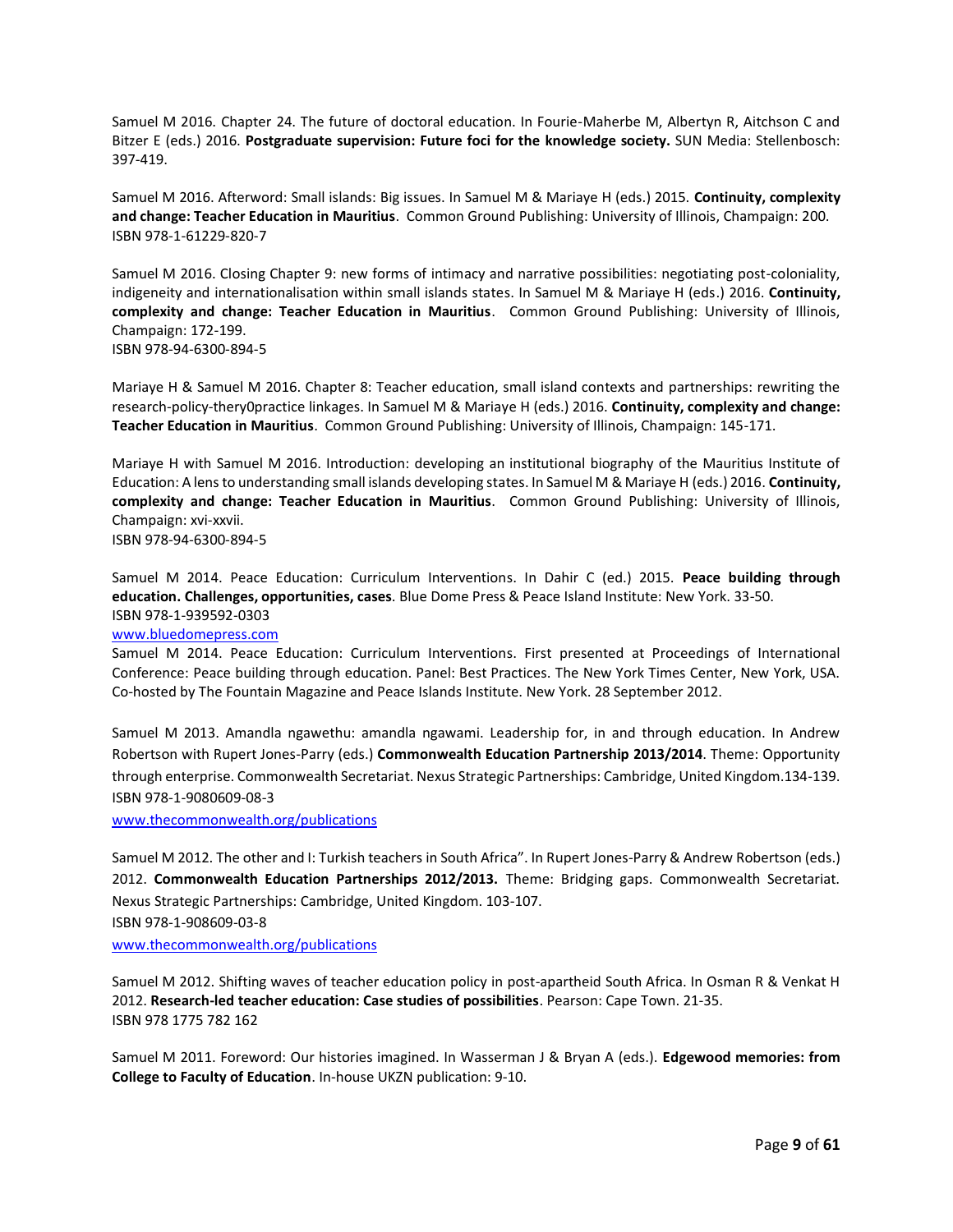Samuel M 2011. The old and the new: the new and the old: recollections of expansion and change at Edgewood campus of UKZN. In Wasserman J & Bryan A (eds.). **Edgewood memories: from College to Faculty of Education**. Inhouse UKZN publication: Durban.189-199.

Dhunpath R & Samuel M 2009. Introduction. In Dhunpath R and Samuel M (eds.) 2009. **Life history research: epistemology, methodology and representation**. SENSE Publishers: Rotterdam, Netherlands. vii-xix.

Samuel M 2009. Chapter One: On becoming a teacher: life history research and the Force Field Model of Teacher Development. In Dhunpath R and Samuel M (eds.) 2009. **Life history research: epistemology, methodology and representation.** SENSE Publishers: Rotterdam, Netherlands. 03-18.

Samuel M 2009. Chapter Five: Risking ambiguity: exploring voice in research. In Dhunpath R and Samuel M (eds.) 2009. **Life history research: epistemology, methodology and representation**. SENSE Publishers: Rotterdam, Netherlands. 85-92.

Samuel M 2009. Chapter Eight: Music of research: dialogues in research production. In Dhunpath R and Samuel M (eds.) 2009. **Life history research: epistemology, methodology and representation.** SENSE Publishers: Rotterdam, Netherlands. 137-152.

Samuel M 2004. Editor's Foreword: Michael Samuel (pages ii-vi). In Samuel H, Samuel JM, Rajah S & Samuel M. 2004. **The Samuel Chronicles.** Self-published: Cape Town.

#### **Manuscripts in published proceedings**

Samuel MA 2019. Developing a systemic response for teacher education and professional development. A position paper based on the outcomes of a national consultative colloquium for Kenyan universities and their educationbased collaborative partners- Curriculum at the crossroads: The role of universities. Organised by the East and South African-German Centre of Excellence for Educational Research Methodologies and Management (CERM-ESA). Nairobi, Kenya. 30-31 August 2019.

Samuel M 2015. Methodological agency: Constructing an institutional life history of a teacher education institution in Mauritius. **Island Studies Indian Ocean**. 3(2):14-25. October 2015.

Based on keynote address: News forms of intimacy and narrative possibilities. Negotiating relationships within small island states and its partners: Lessons from Mauritius and South Africa. International conference: Rethinking education in small islands developing states. University of Seychelles, Seychelles. 05-08 July 2015.

Samuel M 2012. Section IV: Mirroring workshop findings from an external perspective. Joint European Science Foundation and Luxembourg National Research Fund Report: How to track researchers' careers. Luxembourg. 10 February 2012. [Conference Report 2012: 45-48]

<http://www.fnr.lu/en/Publications/Events-Outcomes>

Samuel M 2011*. Semper Sursum*: in the blood. Educational reflections of the 90th Celebration of Stanger High (alma mater). Published in commemorative publication: Stanger High (January 2011).

Samuel M 2009. The learner teacher in the  $21^{st}$  century: an inventory of traces. Conference proceedings of the Education Association of South Africa (EASA) Conference. 16 January 2009.

Samuel M, Perumal J, Dhunpath R, Lewin K and Jansen J. (eds.) 1998. International trends in teacher education: policy, politics and practice. University of Durban Westville, Durban.

#### **Articles in non-refereed Journals**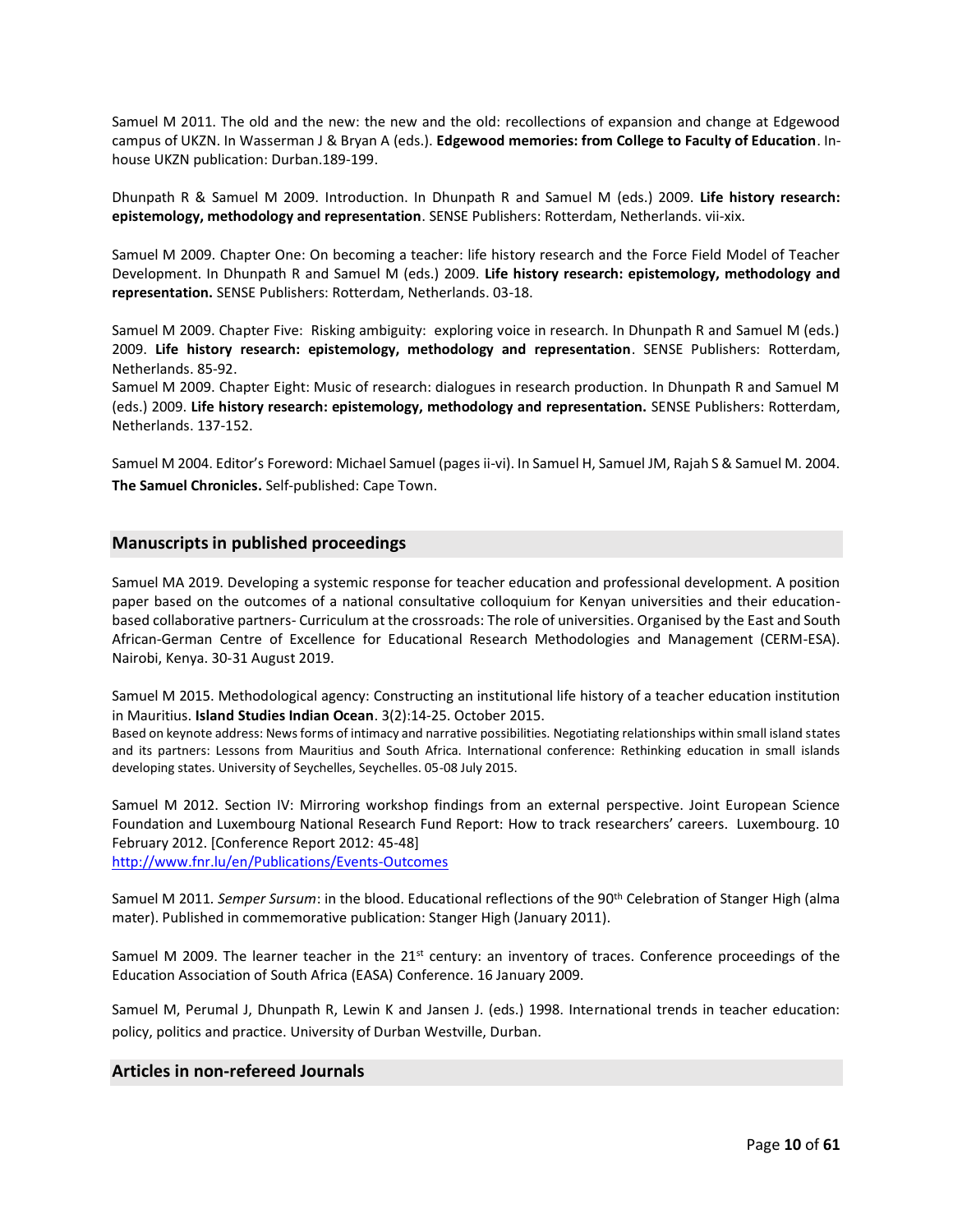Samuel MA 2020. Shifting literacies and positionalities in COVID-19 times: The launching of the Higher Education Learning and Teaching in South Africa (HELTASA) doctoral studies programme. In Higher Education Learning and Teaching Association (HELTASA) Compilation of Short and Sharp and Socially Aware (SASASA) pieces on teaching and learning in response to COVID-19. : [http://heltasa.org.za/shifting-literacies-and-positionalities-in-covid-19-times](https://protect-za.mimecast.com/s/EAPzC66VKkCoZDmLSpeusG?domain=heltasa.org.za)[the-launch-of-the-heltasa-doctoral-studies-programme/](https://protect-za.mimecast.com/s/EAPzC66VKkCoZDmLSpeusG?domain=heltasa.org.za) Retrieved 05 May 2020.

Samuel MA 2018. Exploring conference spaces through poetic inquiry: Loving demons and disobedient angels**. African Perspectives of Research in Teaching and Learning.** 2(1): 47-63. June 2018. ISSN 252100262 Print

URL: http:www.ul.ac.za/APoRTAL/ [New: non-accredited journal]

Mariaye H & Samuel M 2018. Education hubs and private higher education expansion in small island developing states contexts: The case of Mauritius. **Transformation in Higher Education.**

[S.l.], v. 3, p. 11 pages, Oct. 2018. ISSN 2519-5638.

Available at: [<https://thejournal.org.za/index.php/thejournal/article/view/46>](https://thejournal.org.za/index.php/thejournal/article/view/46). Date accessed: 18 December 2018. doi: [https://doi.org/10.4102/the.v3i0.46.](https://doi.org/10.4102/the.v3i0.46)

Samuel MA 2017. Developing a syntax for SOTL. **SOTL in the South: A journal dedicated to Scholarship of teaching and learning in the 'global south'**. 1(1):19-38: September 2018. <https://sotl-south-journal.net/?journal=sotls&page=article&op=view&path%5B%5D=11>

Samuel M 2015. How African doctorate and doctoral candidates are changing. In **The Conversation**. Published 30 July 2015.

<http://theconversation.com/how-african-doctorates-and-doctoral-candidates-are-changing-44686> (884 views online from 30 July to 11 August 2015).

Samuel M 2015. A festival of dialogue: exploring multiculturalism and language diversity. Reflections on the 13<sup>th</sup> International Festival of Languages and Culture[.www.iflc.co.za.](http://www.iflc.co.za/) Colours of the world.18 March 2015. Nelson Mandela Theatre, Braaamfontein, Johannesburg. **Fountain Magazine**. Volume 105. May-June 2015. 14-18. <http://www.fountainmagazine.com/Issue/detail/a-festival-of-dialogue-may-june-2015> (internationally circulated online/hardcopy publication)

Samuel M 2014. Educational leadership: the audience creates the text. **International Journal of Education Development in Africa (IJEDA**). 1(1): 31-45.

Samuel M 2012. Highest degree needs doctoring: Post-doctoral career paths and the social value of PhDs need better research. In Getting Ahead: Tertiary debate and postgraduate study. Supplement to the **Mail & Guardian**. November 2 to 8, 2012: 1-3.

Samuel M 2009. Professors should go back to school. **Mercury** 2009.

Samuel M 2008. Teachers need to lead by example. Young people will always rebel when they are fundamentally disrespected. **Mercury.** Wednesday 26 March 2008.

Samuel M 2007. Are the tides turning for quality professional teachers? **Education Southern Africa**. 1(4). May 2007: 4-6.

#### **Other**

Samuel MA 2018. An ethical challenge: Self-reflexive inquiry and researching up. Letter to editor: SAERA Special Interest Group Newsletter: Self-reflexive methodologies. 11 September 2018.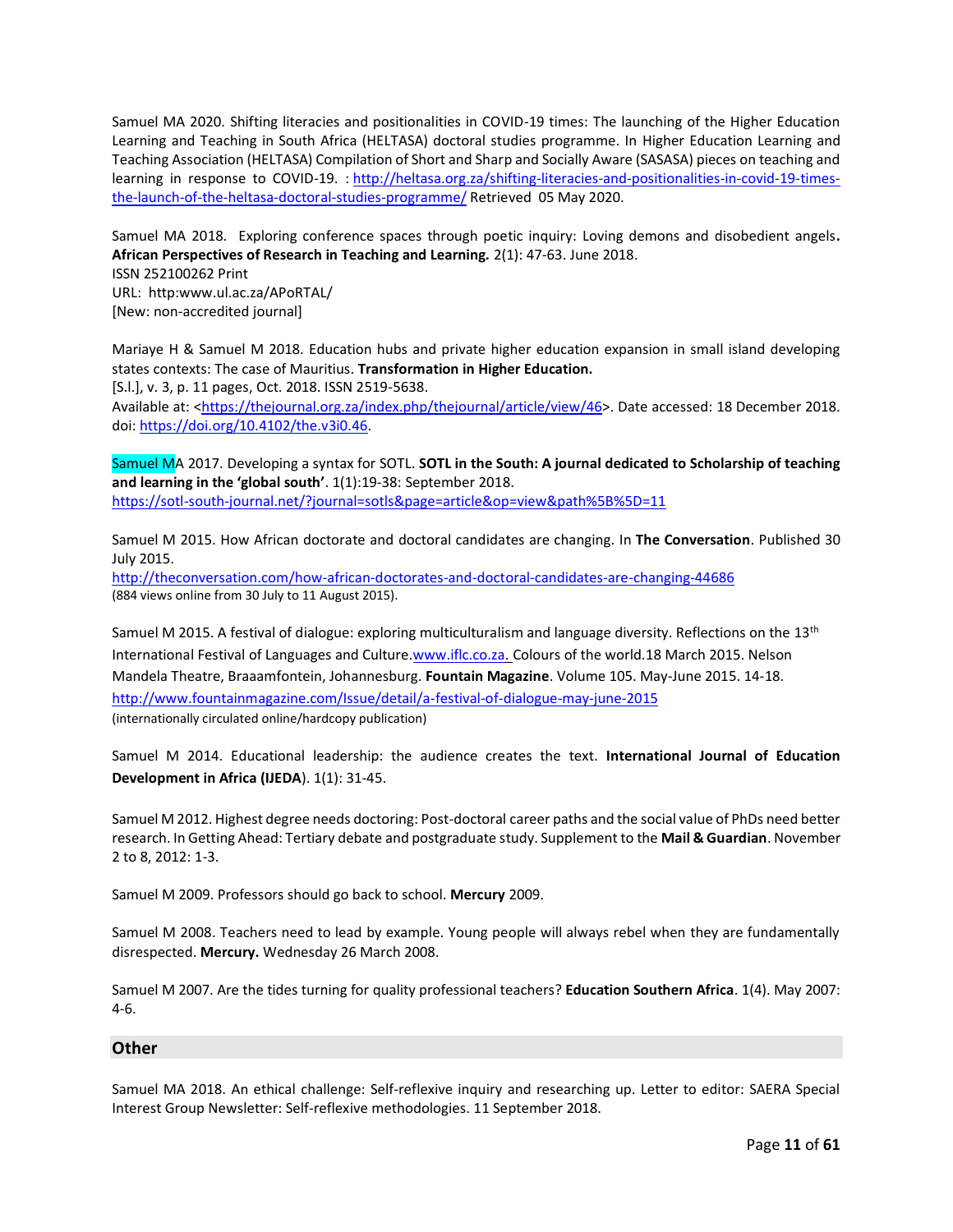Samuel MA 2017. Guidelines for South African Education Research Association (SAERA) conference planning. Document created on behalf of SAERA Executive. October 2017.

#### **Books reviewed**

Samuel MA 2017. The elephants and the grass. Book Review of Msila V & Gumbo MT (eds). 2016. Africanising the Curriculum: Indigenous Perspectives and Theories Stellenbosch, South Africa: SUN MeDIA, 2016. 229 pp. **Educational Research for Social Change (ERSC).**6(1): 87-92. April 2017. ISBN: 978-0-992236-07-6 (paperback). ersc.nmmu.ac.za ISSN: 2221-4070

Review of draft book: Frescura, Franco 2017. An architectural history of UKZN (working title). Draft book reviewed for publication with UKZN press. (January 2017).

Samuel M 2016. Proposal for Encyclopaedia Review of Oxford University Press: [Oxford] Encyclopaedia of Global Perspectives on Teacher Education. Curator: Associate Professor Jo Lampert of Queensland University of Technology, Australia. 23 March 2016.

Samuel M 2015. Voices on a leash: Review of Vandeyar S (ed.) 2014. Good practices in culture-rich classrooms. Oxford University Press: Cape Town. [http://blog.oxford.co.za/good-practice-in-culture-rich-classrooms-research-informed-perspectives/\)](http://blog.oxford.co.za/good-practice-in-culture-rich-classrooms-research-informed-perspectives/).

Samuel M 2007. How very effective primary schools work**.** Authors**:** Chris J, Connolly M, Dunning G, and Elliot T. Paul Chapman Publishing & SAGE Publications, London. **Journal of Educational Change**. 8(4). November 2007: 373-375.

Samuel M 2007. Journey's end: the spirit of the phantom. Education and social transformation: an Eastern Cape study. Landscapes, spirit and journey. Lorraine Lawrence and George Moyo (eds.). University of Fort Hare anniversary publication. **South African Journal of Higher Education**. 21(2). 2007: 368-371.

Samuel M 2005. How teacher practitioners, theory builders, teacher educators, policymakers and researchers talk to each other in Mathematics Education. **Perspectives in Education.** 23(3). September 2005.

#### **Disseminating research in the media**

Samuel M 2013. Site visit and presentations: Hatay (April 2013) covered by national and regional television. Publications in regional newspapers in Turkish in Osmaniye, and Antakya.

Samuel M 2012. TV Interview: The Hizmet movement and South Africa. ZAMAN Today. News media, Istanbul, Turkey. Interviewed 20 October 2012. Durban, South Africa.

Research Professor receives award at international conference. Luxembourg conference. Poster presentation: second prize. UKZNdaba. March 2012.

Ubuntu Award for Dean of Education. UKZNdaba. March 2011.

Dean of Education advises on Protection of Teachers. UKZNdaba. July 2010

Matric results: the way forward. Interview published. UKZNdaba. 7(1). January 2010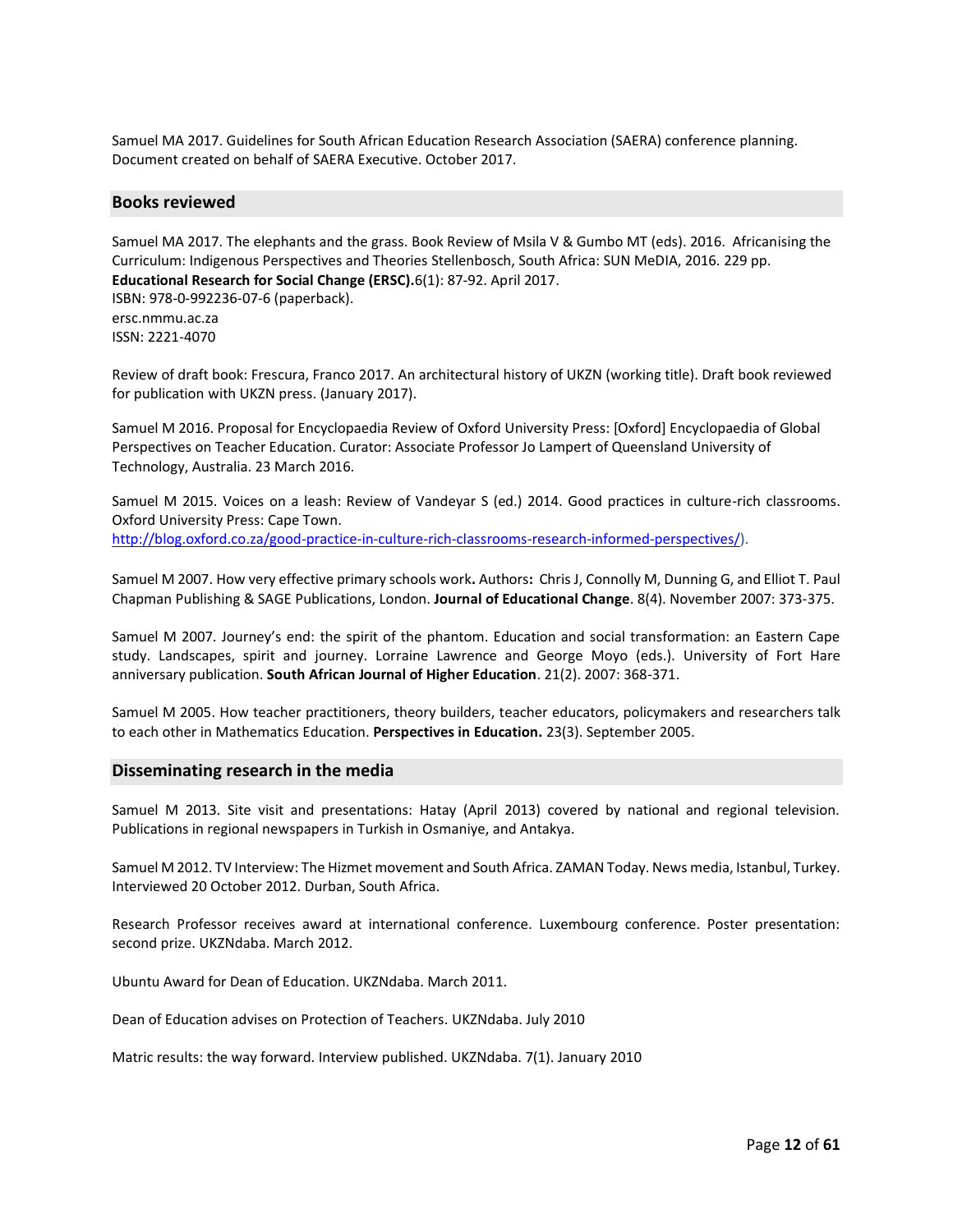### **International Conference Presentations**

#### **Plenary Addresses**

Samuel MA 2020. Collaborative approaches to research capacity building and digitalisation: Theoretical challenges and the need for positive disruption. Invited keynote address at Digital Initiative for African Centres of Excellence (DIGI FACE) Kick-off meeting. Port Elizabeth. 03 March 2020.

Samuel MA 2019. Curriculum at the crossroads: A multi-national perspective across collaborating sectors. Paper presented at colloquium: Curriculum at the crossroads: The role of Universities. MOI University, Kenya in cooperation with the East and South African-German Centre of Excellence for Educational Research Methodologies and Management (CERM-ESA). Nairobi, Kenya. 30-31 August 2019.

Samuel M 2016. Education for Peace. Paper presented at Turquoise Harmony Institute and Ilhas Da Paz of Mozambique meeting: Peace and Education. Maputo, Mozambique: 07 October 2016.

Samuel M 2016. Developing a vocabulary and syntax for SOTL: A critical synthesis and reflection. UKZN 10<sup>th</sup> Annual University Teaching and Learning conference: The Scholarship of teaching and learning: Advancing teaching innovation and research in higher education. Plenary address. Durban, Elangeni Hotel, Durban: 22 September 2016.

Samuel M 2015. News forms of intimacy and narrative possibilities. Negotiating relationships within small island states and its partners: Lessons from Mauritius and South Africa. Keynote address: Conference. Theme: Rethinking education in small islands developing states. University of Seychelles, Seychelles. 05-08 July 2015. Paper published in *Island Studies 2016*.

Samuel M 2015. PhD value: what is the doctorate for? Comparative responses from South Africa and Mauritius. Invited keynote address at University of Hiroshima International Symposium supported by Japan Science and Technology Agency. SYMPOSIUM THEME: Thinking about regional creation and the role of potential young researchers from a global perspective. 12-13 February 2015. Global Career Design Center, Hiroshima University, Sheraton Hotel, Hiroshima, JAPAN.

Paper published in *Higher Education Forum*. Research Institute for Higher Education, Hiroshima University (February 2015.

Samuel M 2014 Hizmet: Journeys of philosophy, education and schooling. Invited keynote address. Lusaka, Zambia. 29 May 2014.

Samuel M 2012. Monasteries and missionaries: on becoming an educator of peace. Paper presented at international conference: Peace building through education. Panel: Best practices. The New York Times Center, New York, USA. Co-hosted by The Fountain Magazine and Peace Islands Institute. New York. 28 September 2012.

Samuel M 2012. Amandla gawethu: amandla gawami: Leadership for, in and through education. Education Management Association of Southern Africa 11<sup>th</sup> Annual international conference. Edgewood, Durban. 29 July 2012.

Samuel M 2011. The other and I: lessons in dialogue. A case study of Turkish teachers in South Africa. Invited speaker at international conference: The culture of co-existence and mutual understanding. Understanding Fetullah Gulen's thought and action. Abuja, Nigeria. 18-19 November 2011.

Samuel M 2010. Education Deans Forum South Africa. Paper presented at Australian Council of Deans of Education Annual Conference and Annual General Meeting. Rydges Lakeside, Canberra, Australia. 23-24 September 2010.

Samuel M 2009. The situated teacher: conceptualising the "new" teacher. Invited keynote presentation at Distance Education and Teacher Training in Africa (DETA) Conference 2009. Theme: Teachers can change Africa. University of Cape Coast, Ghana. 03-06 August 2009.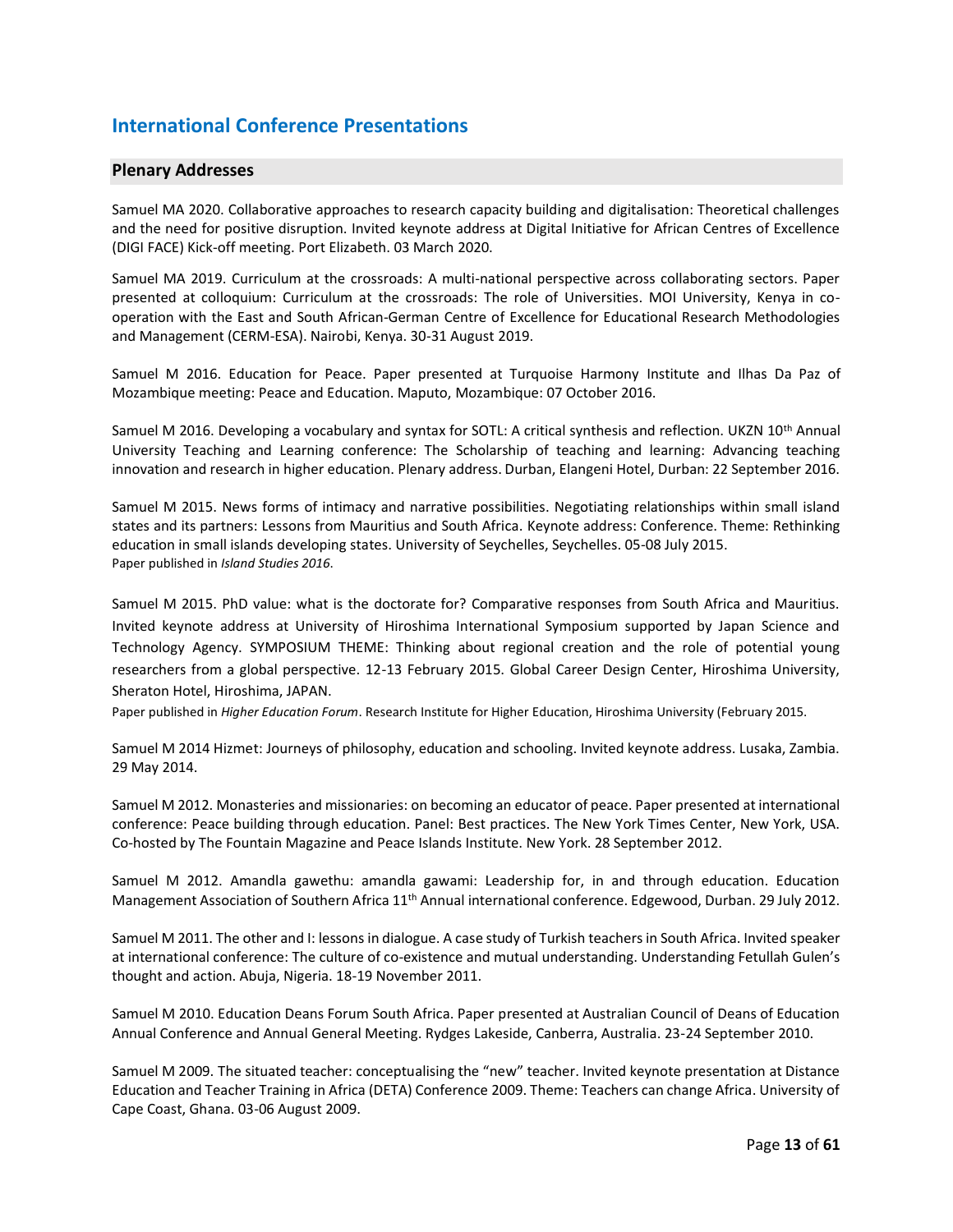Samuel M 2009. Context and identity: shaping educational reform. Invited keynote address at Conference: Education for democracy and sustainable development in small islands and Indian Ocean countries. Mauritius Institute of Education, Mauritius. 16 April 2009.

Samuel M 2009. Imag(in)ing educational transformation. Roundtable presentation: Peace, sustainable development and security- a gender perspective. Mauritius Institute of Education. Mauritius. 16 April 2009.

Samuel M 2008. Changing patterns of professional teacher development in South Africa: policy, practice, and prospects. Invited keynote speaker at Mauritius Institute of Education Memorial Lecture, Mauritius. 04 December 2008.

Samuel M 2005. Accountability to whom? for what? Teacher education and the Force Field Model of Teacher Education. Invited keynote address: International Congress on Education for Teaching (ICET) Conference. University of Pretoria. Pretoria. 14 July 2005.

#### **Invited symposium presentations**

Samuel MA 2019. Change and continuity in doctoral supervision. A case study of a South African university. 1. Paper presentation at 18<sup>th</sup> Biennial European Association for Research into Learning Instruction (EARLI) conference. Symposium: Rethinking tomorrow's education in South Africa. Aachen, Germany. 12-16 August 2019. 2. Discussant: Rethinking thinking.

Samuel MA 2019. Mauritius: Negotiated connectivities. Meeting on the Springer Nature Handbook on education systems in South Asia (HESSA). Presentation at International Centre for Theoretical Sciences of the Tata Institute of Fundamental Research (ICTS-TIFR). Bangalore, India. 01-02 August 2019.

Samuel MA 2019. A professional doctorate. An option for teacher education? Lessons learnt from doctoral curricula in practice. Invited seminar presentation. Centre for International Teacher Education, Cape Peninsula University of Technology, Mowbray, Cape Town. 25 September 2019.

Samuel MA 2019. Designing research coherence in doctoral studies. Capacity Building Programme for Lecturers and Supervisors (CABLES) of the CERM-ESA project at Moi University, PDN offices, Eldoret, Kenya. 03 -07 June 2019.

Samuel MA 2019. Teacher education in "post-apartheid" South Africa. Reimagining our pathologies. Teacher Development Studies Seminar. UKZN School of education. 23 May 2019.

Samuel MA 2019. Designing research coherence in doctoral studies. Nelson Mandela University , South Africa. 31 May- 01June 2019.

Samuel MA 2019. A doctoral curriculum: Conceptualising postgraduate supervision. Presentation at Nelson Mandela University (NMU) Faculty of Education. 30 May 2019.

Samuel MA 2019. Working in the field. University of Cape Town, Department of Rehabilitation Science, Family Medicine. Cape Town. 22-25 April 2019.

Samuel M 2014. Becoming PhD active: a supervision capacity building partnership between South Africa and Mauritius. Keynote presentation at International Journal of Education and Development in Africa Symposium. Rustenburg, South Africa. 05 March 2014.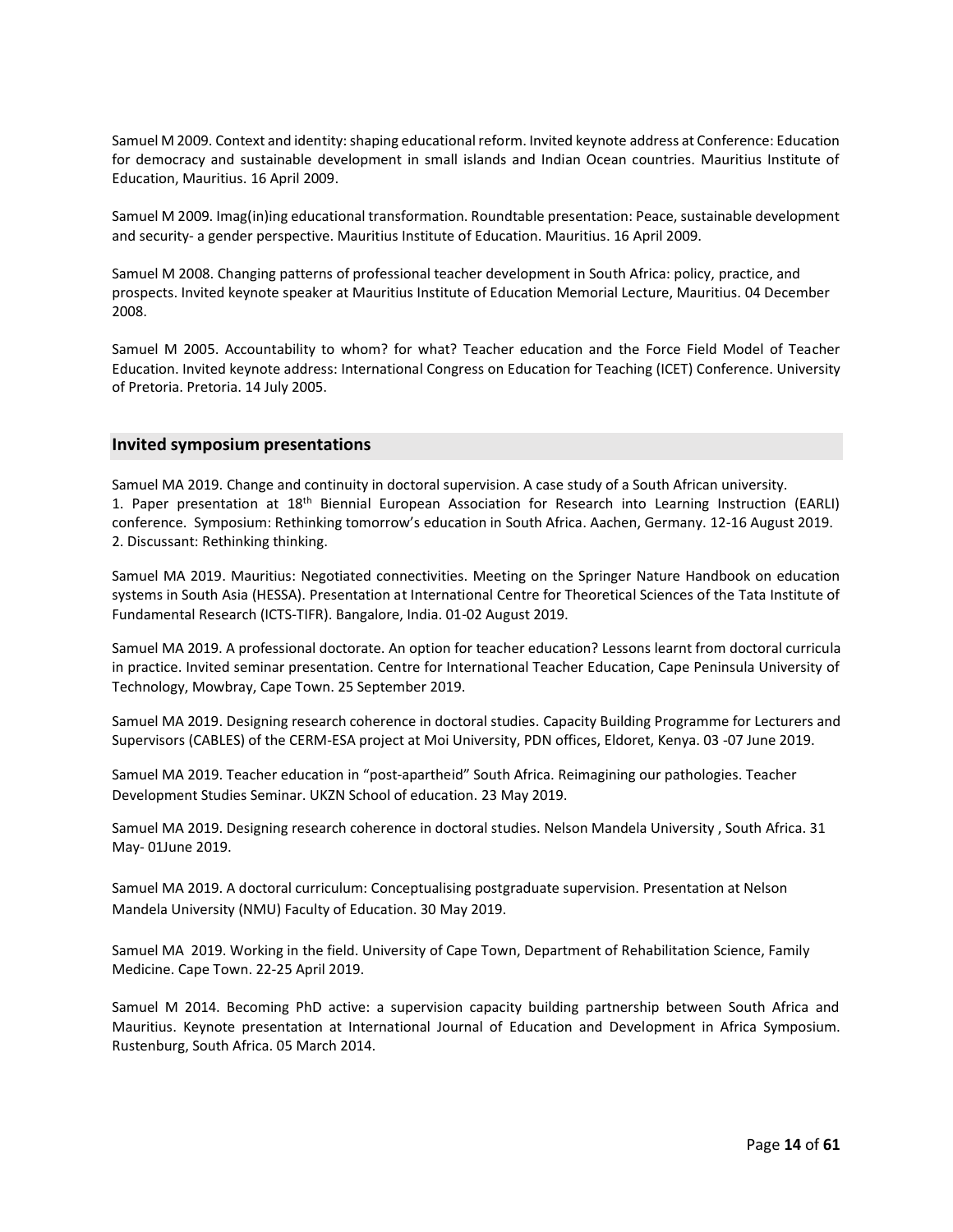Samuel M 2013. Not even memories: beyond narrative inquiry? Paper presented at Hong Kong University. Faculty Seminar. Hong Kong. Invited visiting lecturer. University of Hong Kong. Faculty of Education Visitorship Scheme. 26 April 2013.

Samuel M 2013. Doctoral career path studies: Exchanging paradigms across international borders. Paper presented at University of Hong Kong. Faculty Seminar. Hong Kong. Invited visiting lecturer. University of Hong Kong. Faculty of Education Visitorship Scheme. 03 May 2013.

Samuel M 2013. My journey to Hizmet. Presentation at Antakya and Osmaniye, Turkey community leaders/ university students. 28 and 29 March 2013.

Samuel M 2013. Turkish–South Africa international relations: education as solution? Presentation to government officials. Antakya, Turkey. 28 March 2013.

#### **Colloquium presentations**

Samuel MA 2018. Synthesis session: Mapping the terrain, future directions, research possibilities and action. UKZN School of Education colloquium: Corporal Punishment: Conversations: Beyond hopelessness and helplessness. UKZN Edgewood campus. Durban, 26-28 September 2018.

Samuel MA 2018. Panel presentation. Enhancing quality in doctoral education. UKZN University Teaching and Learning Office (UTLO) and University Capacity Development Programme (UCDP). Panel members: D. Ramjugernath (DVC: Research & Innovation), H Galawa (Acting College Dean of Research, Law and Management Studies), T Moodley (Director: Quality Promotion & Assurance), L Thema (recent doctoral graduate). UKZN UNITE Building, Howard campus. 13 September 2018.

(Attended) Colloquium on education and social justice in South Africa. Hosted by Education Policy Consortium, National Institute for Humanities, Centre for Researching Education and Labour (REAL). Johannesburg. 08-09 June 2017.

4 th Academic monitoring and support research colloquium: Mainstreaming of academic monitoring and support at UKZN. UNITE Building, Howard College campus. 25 November 2016.

#### **Paper presentations**

Samuel MA 2020. Being and becoming a doctoral student: Shifting positionalities. Presentation at Higher Education Teaching and Learning Association (HELTASA) Doctoral programme workshop. 28-29 April 2019. (Zoom delivery)

Samuel MA 2019. A meta-analysis of Teaching Advancements at Universities fellowship programme (TAU). Presentation at TAU Conference. Karridene Hotel, Karridene. 08 -10 July 2019.

Samuel M 2012. PhD productivity in South Africa. Presentation of poster at Joint European Science Foundation and Luxembourg National Research Fund workshop: How to track researchers' careers. Luxembourg. Poster awarded second prize at the international conference. 09-10 February 2012.

Samuel M 2005. Life history research and the Force Field Model of Teacher Development. Presentation tabled at the First International Congress of Qualitative Inquiry. University of Illinois, Champaign, USA. May 2005.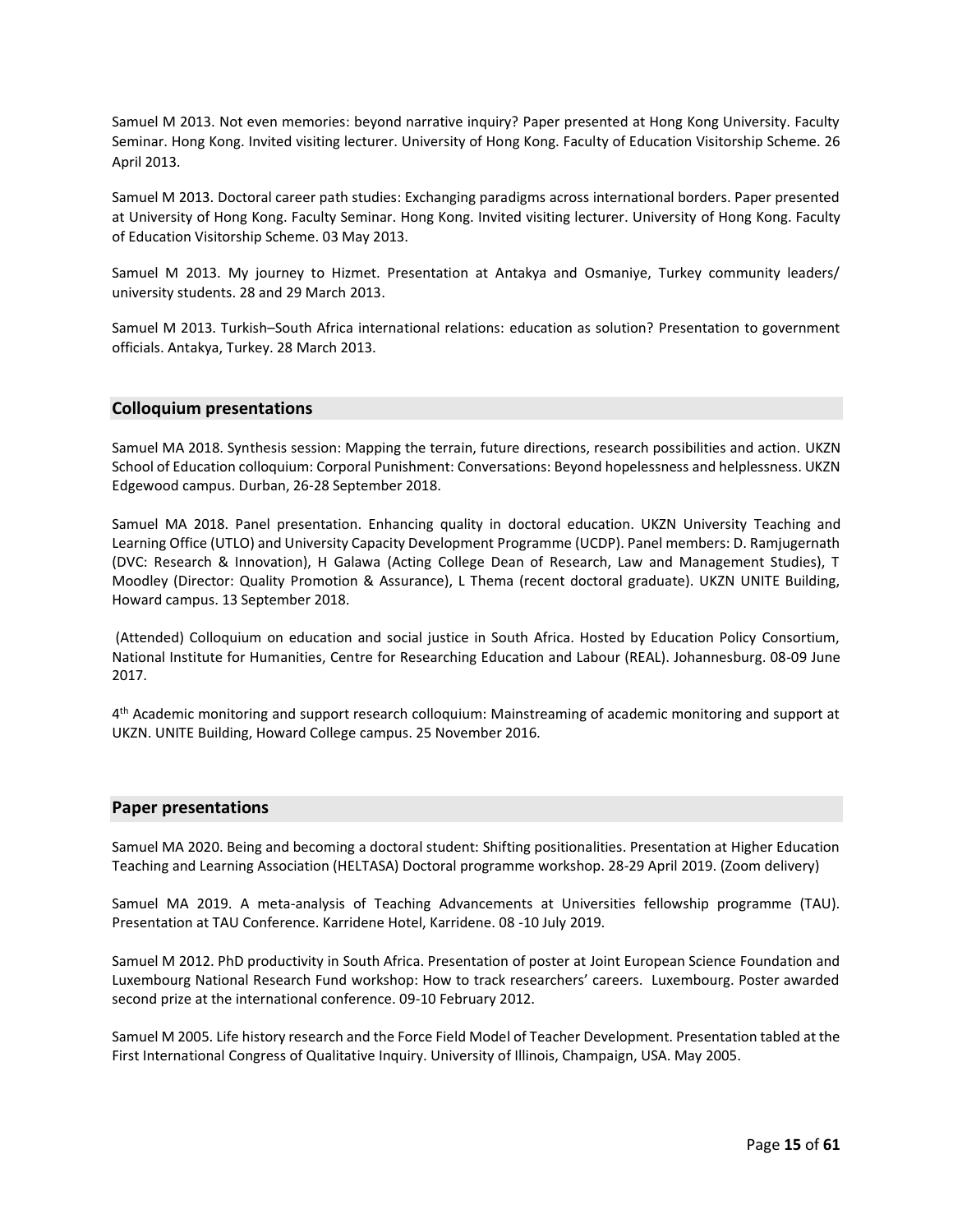Samuel M 2004. Closing session of conference: 1<sup>st</sup> International Summit on Leadership in Education. Chair: Session IV: Leading Questions. University of Pretoria. 21-22 June 2004.

Samuel M 2003. On becoming a teacher of English: Life history research and the Force Field Model of Teacher Development. Paper presented at Advances in Qualitative Research Methods Conference, RAU/ University of Alberta, Canada, Sun City. 24-25 January 2003.

Samuel M 2002. Respondent to interactive seminar on Teacher education: A north–south dialogue. Conference: Education and Geopolitical Change. Oxford University, Oxford. September 2002

Samuel M 2001. Teacher education as a discursive space. Paper presented at the Oxford Conference: Education and Development. 17-22 September 2001.

Samuel M 2000. Autobiography and teacher education. Paper presented at American Educational Research Association Annual Conference, New Orleans, USA. April 2000.

Samuel M 1997. Rituals of disempowerment: preparing language teachers as curriculum developers. Paper presented at Symposium: Case studies of reform and reconstruction (1994-1996): educational and social transition" at American Educational Research Association Annual Conference", Chicago, USA. 21-24 March 1997.

Samuel M & Suransky C 1996. Staff research and development at National Teacher Training College: Lesotho. National Teacher Training College of Education, Maseru, Lesotho. 02 August 1996.

Samuel M 1994.Teacher education in South Africa. Lecture presented at Sussex University.1994.

Samuel M 1994. Teaching and learning literature: a curriculum development perspective. Paper presented at conference: Towards a pedagogy of reconstruction: teaching literature in the 'new' South Africa. Bad Boll, Germany. 13-16 October 1994.

Samuel M 1993. Paradigm shift: from teacher non-participation to teacher participation in curriculum development: a case study in South African Science Education. Paper tabled at Science Education Conference: Jerusalem, Israel. 1993.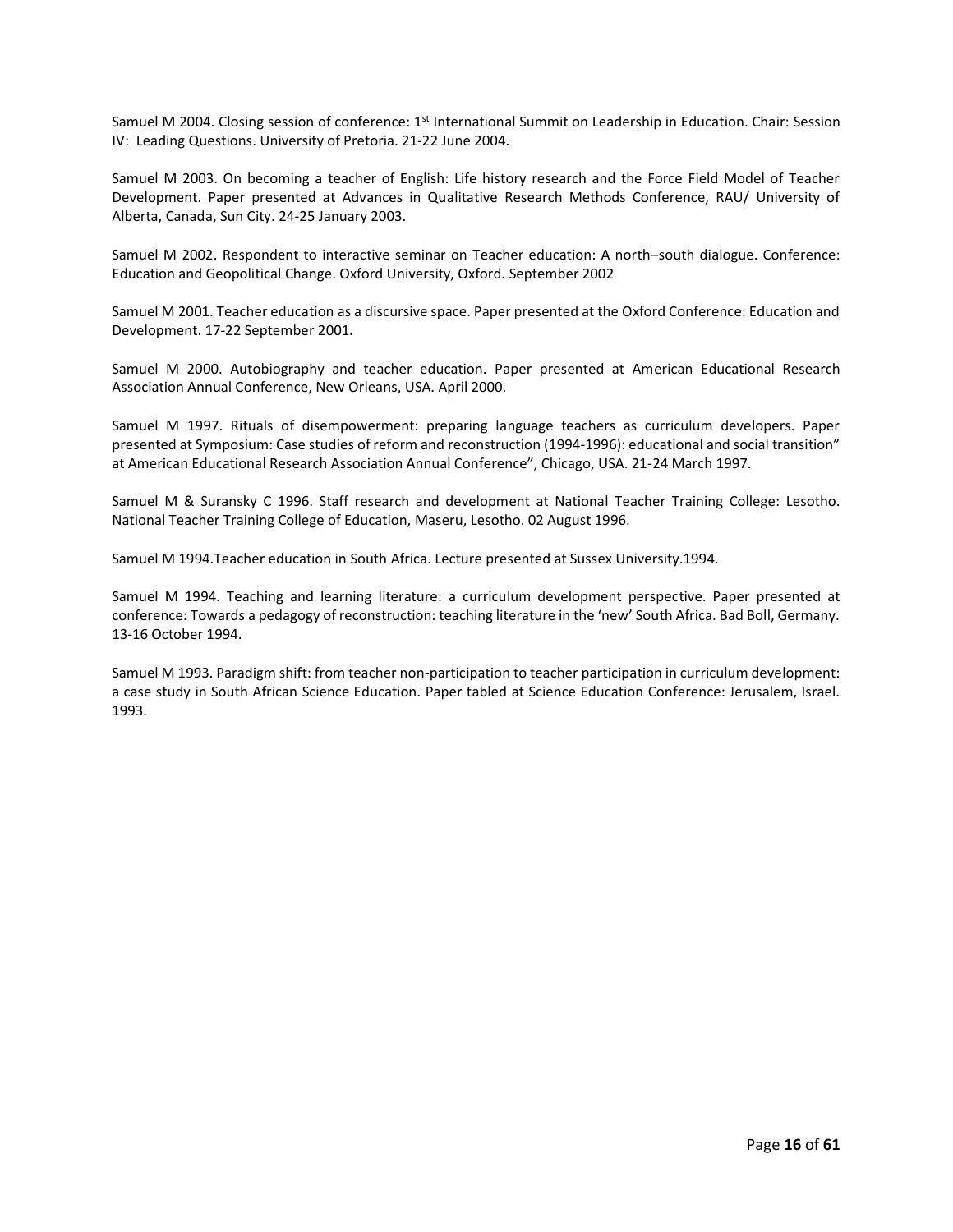### **National Conference Presentations**

#### **Plenary Addresses**

Samuel MA 2019. Teacher education in "post-apartheid" South Africa: An agenda of conflicts. Keynote address at book launch of Y. Sayed, (ed.) 2018. Continuing professional development of teachers in sub-Saharan Africa: Problems, prospects and possibilities. Bloomsbury Academic: London. Centre for International Teacher Education, Cape Peninsula University of Technology. Cape Town, 14 February 2019.

Samuel MA 2018. Teacher education in 'post-apartheid' South Africa: An agenda of conflicts. Keynote address at book launch of Sayed, Y (ed.) 2018. Continuing professional development of teachers in Sub-Saharan Africa: Problem, prospects and possibilities. London: Bloomsbury Academic. Centre for International Teacher Education (CITE), Cape Peninsula University of Technology. Cape Town. 14 February 2019.

Samuel MA 2017. Activating higher education studies in South Africa: Collective investment. University of South Africa (UNISA). Keynote address at UNISA Research and Innovation week: College of Education. Pretoria. 01 March 2017.

Samuel 2017. An evolution of the Annual UKZN Teaching and learning conference: Reflections on the past 10 years. Presentation at 11th Annual Higher Education conference: Higher Education today: Crises, contestations, contemplations and futures. Maharani Hotel, Durban, South Africa. 27-29 September 2017.

Samuel M 2017. Worthwhile education and ritualistic education. Invited Keynote address at Embury Institute of Higher Education Graduation Ceremony 2017. Oliver Conference Centre, Durban: 23 March 2017.

Samuel MA 2017. Activating Higher Education Studies in South Africa: Collective investments. Keynote address presented at UNISA College of Education Research and Innovation Week. Theme: Investing in research. Pretoria: 01 March 2017.

Samuel MA 2017. On becoming a researcher: Models of doctoral learning. Paper presented at University of Cape Town: Faculty of Health Sciences. Observatory, Cape Town: 27 January 2017.

Samuel M 2016. Education for Peace. Paper presented at Turquoise Harmony Institute and Ilhas Da Paz of Mozambique meeting: Peace and Education. Maputo, Mozambique: 07 October 2016.

Samuel M 2016. Developing a vocabulary and syntax for SOTL: A critical synthesis and reflection. UKZN 10<sup>th</sup> Annual University Teaching and Learning conference: The Scholarship of teaching and learning: Advancing teaching innovation and research in higher education. Plenary address. Durban, Elangeni Hotel, Durban: 22 September 2016.

Samuel M 2016. Assessing the PhD: What's under the microscope? Keynote address at the  $2^{nd}$  national PhD conference in Economic, Management and Accounting Sciences. UNISA Muckleneuk campus. Pretoria. 22 August 2016.

Samuel, M and Dhunpath, R 2016. The UKZN cohort model of doctoral supervision: Questions of quality? 2016 Siyaphumelela Conference Theme: Promising practices towards systemic interventions for student success. Durban. 28-30 June 2016.

Samuel MA 2016. Continuity, complexity and change: Third generation studies in comparative international teacher education. Invited keynote address: Doctoral research weekend. University of Witwatersrand. Faculty of Education. Johannesburg. 13 May 2016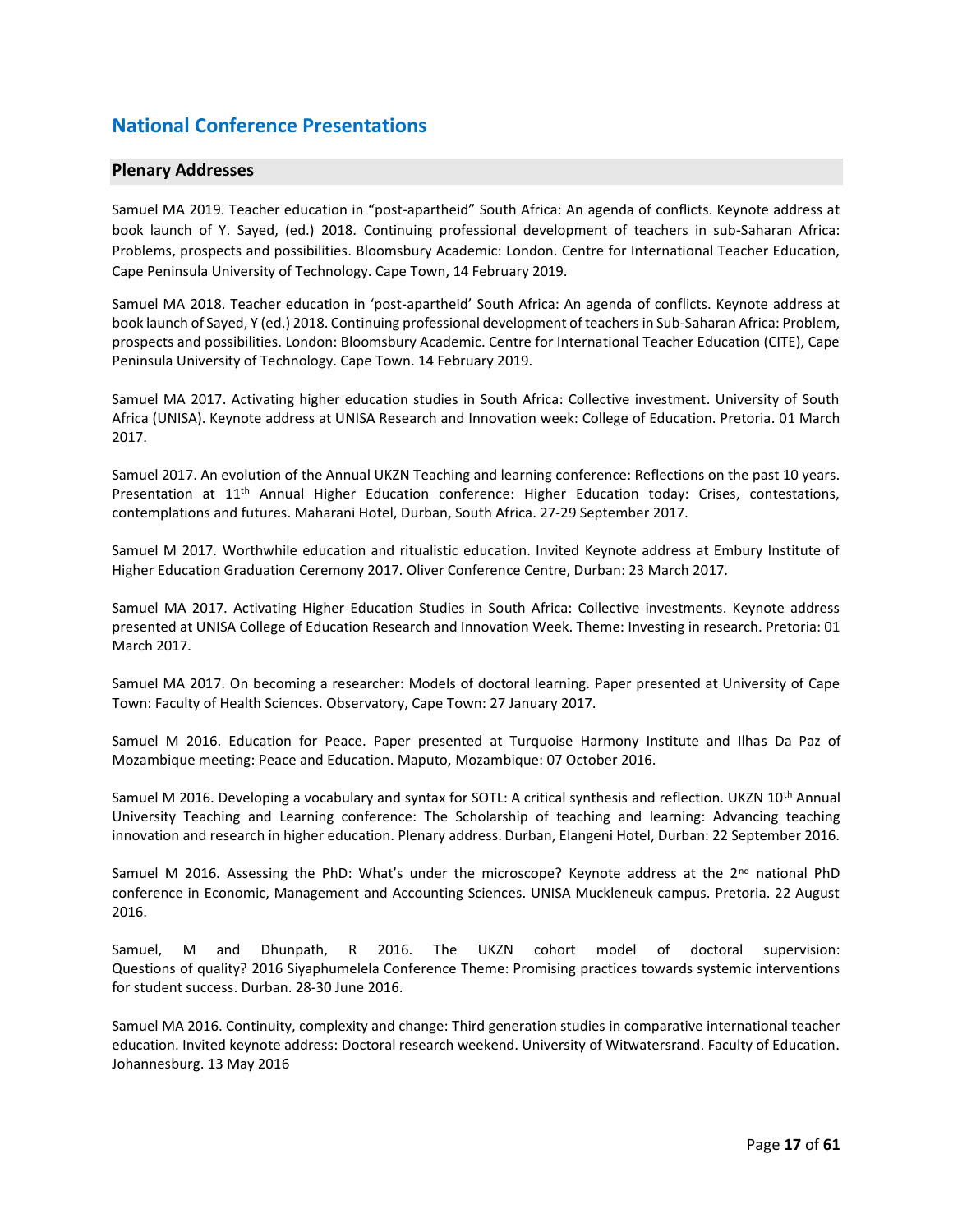Samuel, M. 2016 What's the PhD for? Postgraduate supervision, social justice and research methods. University of Johannesburg, Johannesburg. 17 March 2016.

Samuel M 2015. The future of doctoral education. Keynote address at the 5<sup>th</sup> Biennial conference on research into postgraduate supervision. Theme: Looking ahead-the future of postgraduate supervision in the knowledge society. 23-27 March 2015.

Samuel M 2014.Remembering and redirecting the self: journeys towards a philosophy of education. Paper presented at Memory in Africa 2<sup>nd</sup> Annual Memory Studies Conference. Durban: Howard College, University of KwaZulu-Natal. 14 November 2014.

Samuel M 2014. Instituional biographies: a review of examples. Presentation at Memory in Africa 2<sup>nd</sup> Annual Memory Studies Conference. Durban: Howard College, University of KwaZulu-Natal. 14 November 2014.

Samuel, M 2014. Through the looking glass. Doctoral career path studies. Invited Annual Prestige lecture. University of the Free State, Faculty of Education. 16 October 2014: Bloemfontein.

Samuel M & Swart M 2014. Institutional comparative biographies: researching the other. Paper presented at South African Education Research Association (SAERA) Conference 2014: Education research: future directions. Elangeni, Durban. 12-15 August 2014.

Samuel M 2014. Teaching and professional learning experiences: reflections on the HEQC PGCE and BEd accreditation review. Higher Education South Africa Colloquium: Learning in and for practice. Birchwood Hotel, Gauteng. 20 May 2014.

Samuel M 2012. Doctoral career paths studies: Exchanging paradigms across international borders. Inaugural professorial address: UKZN, Edgewood campus. 09 October 2012.

Samuel M 2012. Amandla gawethu: amandla gawami: Leadership for, in and through education Limpopo Circuit Improvement Programme. Joint programme of Limpopo Provincial Department of Education, University of Pretoria and Irish Aid. Bolivia Lodge, Polokwane, Limpopo. 13 August 2012.

Samuel M 2012. The National Strategic Planning Framework for Teacher Education, Training and Development, Presentation at English, Environment and Language Education Trust (ELET) staff development programme. Durban. 26 July 2012.

Samuel M 2012. A values-base education. Keynote address at Glenhaven Secondary School speech and awards day. Verulam. 27 January 2012.

Samuel M 2011. Researching early literacy classrooms: imaginative possibilities. Invited keynote speaker. University of Johannesburg. Gauteng. DHET conference setting up the European Union funded programme on Early Childhood Education and Teacher Education. 13-14 July 2011.

Samuel M 2011. What are we awarding? Keynote address at Crawford College Annual Awards and Prize Giving Ceremony. Tongaat. 03 February 2011.

Samuel M 2011. Self and service: learners and teachers. Towards quality education. Paper presented at 16<sup>th</sup> Annual Headmasters of the traditional boys' schools of South Africa conference. Glenwood Boys High, Durban. 27 August 2010

Samuel M 2011. Output and principles. Keynote address presented at Prize Giving Awards Ceremony STAR College, Durban. 08 December 2010.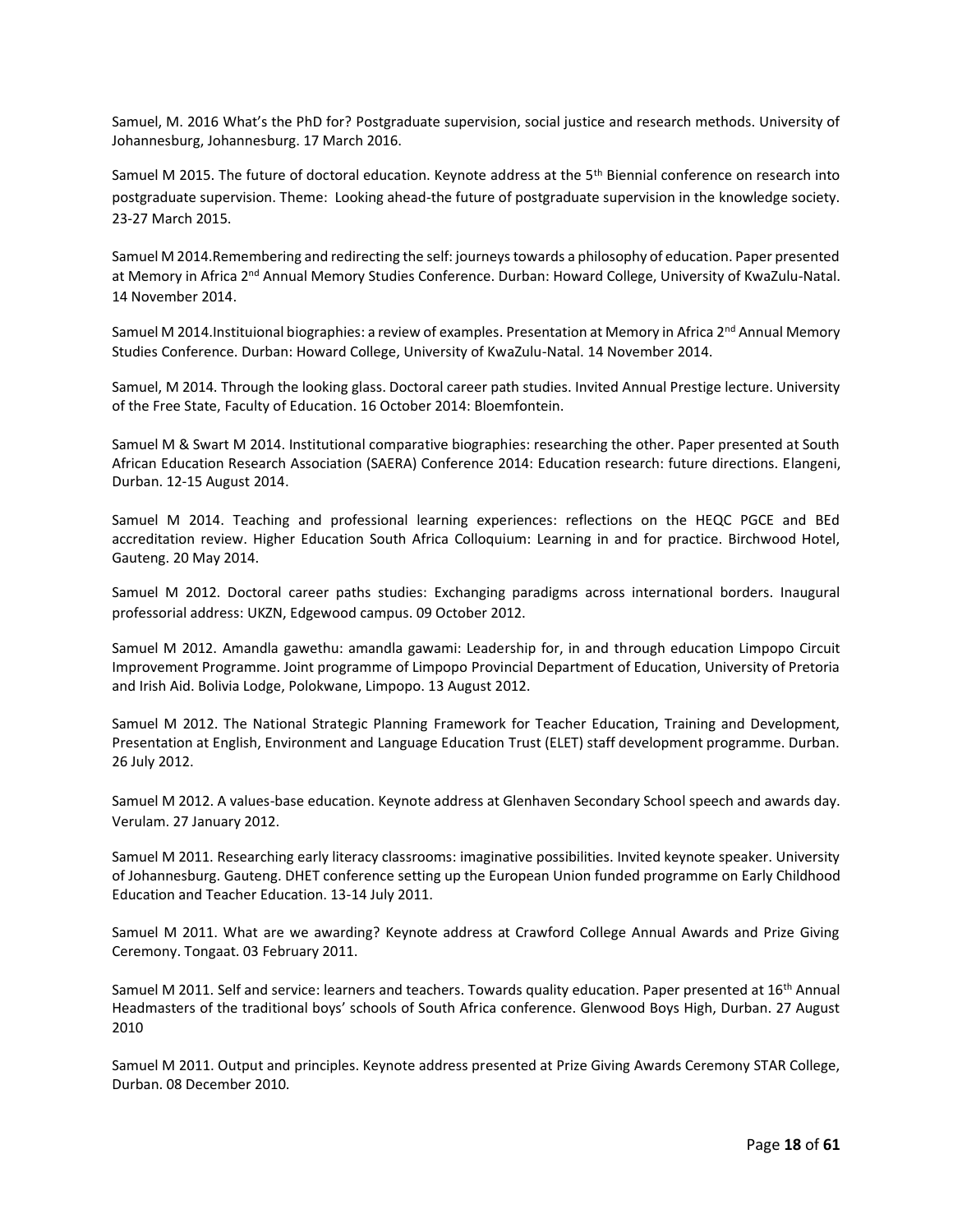Samuel M 2011. Developing research coherence. Invited paper presented at University of Pretoria Research Indaba. Pretoria. 17 September 2010.

Samuel M 2010. ASSAf's consensus study on meeting demands for high skills: The PhD Study. Invited paper presented at HSRC Research Lekgotla. Kopanong Conference Centre. 23-24 November 2010.

Samuel M 2010. Why school? Keynote address presented at Prize giving Mathematics Awards ceremony. STAR College, Durban. 29 May 2010.

Samuel M 2010.We study who we are: developing a PhD research study. Faculty of Health Sciences seminar. Howard College campus. 07 May 2010.

Samuel M 2009. The margins of schooling. Presentation as Guest of Honour at ML Sultan Secondary School Alumni Society. Stanger. 22 August 2009.

Samuel M 2009. The learner teacher in the  $21<sup>st</sup>$  century: an inventory of traces. Keynote address in Education Association of South Africa (EASA) Conference. Karridene Hotel, Karridence. 16 January 2009.

Samuel M 2008. The professional teacher for the 21st Century: deep commitment, competence, caring and critical citizenry. Invited guest speaker at SADTU PMB Conference. Sinodale Center, Pietermaritzburg. 07 November 2008.

Samuel M 2008. Improving teacher quality. Invited keynote speaker. South African Democratic Teachers Union (SADTU). Annual National Conference. 23 October 2008.

Samuel M 2008. IPET and CPTD: The challenges of teacher education. Invited presentation at the National Business Initiative (NBI) breakfast meeting. Theme: Is teacher education a priority? Southern Suns Elangeni Hotel, Durban. 17 October 2008.

Samuel M 2008. "Whatever?" The learner for the  $21<sup>st</sup>$  century. Invited guest speaker. Annual awards evening: Kingsway High School. 15 October 2008.

Samuel M 2008. The professional teacher for the 21st Century: deep commitment, competence, caring and critical citizenry. Invited guest speaker at SADTU Provincial Conference. Chief Albert Luthuli International Conference Centre, Durban. Conference theme: Teacher empowerment for people's power. Session: Are teachers ready? 28 September 2008.

Samuel M 2008. Learning in community: becoming a researcher. An analysis of the cohort model of postgraduate supervision: Faculty of Education. Invited speaker at University of KwaZulu-Natal Teaching and Learning Conference. Durban. 26 September 2008.

Samuel M 2008. ETDP-SETA and teacher education: strategic directions. Invited speaker to lead commission on enhancing professional development of teachers/ educators. Paper presented at ETDP-SETA 3rd National Conference. Birchwood Conference Centre, Johannesburg. 17 September 2008.

Samuel M 2008. Building capacity in educational research. Presentation at Higher Education South Africa (HESA) Education Deans Forum workshop. Birchwood Conference Centre, Johannesburg. 12 August 2008. (Member of the organising committee for the National Workshop).

Samuel M 2008. Becoming a leader: my story. Invited speaker. Presentation to Masakhane Youth leadership programme. Community Development Association (CDA) Winter school project: Leading for success. UKZN, Faculty of Education. Durban. 08 July 2008.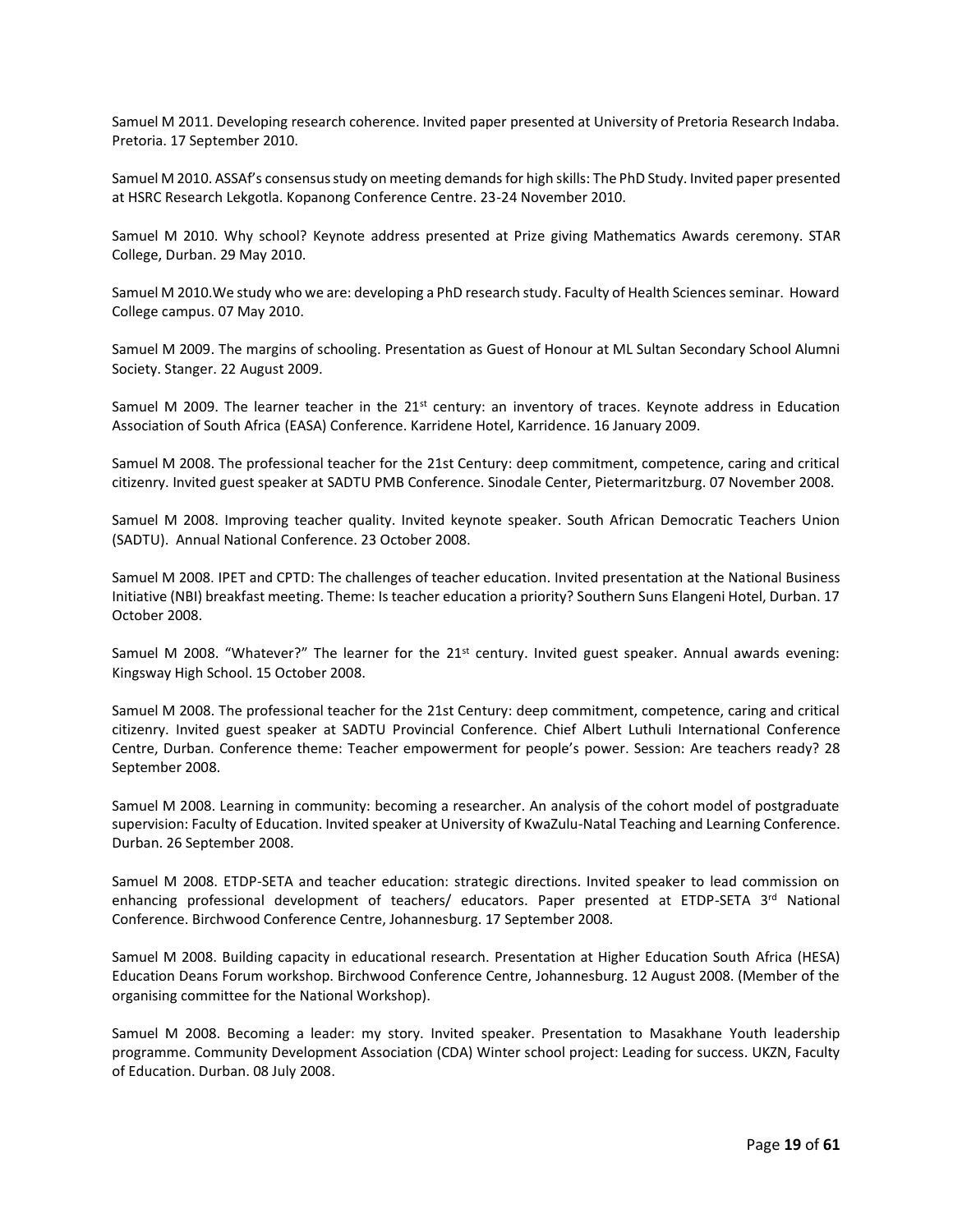Samuel M 2008. Colleges of Education: problem or solution? Higher education and initial professional education of teachers. Invited speaker. Paper presented at KwaZulu-Natal Provincial Department of Education workshop. Ikhwesi Training Centre. Durban. 18 June 2008.

Samuel M 2008. Investing in higher education for initial teacher professional development. Invited speaker. Paper presented at South African Principals Association. Durban-North. 30 May 2008.

Samuel M 2008. Enhancing partnerships in teacher professional development. Invited speaker. Presentation at ORT-Tech Showcase 2008. Umlazi Comtech High School. Umlazi. 28 February 2008.

Samuel M 2007. The next generation of leaders. Guest speaker: Eston Primary School awards ceremony. Eston. 27 November 2007.

Samuel M 2007. Teacher professional development: the role of the Faculty of Education. Invited speaker. Paper presented at SA-Norway project conference: Enhancing the quality of teacher education through school /university partnerships. Breakers Hotel. Umhlanga, Durban. 17 November 2007.

Samuel M 2007. Quality indicators for professional development activities: implications of the National Policy Framework for Teacher Education and Development. Invited speaker. Presentation to Provincial Department of Education. Ikhwesi Centre. Durban. 17 September 2007.

Samuel M 2007. On becoming a (doctoral) researcher. Invited speaker. Keynote presentation at the Mangusuthu Technikon Research Day. Faculty of Management Sciences. Umlazi. Durban. 04 September 2007.

Samuel M 2007. School-based professional development: multiple levels of responsibilities. Invited speaker. Paper presented at Mpumalanga Teacher Development Summit. Theme: Teachers in the Drivers Seats for their own Professional Development. Ingwenyama Conference Centre. Nelspruit. 30-31 August 2007.

Samuel M 2006. Every child needs a teacher: every child needs a quality teacher. Invited paper presented at Global Campaign for Education Conference. Coastlands Hotel, Durban. 25 April 2006.

#### **Papers presented**

Samuel MA 2019. A doctoral curriculum. Conceptualising postgraduate supervision. Presentation at Nelson Mandela University. Port Elizabeth. 30 May 2019.

Samuel MA 2018. Chair of conference plenary panel South African Education Research Association (SAERA) 6<sup>th</sup> annual conference. Diverse voices in educational research. Panel members: Ahmed Bawa (UoSA), John Volmink (CASME/Umalusi), Leanne Naidoo, Zahraa McDonald (PG students), Hersheela Narsee (DHET). St George's Hotel, Irene, Pretoria. 23 October 2018.

Samuel MA 2017. (Respondent to paper presented: Shalem, Y & Allais S. What education can/can't do to achieve social justice? Is sociology of education pluralised or polarised?) Presented at South African Education Research Association (SAERA) 5th annual conference. Education in an era of decolonisation and transformation. Port Elizabeth. 23-26 October 2017.

Samuel MA 2017. Internationalisation and decolonisation. Panel member at South African Education Research Association (SAERA) 5<sup>th</sup> annual conference. Education in an era of decolonisation and transformation. Port Elizabeth. 23-26 October 2017.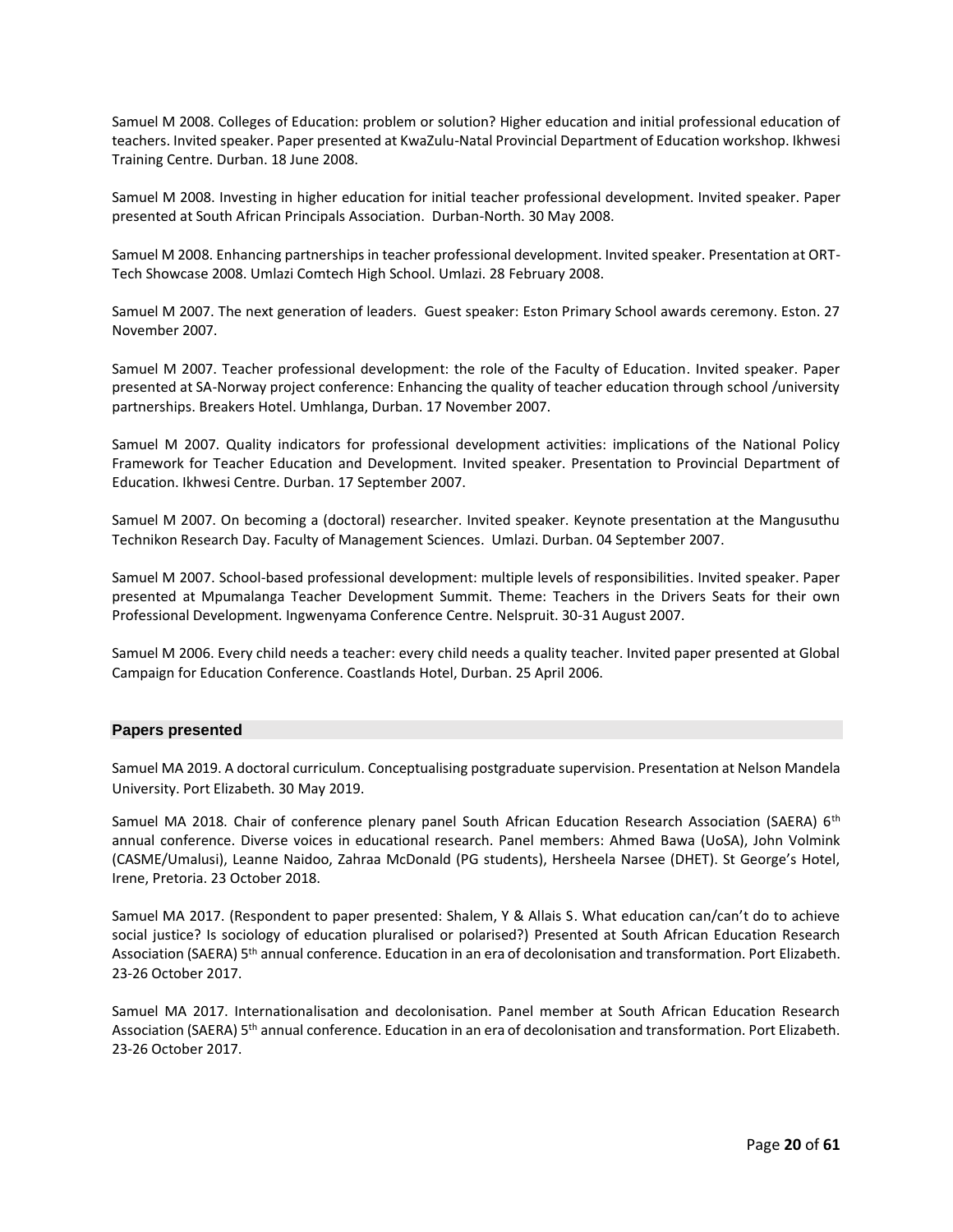Samuel MA 2017. Conversation about schooling in South Africa within a Hizmet philosophy. Presentation at Turquoise Harmony Institute Panel discussion Star College, Durban, 23 September 2017 & Johannesburg, 30 September 2017.

Samuel MA 2017. The disobedient professional teacher: Developing a lens. Paper presented at Universities South Africa Education Deans' Forum. Africanisation and decolonisation of teacher education in South Africa. Emperors' Palace and conference centre. 14 August 2017.

Samuel MA 2017. Developing a syntax for SOTL. Scholarship of Teaching and Learning (SOTL) in the South conference. University of Johannesburg, Johannesburg. 25 July 2017.

Swart M & Samuel MA 2016. Student teachers' memories of past teachers: Implications for future selves. South African Education Research Association (SAERA) 4<sup>th</sup> Annual conference. Reimagining education: Poetics, practices and pedagogies. Cape Sun Hotel, Cape Town. 24 October 2016.

Samuel MA 2016. Small islands: Big issues. Presentation at Self-reflexive methodologies Special interest group (SIG). South African Education Research Association (SAERA) 4<sup>th</sup> Annual conference. Reimagining education: Poetics, practices and pedagogies. Cape Sun Hotel, Cape Town. 23 October 2016.

Singh-Pillay A & Samuel M 2015. Life sciences teachers negotiating agency in changing curriculum times. Paper presented at South African Educational Research Association (SAERA) conference 2015. Bloemfontein. 24-26 October 2015. (Submitted article to African Journal of Mathematics, Science and Teacher Education (November 2015).

Swart M & Samuel M 2015. School cultures and early professional learning: on becoming a teacher (working title). South African Educational Research Association (SAERA) conference 2015. Bloemfontein. 24-26 October 2015.

Swart M & Samuel M 2015. Early professional learning narratives of two novice teachers as Funza Lushaka Bursary (FLB) holders. 8th University Teaching and Learning (UTLO) conference 2015. Durban. 21-23 September 2015.

Jairam V & Samuel M 2014. From theory to practice: Trainee teachers' knowledge of inclusive education activated within initial teacher education and its enactment in practice. Paper presented at 8<sup>th</sup> Annual Teaching and Learning conference. Edgewood Campus, University of KwaZulu-Natal: 25-27 September 2014.

Samuel M & Swart M 2014. Institutional comparative biographies: researching the other. Paper presented at South African Education Research Association (SAERA) Conference 2014: Education research: future directions. Elangeni, Durban. 12-15 August 2014.

Samuel M 2013. Not even memories: beyond narrative inquiry? Paper presented at St Augustine's College. Faculty Seminar, Randburg, Gauteng. 10 April 2013.

Samuel M & Mariaye H 2012. De-colonising international partnerships: The UKZN-Mauritius Institute of Education PhD programme. Presentation at the University Teaching and Learning Conference UKZN, Pietermaritzburg. 28 September 2012.

Samuel M 2011. Burning candles: Turkish student teachers experiences of teacher education in South Africa. Paper presented at inaugural of Dean of Education. University of Free State. Bloemfontein. 30 September 2010.

Samuel M 2009. Narratives of professional development. Implementing new professional development policy. Paper presented at University of Johannesburg. Teacher Development conference: Re-centering the teacher. University of Johannesburg. Gauteng. 17-20 March 2008.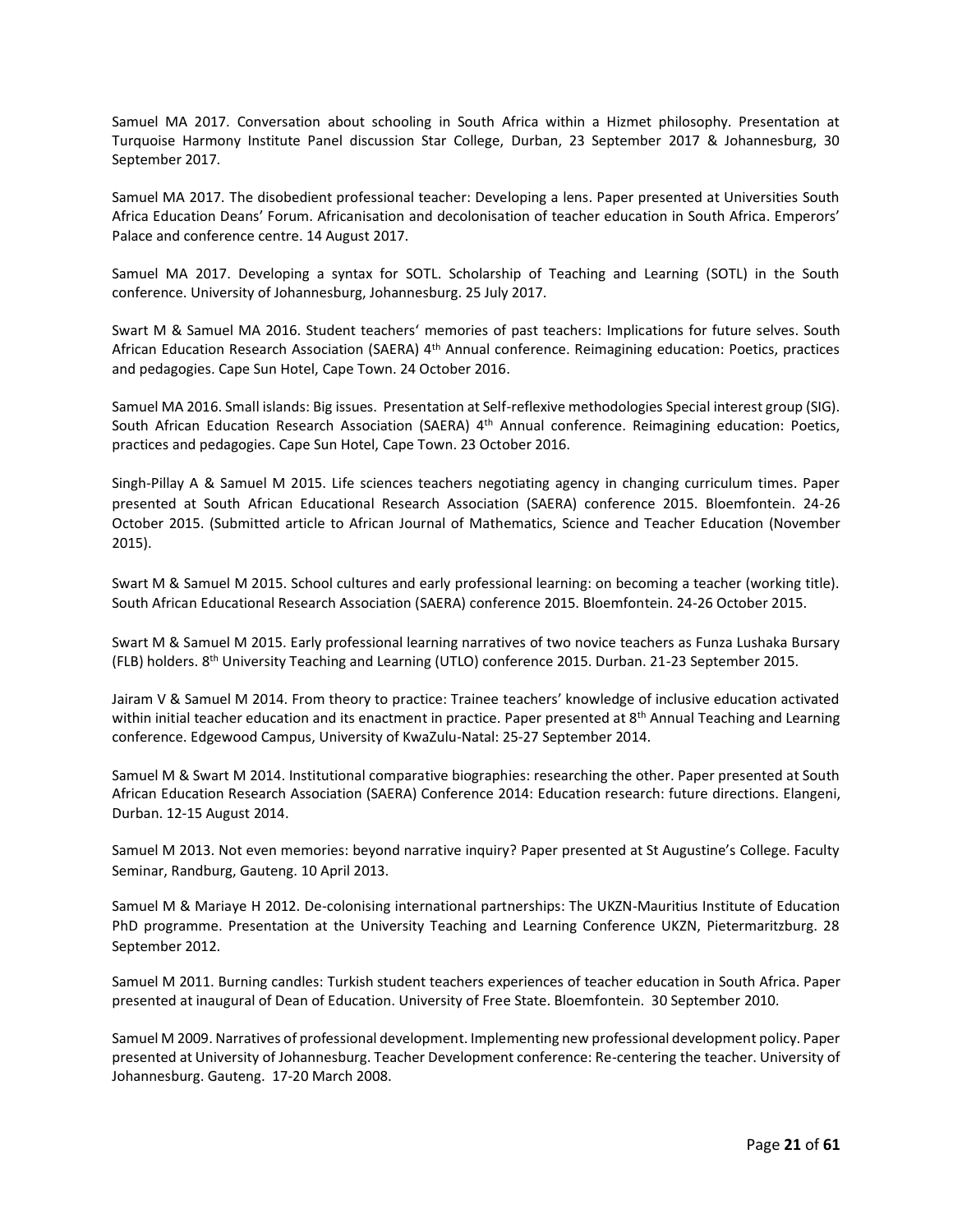Samuel M 2006. Developing policy: A case study of the National Framework on Teacher Education. Presentation to MEd and BEd students. Teacher Development.

Samuel M 2005. The MCTE recommendations of the National Framework for Teacher Education: Continuing professional teacher development. Presentation at Consultative workshop with the National DOE inter branch committee. 02 April 2005.

Samuel M 2005. The National Framework for Teacher Education Presentation at inter-provincial task team on teacher education and HEDCOM Sub-committee meeting. Premier Conference Centre. Johannesburg International Airport. 10 February 2005.

Samuel M 1999. Dialogues about theory and practice: on becoming a teacher of English. Paper presented at English Language Educational Trust 14<sup>th</sup> Annual Conference, University of Natal, Durban. 04 August 1999.

Samuel M 1999. Preparing teachers for multicultural education. Paper presented at ML Sultan Technikon Research Seminar. Durban. 16 September 1999.

Samuel M 1997. From COTEP to curriculum. Paper presented at Teacher Education Institute on language teaching and learning, Hosted by USA Embassy, Centre for Continuing Education (CENCE), Port Elizabeth. 1997.

Samuel M 1996. Multicultural education: A dialogue between South Africa and the United States of America. Satellite Conference with Nigel Shepherd (UDW), Jonathan Jansen (UDW), Joel Samoff (Stanford University) and Joyce King (Michigan State University). 27 September 1996.

Samuel M 1996. Literature and the teacher education curriculum. Paper presented at the John Bell Trust language project workshop, Johannesburg College of Education, Gauteng. 13-14 September 1996.

Samuel M 1996. Intervening in limbo: a case for whole school development to address English second language teaching and learning. Paper presented at DEC Conference: Teaching English in a multicultural classroom. Springfield College of Education, Durban.

Samuel M 1995. Preparing English language teachers as curriculum developers. Paper presented at conference: English in Africa. Hosted by The English Academy of SA and The Grahamstown Foundation, Grahamstown. 11-14 September 1995.

Samuel M & Salmon C 1995. PRESET curriculum in KwaZulu-Natal. Paper presented at national conference on teacher development, ESKOM Conference Centre, Midrand, Gauteng.

Samuel M, Naidoo P & Suransky C 1992. Participatory curriculum development: a case study of Clermont Science teachers. Paper presented at 1992: Kenton Conference, Broederstrom.

Samuel M 1992. The second language learners in a first language environment: a practical route for development. Paper presented at Edgewood College of Education Conference: Multilingual teaching and learning. February 1992.

#### **Other presentations**

Samuel MA 2020. Accessibility, acclimatisation and attitude: Negotiating postgraduate education under COVID-19 times. Seminar presentation in UKZN, College of Humanities Seminar Series #3. Digital ways of doctoral education under COVID-19 times: International perspectives. Webinar. 03 June 2020.

Samuel MA 2019. Some thresholds in doctoral learning. Presentation at book launch. Insights on doctoral research. UKZN Graduate School of Business. Durban. 11 September 2019.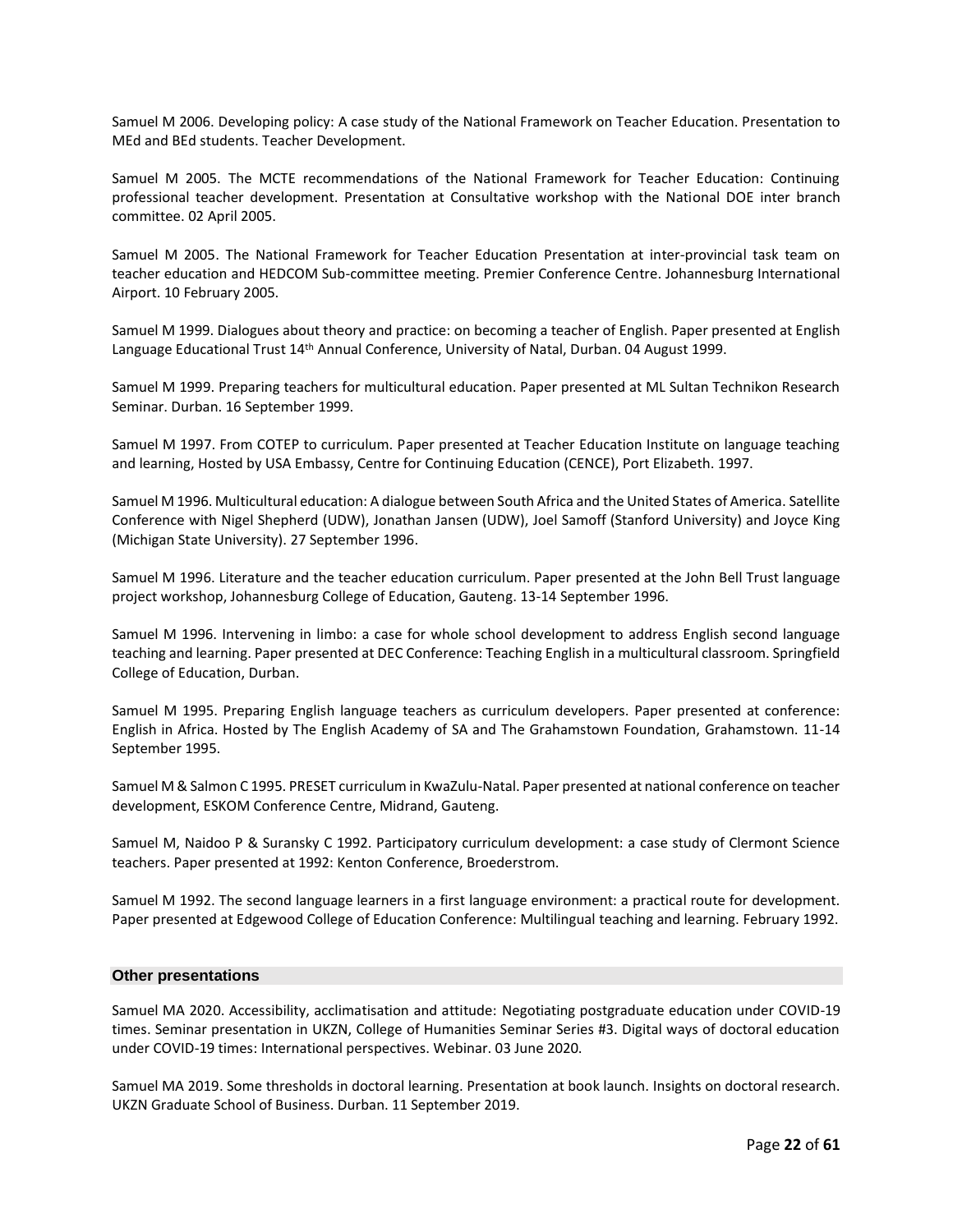Samuel MA 2016. Education for Peace. Presented at Annual Friendship Dialogue dinner: Peace and Education. Mozambique. 06-08 October 2016**.**

Samuel M & Robinson R 2015. Teacher Education Policy and Research dialogues: Who's talking? Who's listening? To whom about what? Workshop/Panel discussion. South African Education Research Association Conference 2015. Bloemfontein. 24 -26 October 2015

Hosting/chairing UKZN University Teaching and Learning Seminar: The trends and challenges to doctoral production: by Johann Mouton. Westville campus: Durban. 18 July 2015.

Samuel M 2014. Angels in the wind future directions in education research. Welcome as chair of local organising committee to conference. Presented at South African Education Research Association (SAERA) Conference 2014: Education research: future directions. Elangeni, Durban. 12-15 August 2014

Samuel M 2014. School Motto's: symbolic philosophy. Photographic exhibition presented at South African Education Research Association (SAERA) Conference 2014: Education research: future directions. Elangeni, Durban. 12-15 August 2014.

Samuel M 2013. Presentation at book launch: Vithal, R and Dhunpath R (eds.) 2013. Alternative access into higher education: Under-prepared students or under-prepared institution". Respondent to panel. UNITE Building, UKZN. 24 May 2013.

Samuel M 2012. Mirroring workshop findings from an external perspective. Presentation: Closing session of Joint European Science Foundation and Luxembourg National Research Fund workshop: "How to track researchers' careers". Luxembourg. 10 February 2012

Samuel M 2011. Statement of support: Higher Education South Africa: Education Deans' Forum (HESA- EDF): Launch of the National Integrated Strategic Planning Framework for Teacher Education and Development in South Africa (2011-2025). Department of Basic Education building. Gauteng. 05 April 2011.

Samuel M 2011. Respondent to three papers presented at Dynamic content-language collaboration in higher education: Theory, research and reflections colloquium. Cape Peninsula Technikon, Cape Town. 17-19 January 2011.

Samuel M 2009. Chair: closing session: international consultation around The PhD study: the ASSAf project.

Samuel M 2009. Panel member: teacher education and development roundtable seminar. Focus on teacher development landscape: clarity of roles and responsibilities, teacher education qualifications and competences, developing coherence and quality delivery, complementary and alternate models of professional development, teachers' voices. ELRC-ETDP-SETA (sponsorship). Consultative processes for National Teacher Development Summit. Midrand, Gauteng. 07 April 2009.

Samuel M 2009. Closing and summary of Teacher Development Conference: Re-centering the teacher. University of Johannesburg. Gauteng. 17-20 March 2008.

Samuel M 2007. Respondent to Teacher Education Consortium Policy Conference. Summative overview of the conference proceedings: Teacher development and institutional change in an evolving educational context. Insights from a collaborative research & development programme funded by the Royal Netherlands Embassy. Partners: Centre for Evaluation and Assessment (UP), Centre for Education Policy Development (CEPD), Human Sciences Research Council (HSRC) and South African Institute for distance Education (SAIDE). Kopanong Conference Centre. Gauteng. 28-29 May 2007.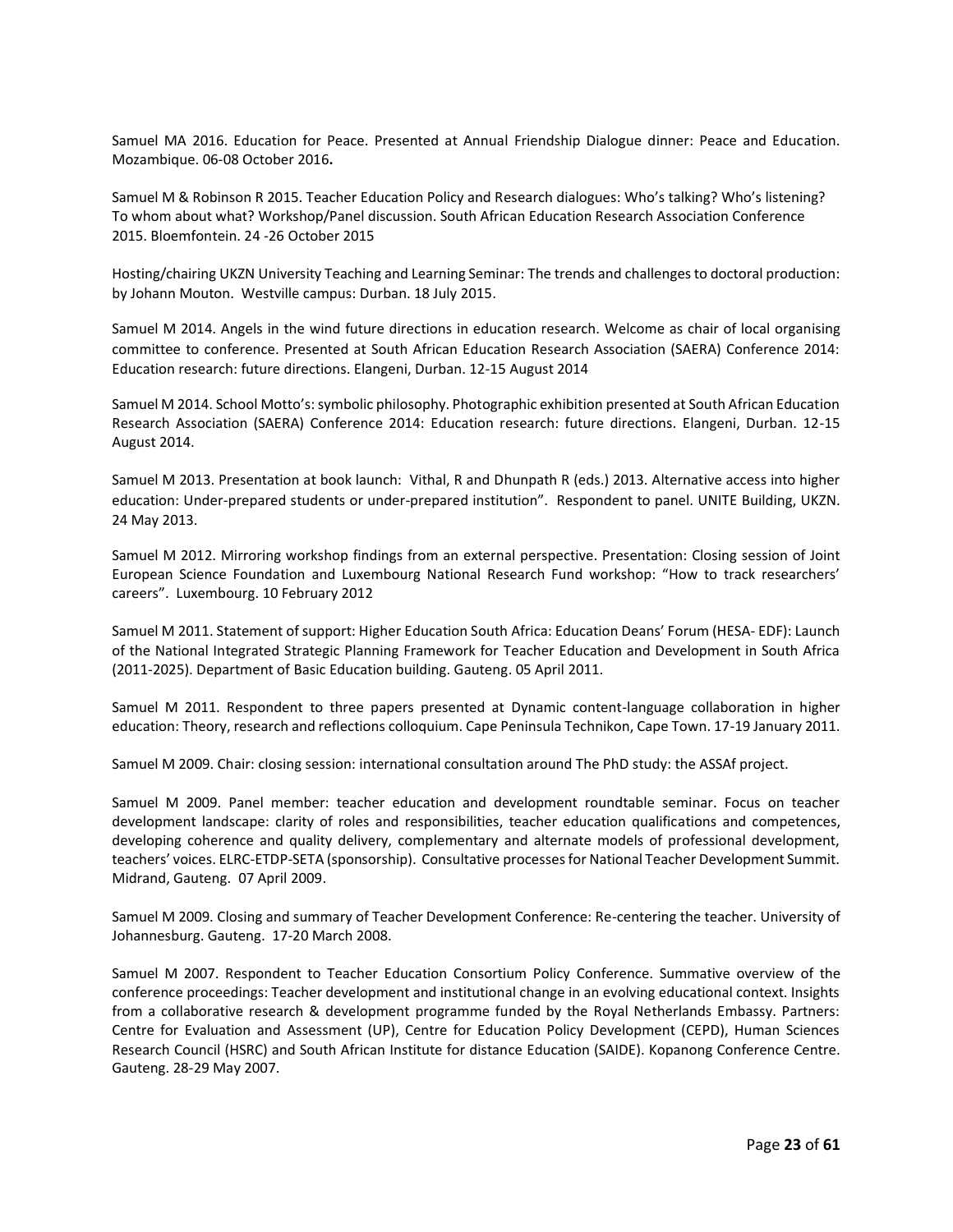Samuel M 2006. A response to the National Framework for Teacher Education and Development in South Africa: Continuing professional teacher development. Invited speaker. Paper presented at KwaZulu-Natal provincial Department Teacher Development Directorate Conference. Coastlands Conference Centre. Durban. 31 October 2006.

Samuel M 2005. The National Framework for Teacher Education. Presentation at closing conference on Canada-South Africa Teacher Development Project Conference. Kopanong, Gauteng. 26 May 2005.

Samuel M 2005. Rapporteur on conference: Eastern Cape Provincial Department of Education Conference: The right to read and write. Port Elizabeth. 13-14 May 2005.

Samuel M 2004. Closing session of conference: 1<sup>st</sup> International Summit on Leadership in Education, Chair: Session IV: Leading Questions. University of Pretoria. 21-22 June 2004.

#### **Invited symposium presentations**

Samuel MA 2019. High impact doctoral scholarship. Presentation at School 2019 Engagement Days. UKZN, Edgewood campus. 16-17 May 2019.

Samuel M 2017. Higher Education Studies in South Africa: An emergent field. Presentation to PhD in Higher Education cohort. UKZN, Howard College campus: Durban: 18 February 2017.

Samuel M 2014. Institutional biographies: a review of examples. Presentation at College of Humanities Symposium: Designing an institutional biography. University of KwaZulu-Natal Westville campus. Westville. 09 April 2014.

Samuel M 2013. Beyond narcissism and hero-worshipping: narrative inquiry and life history research. Paper presented at College of Humanities Symposium: The study of memory in an interdisciplinary perspective. Innovation Centre, UKZN, Durban. 18 September 2013.

Samuel M 2008. Methods, methodology and practice. Fieldwork, text work and headwork. Invited speaker. Paper presented at Cross–Institutional Student Research Symposium (UKZN, DUT, and UNZUL). Pinedene Hotel. Pinetown. 11 July 2008.

#### **Colloquium presentations**

Samuel MA 2018. Synthesis session: Mapping the terrain, future directions, research possibilities and action. UKZN School of Education colloquium: Corporal Punishment: Conversations: Beyond hopelessness and helplessness. UKZN Edgewood campus. Durban, 26-28 September 2018.

Samuel MA 2018. Panel presentation. Enhancing quality in doctoral education. UKZN University Teaching and Learning Office (UTLO) and University Capacity Development Programme (UCDP). Panel members: D. Ramjugernath (DVC: Research & Innovation), H Galawa (Acting College Dean of Research, Law and Management Studies), T Moodley (Director: Quality Promotion & Assurance), L Thema (recent doctoral graduate). UKZN UNITE Building, Howard campus. 13 September 2018.

(Attended) Colloquium on education and social justice in South Africa. Hosted by Education Policy Consortium, National Institute for Humanities, Centre for Researching Education and Labour (REAL). Johannesburg. 08-09 June 2017.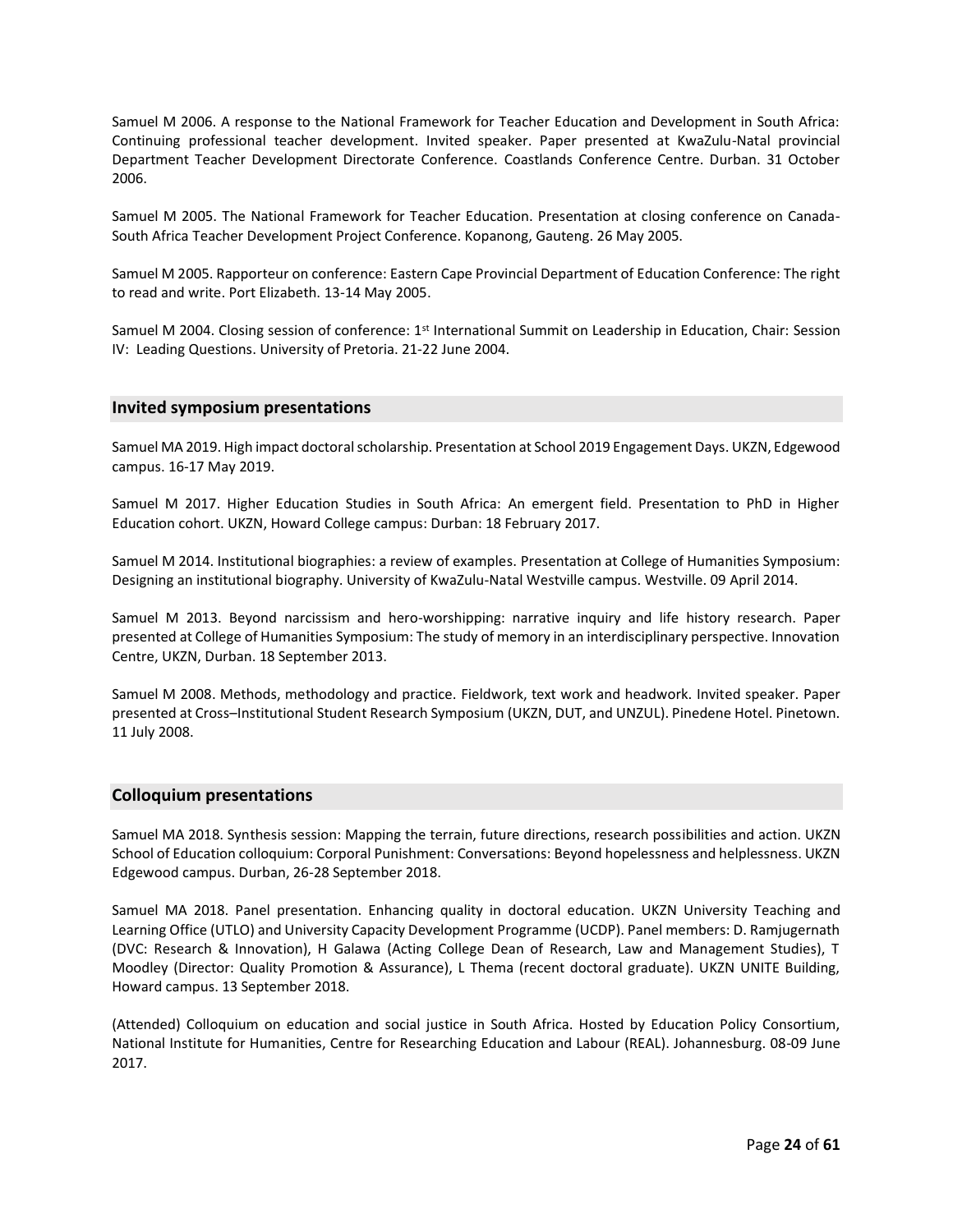4 th Academic monitoring and support research colloquium: Mainstreaming of academic monitoring and support at UKZN. UNITE Building, Howard College campus. 25 November 2016.

Samuel M 2016. (repeat) Constructing a narrative. Rhodes University Doctoral week programme: Grahamstown: 13 October 2016.

Samuel M 2016. (repeat). Continuity, complexity and change: Third generation studies in comparative international teacher education. Invited keynote address presented at Research Weekend: University of Witwatersrand. Johannesburg. Rhodes University Doctoral week programme: Grahamstown: 13 October 2016.

Samuel M 2016. Developing a forum for teaching practice practicum provincially. Facilitation of panel discussion at Mentoring teachers matters. Durban-North: Varsity College: 23 September 2016.

Samuel M 2013. Critical reflections of day's proceedings: A way forward: Academic Monitoring and Support Research Colloquium. Hosted by College of Health Sciences (Teaching & Learning Unit) and University Teaching & Learning Office. UNITE Building, UKZN Howard College campus, Durban. 26 November 2013.

Samuel M 2013. Harmonising levels. what can I do? Keynote address at Sastri College Alumni Colloquium. Sastri College, Durban. 13 September 2013.

Samuel M 2013. Doctoral career path studies: Exchanging paradigms across international borders. Keynote Address presented at North West University Postgraduate Support Colloquium. Potchefstroom. 30 January 2013.

Samuel M 2011.Waiting for the bus. Education at the crossroads. Opening address at UKZN-North West University and Free State University Colloquium. Durban. 06-07 October 2011.

#### **Other attended conferences**

Invited participation in 32nd Abant International Forum: Freedom of speech & respect for the sacred. Organised jointly by Department of Political Affairs of the African Union Commission (DPA/AUC) and the Abant Platform of the Journalist Writers Foundation of Turkey. African Union Headquarters, Addis Abba, Ethiopia. 08-09 March 2014.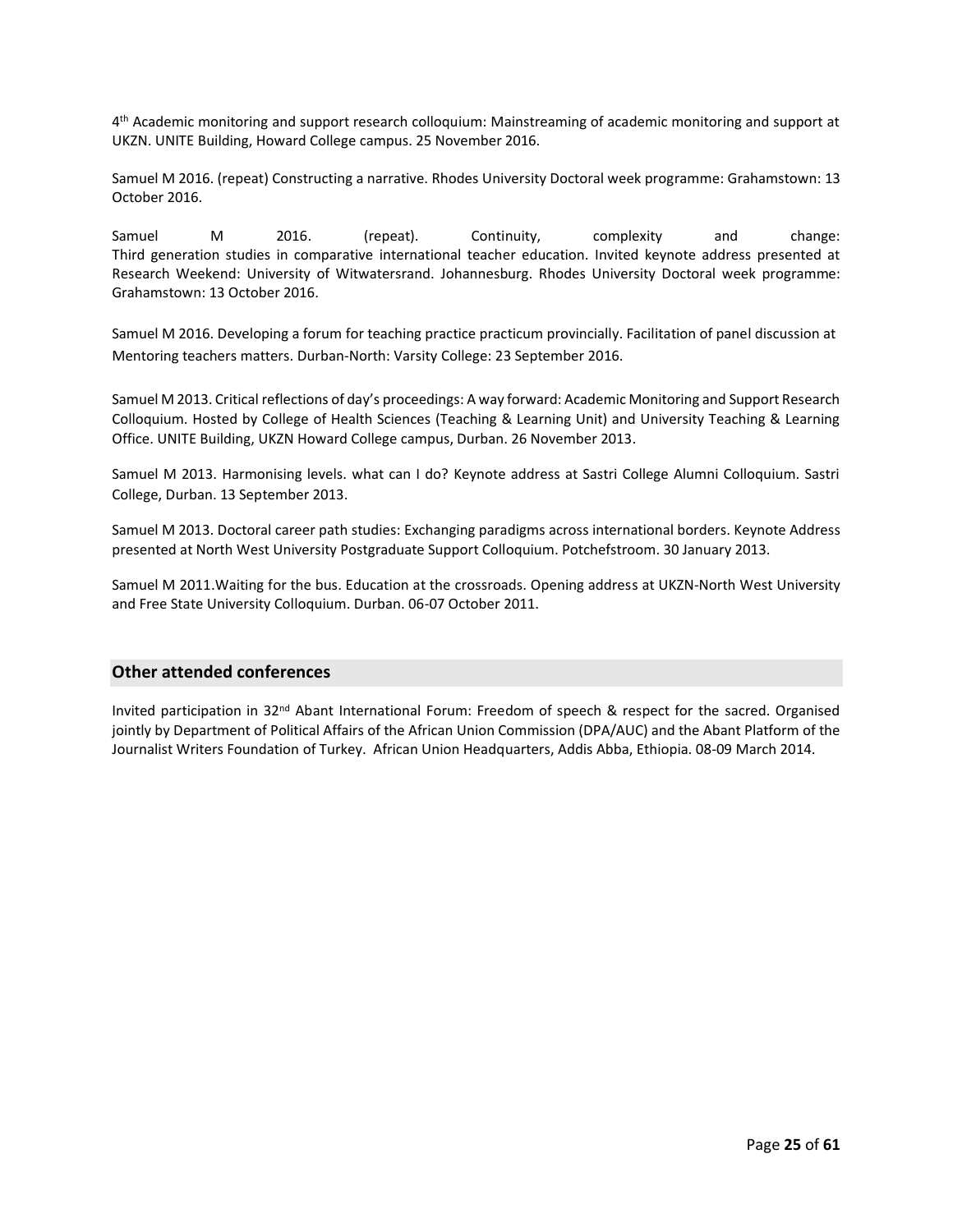### **Seminar and Workshop Activity**

Samuel MA 2020. Developing coherence in a research proposal: The Research Wheel. DHET-HELTASA Doctoral programme workshop. 05-06 October 2020. (Zoom).

Samuel MA 2020. Data analysis Workshop presented at UNISA 2020 Research Support Programme (RSP) for the staff in the Department of Early Childhood Development: Academic Journal writing. Co-ordinators: Profs. H. Ebrahim & C.Meier. (Zoom). 27 August 2020.

Samuel MA 2020. Theoretical frameworks. Workshop presented at UNISA 2020 Research Support Programme (RSP) for the staff in the Department of Early Childhood Development: Academic Journal writing. Co-ordinators: Profs. H. Ebrahim & C.Meier. 23 July 2020. (Zoom).

Samuel MA 2020. Designing a coherent research proposal. Workshop presented at DHET-HELTASA doctoral programme workshop 2. Theme: Re-imagining PhD programmes from an African perspective. Venue: Zoom, remote. [https://uct-za.zoom.us/j/95434275711.](https://uct-za.zoom.us/j/95434275711) 06 July 2020.

Samuel MA (03 June 2020) Accessibility, acclimatisation and attitude: Negotiating postgraduate education under COVID-19 times. Seminar presentation in UKZN, College of Humanities Seminar Series #3. Digital ways of doctoral education under COVID-19 times: International perspectives. Webinar.

#### Attended workshops

- 1. MOODLE training workshop ASSESSMENT (Host: Bheki Khoza, Bheki Mpungose). 15 April 2020.
- 2. MOODLE training ASSESSMENT Webinar (Host Upsana Gitanjali Singh). 15 April 2020.
- 3. ACT VAX (Host: Craig Blewett). 13 April 2020.
- 4. Social Cohesion vs COVID-19. Webinar (Host: Turquoise Harmony Institute).08 April 2020.
- 5. ZOOM training: (Host: Elizabeth Plummer). 17 March 2020.

Samuel MA 2020. Facilitator/Moderator of International workshop of Digital Initiative for African Centres of Excellence (DIGIFACE) Kick off meeting. Nelson Mandela University. Port Elizabeth. 03-06 March 2020.

#### **The Research Wheel workshops**

Samuel MA 2019-2020. (*repeat/ variants*). The research wheel: Supporting novice supervisors for postgraduate supervision.

Workshop on using a personally designed pedagogical tool to support postgraduate research coherence and supervision. Target audience: novice supervisors and postgraduate students. Approximately 800 participants in workshops over 2017-2020.

2020

1. Developing research coherence. Workshop presented at East and South-African-German Centre of Excellence for Educational Research Methodologies and Management (CERMESA) 6th CERM-ESA Research School, kNelson Mandela University, South campus. 27 January -07 February 2020. (Delegates: doctoral students and supervisors from Tanzania, South African and Kenya).

2019

- 2. Capacity Building Programme for Lecturers and Supervisors (CABLES) of the CERM-ESA project. Accra, Ghana. 13-20 October 2019. (First presentation using French translation of The Research Wheel: *La Roue de la Recherche*).
- 3. University Management Institute, Uganda. Kampala (24-28 June 2019).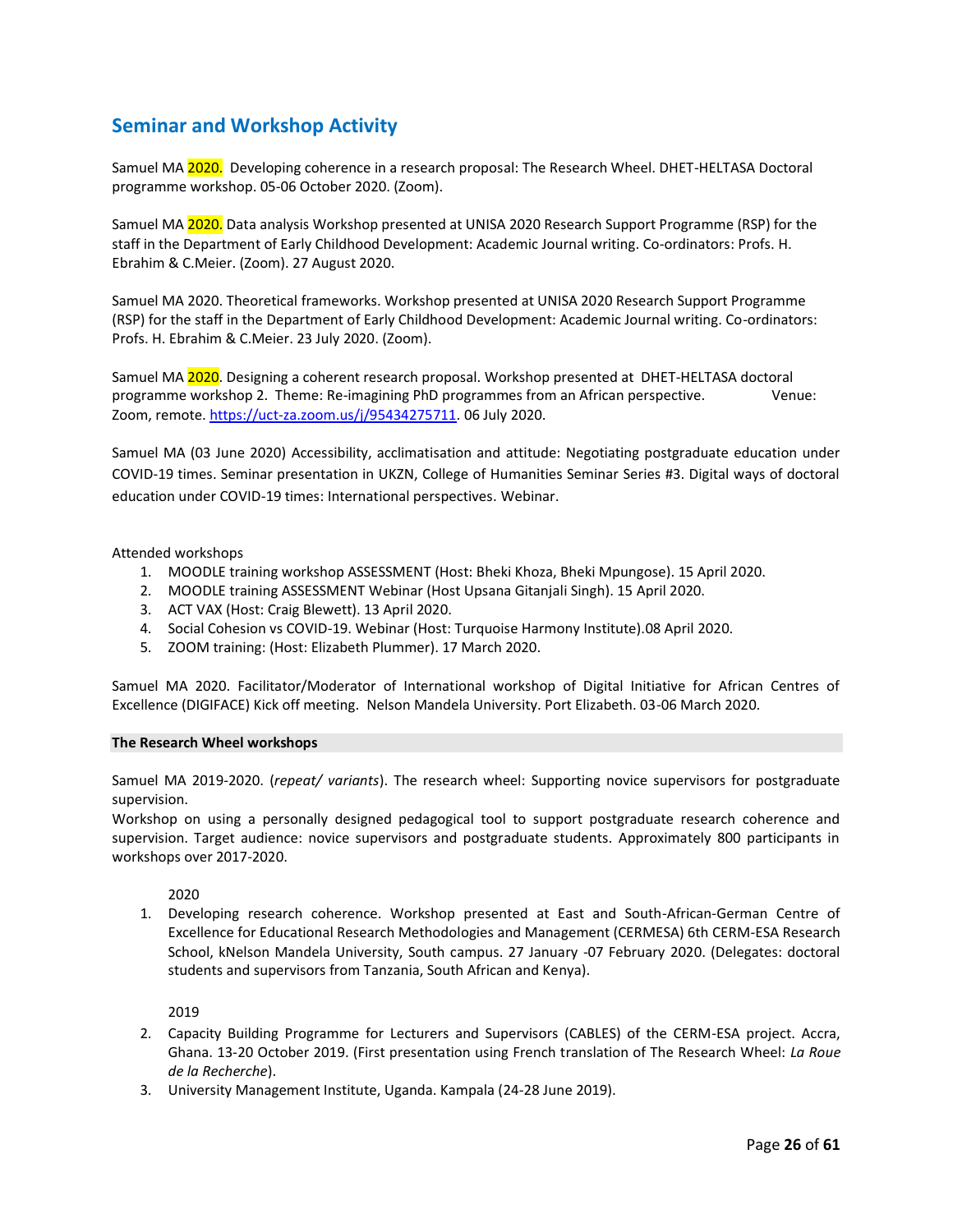- 4. Capacity Building Programme for Lecturers and Supervisors (CABLES) of the CERM-ESA project. Moi University, PDN offices, Eldoret, Kenya. 03 -07 June 2019.
- 5. Nelson Mandela University (NMU).Port Elizabeth. 31 May -01 June 2019.
- 6. Working in the field. UCT. Cape Town. 22-25 April 2019.
- 7. UP Faculty of Education. Pretoria. 23-25 January 2019.

#### 2018

- 8. African Excellence: Fachzentren Afrika: East and South African-German Centre of Excellence for Educational Research Methodologies and Management (CERM-ESA). Capacity Building for lecturers and supervisors (CABLES). Zanzibar. 25 November-03 Dec 2018.
- 9. NWU. Port Elizabeth. 29-30 October 2018.
- 10. Family Practitioners conference. Cape Town. 24 August 2018.
- 11. UCT. Cape Town. 23 August 2018.
- 12. NMU. Port Elizabeth. 09-11August 2018.
- 13. UKZN School of Education DACOSER programme. Durban. 27-28 July 2018.
- 14. UKZN: Department of Pharmacy Post-doctoral programme: DRILL: Westville campus. Durban. 24 April 2018.
- 15. Nelson Mandela University (NMU). Faculty of Education. MEd & PhD induction programme. Port Elizabeth. 09-10 March 2018.
- 16. University of Cape Town (UCT). Department of Health Education and Rehabilitation: Cape Town. 26 January 2018.

2017

- 17. UCT Department of Health Education and Rehabilitation Review of proposals. Cape Town. 06-10 September 2017:
- 18. CPUT Faculty of Education. Thesis writing workshop: Supporting supervisors and postgraduate research learning. Cape Town. 02-03 August 2017.
- 19. UKZN Department of Sport Sciences. Durban. 12 July, 01 August, 08 August 2017.
- 20. UKZN Department of Public Health and Family Medicine. Durban. 03-04 July 2017.
- 21. UKZN Department of Pharmacy: Developing Research Innovation, Localisation and Leadership: DRILL). Coastlands Ridge, Durban. 16 May 2107.
- 22. UNISA. College of Education. Research and Innovation week. Pretoria. 28 February-03 March 2017.
- 23. University of Cape Town (UCT).Department of Health Sciences Education. Cape Town. 02-04 May 2017.
- 24. UKZN Teaching and Learning Office. Pre-conference workshop. (Co-facilitator: Nyna Amin). Graduate school of Business, Westville campus, Durban. 03 March 2017.

2016

- 25. CPUT: Centre for international Teacher Education (CITE). Cape Town, 19-23 November 2016.
- 26. South African Education Research Association (SAERA national workshop. Cape Town. 25 October 2016.
- 27. WITS. Johannesburg.12 May 2016.

#### **Other workshops**

Samuel MA 2020. Developing coherence in a research proposal: The Research Wheel. DHET-HELTASA Doctoral programme workshop. 05-06 October 2020. (Zoom).

Samuel MA 2020. Data analysis. Workshop presented at UNISA 2020 Research Support Programme (RSP) for the staff in the Department of Early Childhood Development: Academic Journal writing. Co-ordinators: Profs. H. Ebrahim & C.Meier. 27 August 2020. (Zoom).

Samuel MA 2020. Theoretical frameworks. Workshop presented at UNISA 2020 Research Support Programme (RSP) for the staff in the Department of Early Childhood Development: Academic Journal writing. Co-ordinators: Profs. H. Ebrahim & C.Meier. 23 July 2020. (Zoom)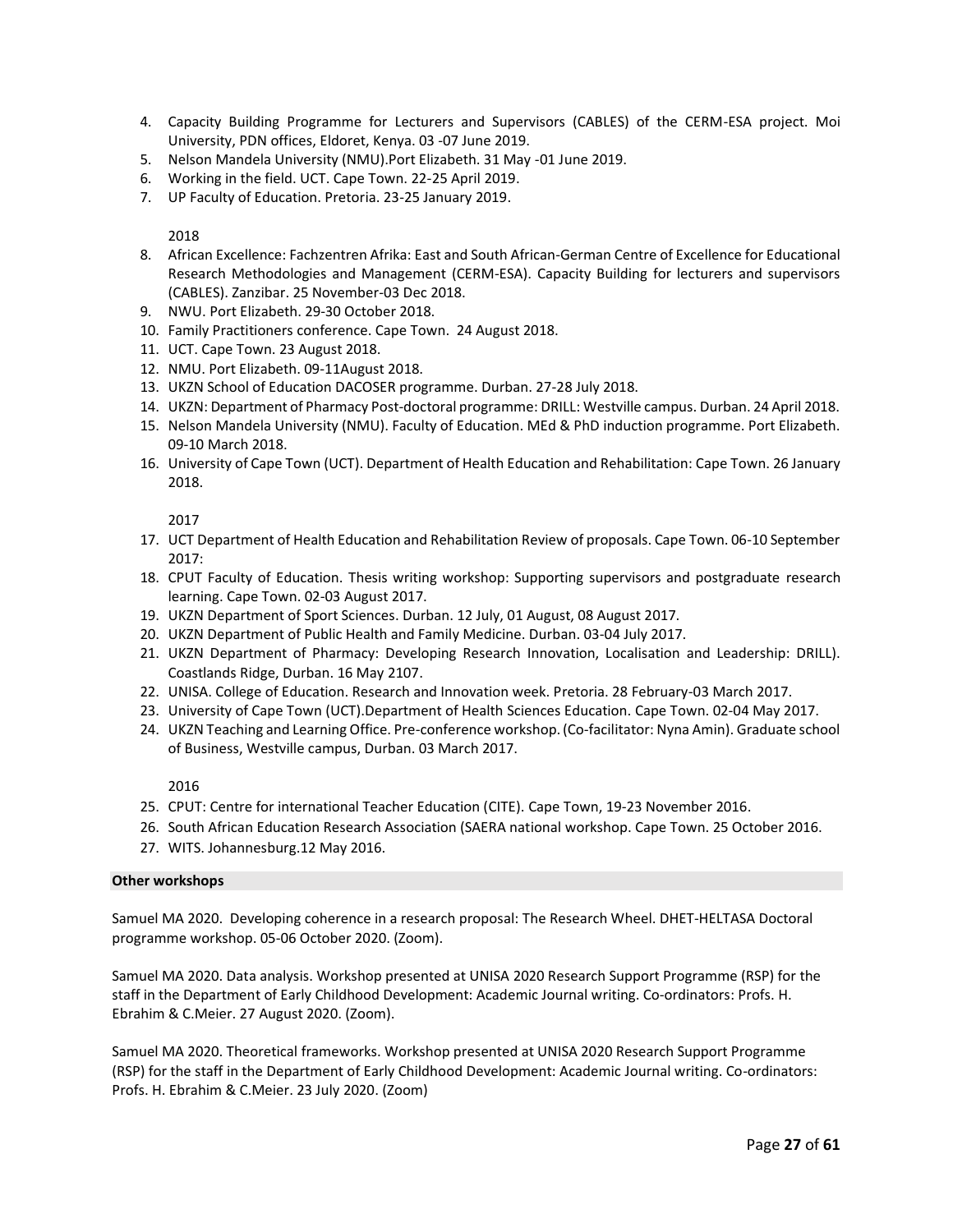Samuel MA 2020. Designing a coherent research proposal. Workshop presented at DHET-HELTASA doctoral programme workshop 2. Theme: Re-imagining PhD programmes from an African perspective. Venue: Zoom, remote. [https://uct-za.zoom.us/j/95434275711.](https://uct-za.zoom.us/j/95434275711) 06 July 2020.

Samuel MA 2020. Being and becoming a doctoral student: Shifting positionalities. Presentation at HELTASA PhD Doctoral research workshop. 29-30 April 2020.

Samuel MA 2020. Being and becoming a doctoral student: Shifting positionalities. Presentation at HELTASA PhD Doctoral research workshop. 29-30 April 2020.

Samuel MA (and UTLO mentorship team). Facilitator: Mentorship retreat. Karridene Hotel, Karridene. 30 October - 01 November 2019. (Designing a prospective book "Lessons on mentorship")

Samuel MA. 2019. Doctoral supervision. Workshop presented at South African Education Research Association (SAERA) 7th annual conference. Elangeni Hotel. Durban. 22 October 2019.

Samuel MA 2019. PhD development workshop: Data analysis. University of Cape Town, Division of Family Medicine. Cape Town. 26 September 2019.

Samuel MA 2019. Reflection of movie screening of "The sultan and the saint". Turquoise Harmony Institute. Durban. 14 September 2019.

Samuel MA 2019. Mentorship development: a synthesis. University capacity building development programme (UCDP) and University Teaching and Learning Office (UTLO), UKZN, Unite building. Howard College campus. Durban. 23 August 2019.

Samuel MA 2019. Teacher education in post-apartheid South Africa. An agenda of conflicts. Seminar presented at Teacher development studies seminar, UKZN School of Education. Edgewood, Durban. 23 May 2019.

Samuel MA 2019. Poster development. A workshop for UKZN School of Education academic staff. Edgewood campus, Durban. 29 April 2019.

Samuel MA 2019. The mentorship model and tool. University capacity building development programme (UCDP) and University Teaching and Learning Office (UTLO), UKZN, Unite building. Howard College campus. Durban. 26 April 2019.

Samuel MA 2019. Conceptualising mentorship. University capacity building development programme (UCDP) and University Teaching and Learning Office (UTLO), UKZN, Unite building. Howard College campus. Durban. 01 March 2019.

Samuel MA 2019. A menu of mentorship. Workshop presented at Cape Peninsula University of Technology. Cape Town. 14 February 2019.

Samuel MA 2018. A menu of mentorship. Workshop presented at South African Education Research Association (SAERA) 6th annual conference. St George's Hotel, Irene, Pretoria. 24 October 2018.

Samuel MA (attended) 2018. Teacher Development Studies Writers Retreat. Makaranga Lodge15-16 October 2018.

Samuel MA 2018. Mentorship: Teaching and learning (Phase IV) Wrap up: monitoring and evaluation. Govan Mbeki room. UKZN Westville campus. Durban. 18 September 2018.

Samuel MA 2018. Students, supervisors and supervision: The doctoral learning journey. Seminar HEARD postgraduate programme. UKZN, Westville campus. 12 September 2018.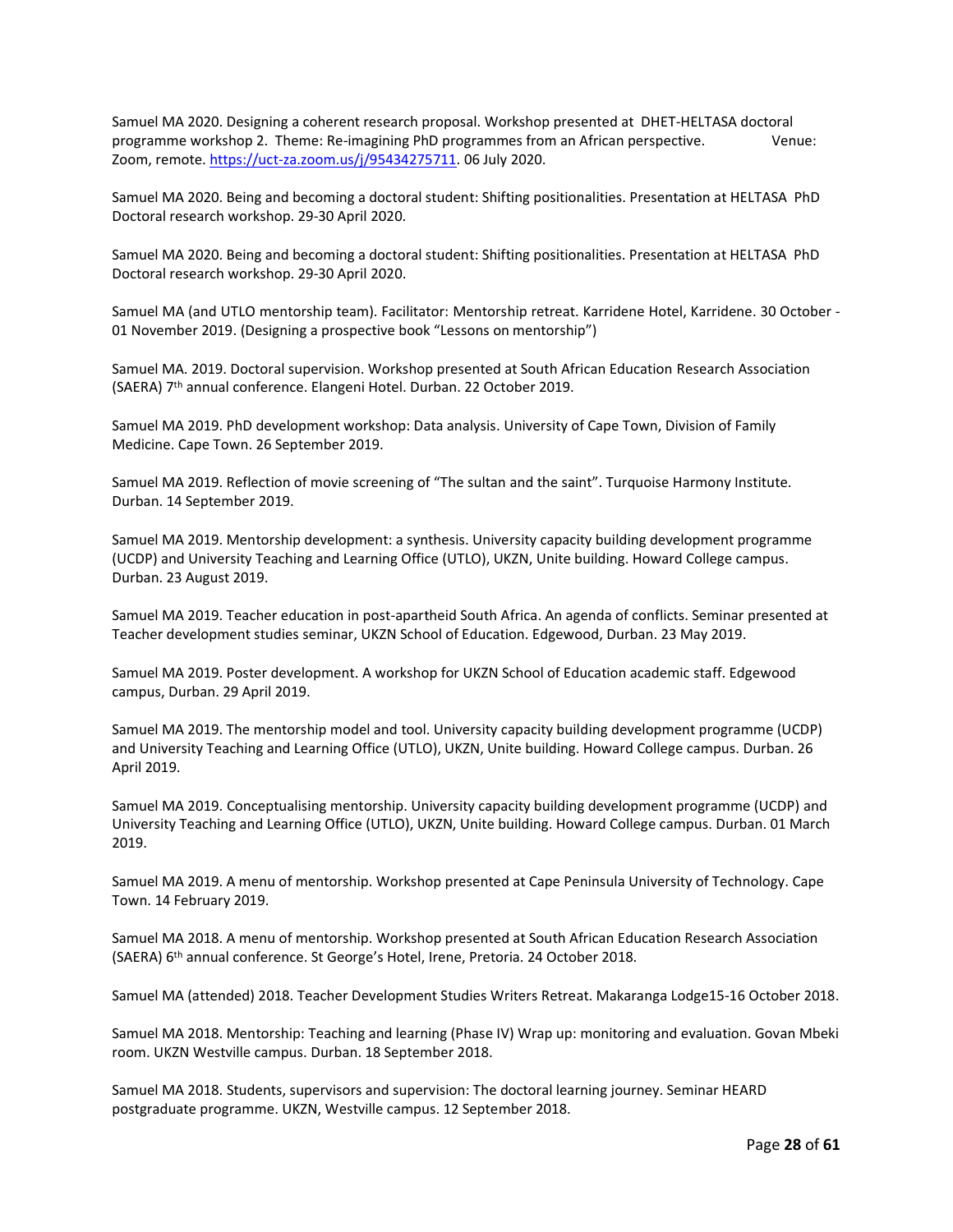Samuel MA, Singh S, Pillay, D & Naicker I 2018. Mentorship: Research. (Phase III) Govan Mbeki Centre. UKZN Westville campus, Durban. 21 August 2018.

Samuel MA, Dhunpath R, Amin N, Moodley T 2018. Mentorship: Teaching and learning (Phase II) UNITE Building, UKZN Howard College campus, Durban. 15 August 2018.

Samuel MA 2018. Workshop (four day): Academic article writing with Cape Peninsula University of Technology (CPUT) Transformative pedagogy project: Early childhood development. Co-ordinator: Naseema Sheik; Cofacilitator: Suriamurthee Maistry). La Verde Hotel, Cape Town. 23-26 July 2018.

Samuel MA, Matisson H & Dhunpath R 2018. Mentorship: A menu of possibilities (Phase 1). UNITE Building, UKZN Howard College campus. Durban. 19 July 2018.

Samuel MA 2018. Research workshop (one day). Finding inspiration as action researcher. Embury Institute for Higher Learning (EIHE). (Co-presenters: Marinda Swart: EIHE). Karkloof, Durban campus. 27 June 2018.

Samuel MA 2018. Workshop (three day). Becoming a supervisor. University of South Africa (UNISA) College of Education. Pretoria. 10-13 April 2018.

Samuel MA 2018. Problematics, positionalities and phenomena: In search of critical research questions (Introduction to the research question). Workshop. University of Cape Town, Department of Health and Rehabilitation Sciences: Postgraduate orientation programme 2018. 24-26 January 2018. 2017

Samuel MA 2017. Current issues in postgraduate research supervision. Workshop presented at South African Education Research Association (SAERA) 5th annual conference. (Co facilitators: Gert Van der Westhuizen, Shervani Pillay). Education in an era of decolonisation and transformation. Port Elizabeth. 23-26 October 2017.

Samuel MA 2017. Faculty Workshop: On becoming a researcher: Models of doctoral cohort learning. University of Cape Town (UCT) Medical School. UCT, Groot Schuur Hospital campus, Cape Town. 27 January 2017.

Samuel MA 2017. Staff and students workshop: Developing a cohort working relationship: supervisors and students. University of Cape Town (UCT) Medical School: Supervision relationships: Challenges of writing a PhD. UCT, Groot Schuur Hospital campus, Cape Town. 27 January 2017.

Samuel MA 2017. Student workshop: The doctoral learning process: The research island… and finding a way through. University of Cape Town (UCT) Medical School: Supervision relationships: Challenges of writing a PhD. UCT, Groot Schuur Hospital campus, Cape Town. 24 January 2017.

Samuel MA, Dhunpath R, Amin N, Wassermann J 2017. Come write with me: Developing novice academic journal article publishing. Six seminars. UKZN, UNITE building. Durban. Feb- 26 August 2017.

Samuel MA 2017. Reflections on Education: At both ends. Libertarians, St Clements Durban. 11 May 2017. 2016

(Attended) UKZN School of Education 1st Teaching and learning indaba. (Presentations of reflections of the day). Edgewood campus. 17-18 November 2016.

(Attended) UKZN School of Education. Research indaba. (Workshop PhD students, staff and supervisor scholarship seminar series) Edgewood campus. 08 November 2016.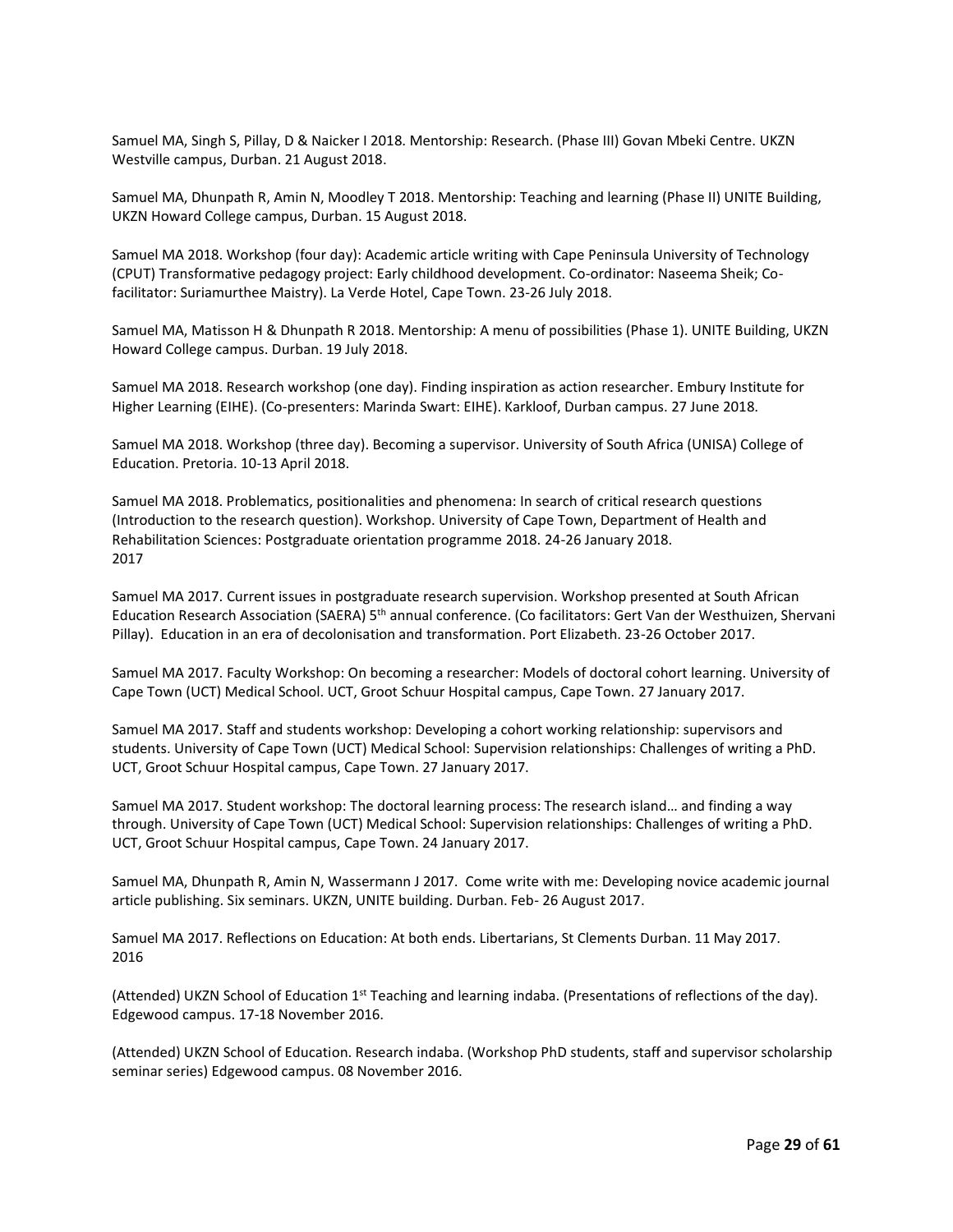(Attended) UKZN School of Education. Teaching practice indaba. (Workshop: Looking inwards: Co-presenter: Marinda Swart). Edgewood campus. 07 November 2016.

Samuel MA 2016. Panel moderator. Mentoring teachers matters and principals thank you tea. [Panel: Marinda Swart 9UKZN), Whitty Green (DHET), Gerrit Coetzee (DBE), Anthony Pierce (NAPTOSA), Ella Mokgalane (SACE), Mari Van Wyk (UKZN), Susan van Harmelen (National Head of School of Education VC).] Varsity College, Durban North, Durban. 23 September 2016.

Samuel MA 2016. Constructing a narrative: Life history methodology and narrative inquiry. Workshop: Doctoral cohort programme, Rhodes University. Grahamstown. 12 October 2016. Samuel MA 2016. Teacher education: Where are we now: Continuity, complexity and change Workshop: Doctoral cohort programme, Rhodes University. Grahamstown. 12 October 2016.

Van Wyk M, Swart M and Samuel M 2016. Planning for BEd and PGCE Teaching Practice and student enrolment. Presentation to acting Dean on developing a strategic planning vision for Teaching practice Office. Durban UKZN, Edgewood: 10 October 2016.

(Forthcoming Teaching Practice Indaba: 07 November 2016)

Samuel M 2016. Writers Workshop. University of South Africa (UNISA) College of Education. Sparkling Waters Hotel. Gauteng: 05 -09 September 2016.

Samuel M 2016. The politics of publishing books. Seminar: Developing a community of scholars in educational research (DACOSER) UKZN School of Education programme. Durban: 01September 2016.

Samuel M 2016. Authorship of the written text. Workshop presented at the  $2^{nd}$  national PhD conference in Economic, Management and Accounting Sciences. UNISA Muckleneuk campus. Pretoria. 23 August 2016.

Samuel M 2016 (repeat). The research wheel. Workshop at University of South Africa. Faculty of Education. Pretoria. August 2016.

Samuel M 2016 (repeat).The research wheel. Workshop at University of Free State. South African Early childhood Research Education. Emoya Estate, Bloemfontien.26-28 May 2016.

Samuel M 2016 (repeat). Through the lens of examiners: coherence in thesis writing. Invited workshop: University of Johannesburg. 17 March 2016.

Amin N, Wassermann J, Dhunpath R, Samuel M, Munro N & Pillay A 2016. Joint facilitators of a University Extended Learning Programme for novice writers. Come write with me. Six workshops from February-August 2016.

Samuel M 2016. What is the PhD for? Supervision, social justice and research methodology. Invited seminar presentation at University of Johannesburg: Social Justice in Education Seminar. Johannesburg. 17 March 2016. <http://www.slideshare.net/brendauj/ma-samuel-what-the-ph-d-for-uj-170316-1> and the SoTL Blog: [http://sotlforsocialjustice.blogspot.co.za/,](http://sotlforsocialjustice.blogspot.co.za/)

Samuel M, Amin N & Msibi T 2016. Writers Retreat facilitation. UKZN Academic Cluster: Education Studies. Salt Rock Hotel. 02-04 March 2016.

Samuel M, Reddy S & Nadar S 2016. Writers retreat. UKZN PhD in Higher Education cohort. Umthunzi Hotel: Umthunzi. 17-24 February 2016.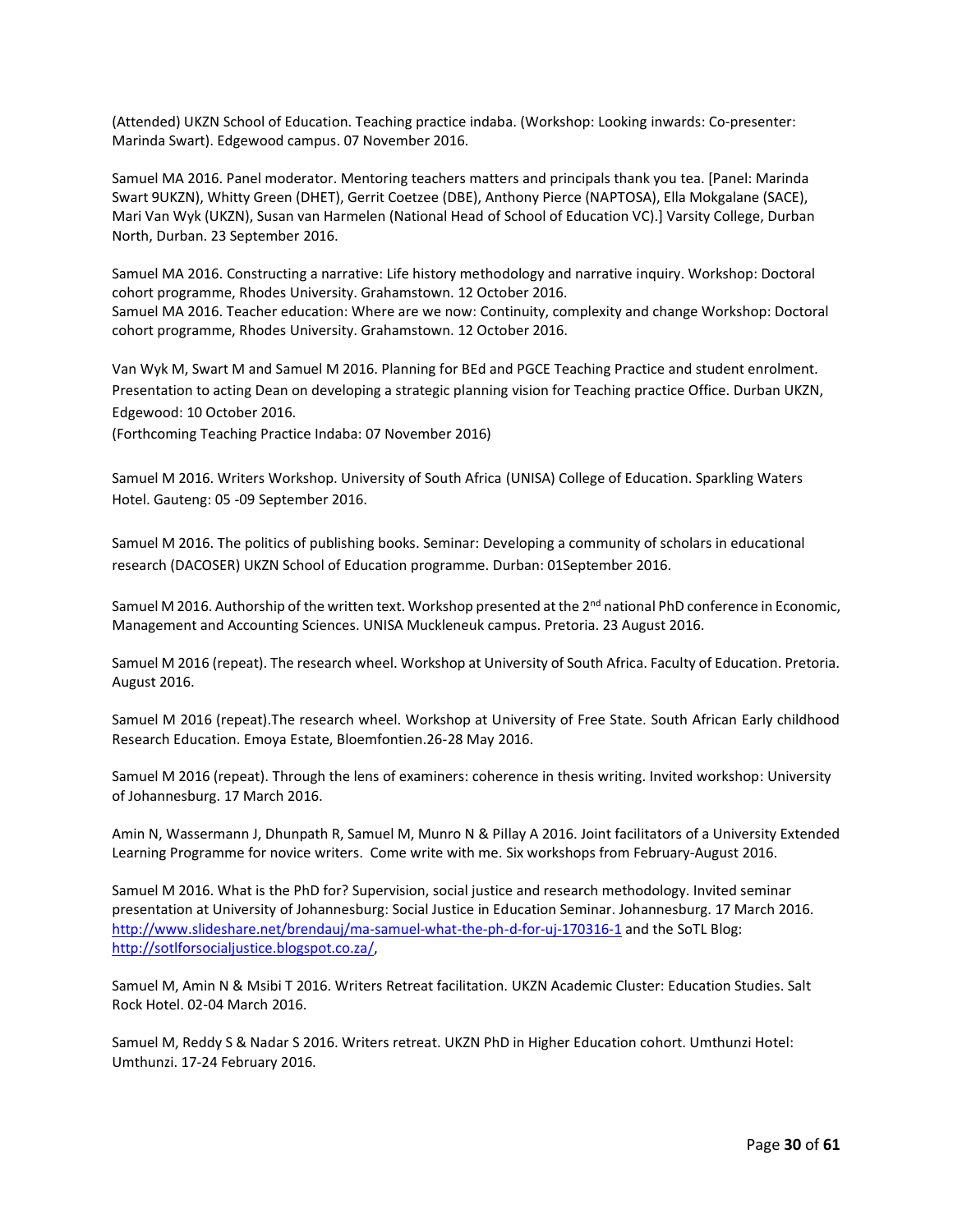Samuel M 2016 Writers Retreat Workshop facilitation (2): Shut up and write (oops!). UKZN Academic Cluster Language workshop. Blue Waters Hotel. Durban. 28-29 January 2016.

Samuel M 2015 (repeat). Through the lens of examiners: coherence in thesis writing. Workshop presented at South African Education Research Association Conference 2015. Bloemfontein. 24 -26 October 2015.

Samuel M 2015. Writing for publication. 2-day workshop with Mauritius Institute of Education staff. 14-15 October 2015.

Samuel M & Swart M 2015. Alternative forms of presenting at conferences: using visual and arts-based approaches. Workshop at 8th University Teaching and Learning conference. Durban. 21-23 September 2015.

Samuel M & Bob U 2015. Understanding research in higher education: the future of postgraduate education. UKZN University Leadership and Development Programme (Staff development). University Extended Learning project. Howard College: Durban. 05 August 2015.

Samuel M 2015. Finalising book publication: Continuity, complexity and change: Teacher Education in Mauritius. Common Ground Publishing: University of Illinois, Champaign. Mauritius. 23 July 2015.

Samuel M 2015. Writing for publication. From data to theory building: developing coherence in the thesis report. ½ day workshop DHET-funded project: Education and Emancipation. Transformation and Cohesion in HEIs. Coordinator: Lebo Moletsane. 13 May 2015

Samuel M 2015. Through the lens of examiners: coherence in thesis writing. Workshop at University of Stellenbosch Postgraduate Supervision Conference. Spier Estate, Stellenbosch. 24 March 2015.

Samuel M 2015. Through the lens of examiners: coherence in thesis writing. Workshop at the 5<sup>th</sup> Biennial conference on research into postgraduate supervision. Theme: Looking ahead-the future of postgraduate supervision in the knowledge society. 23-27 March 2015.

Amin, N, Wassermann J, Dhunpath R & Samuel M 2015. Joint facilitators of a University Extended Learning Programme for novice writers. Come write with me. Six workshops from February –August 2015.

Samuel M 2014. Developing coherence in research: The menorah. University of Free State. Postgraduate Workshop. Bloemfontein: 17 October 2014. (repeat).

Attended Workshop: Book project: Inside teaching in higher education: South African academic autoethnographies. Assagay Hotel: Assagay: 23 September 2014.

Attended Writers Workshop as part of PhD cohort programme for Higher Education students. AKTV-Natalia, Illovo: 21-24 September 2014.

Amin, N, Wassermann J, Dhunpath R & Samuel M 2014. Joint facilitators of a University Extended Learning Programme for novice writers. Come write with me. Six workshops from February-August 2014.

Samuel M 2014. Stepping-stones to credible research: conducting a literature review. College of Law and Management Studies Postgraduate Seminar. 05 June 2014.

Samuel M 2014. Developing coherence in research: The menorah. College of Health Sciences. School of Clinical Medicine. PhD Group supervision and mentorship programme. 27 May 2014.

Samuel M 2014. Getting published: the audience writes the text. Workshop at PhD in Higher Education Extended Support programme. Higher Education, Training and Development (HETD). UKZN Pietermaritzburg campus. Pietermaritzburg. 21 May 2014. (repeat for PMB campus)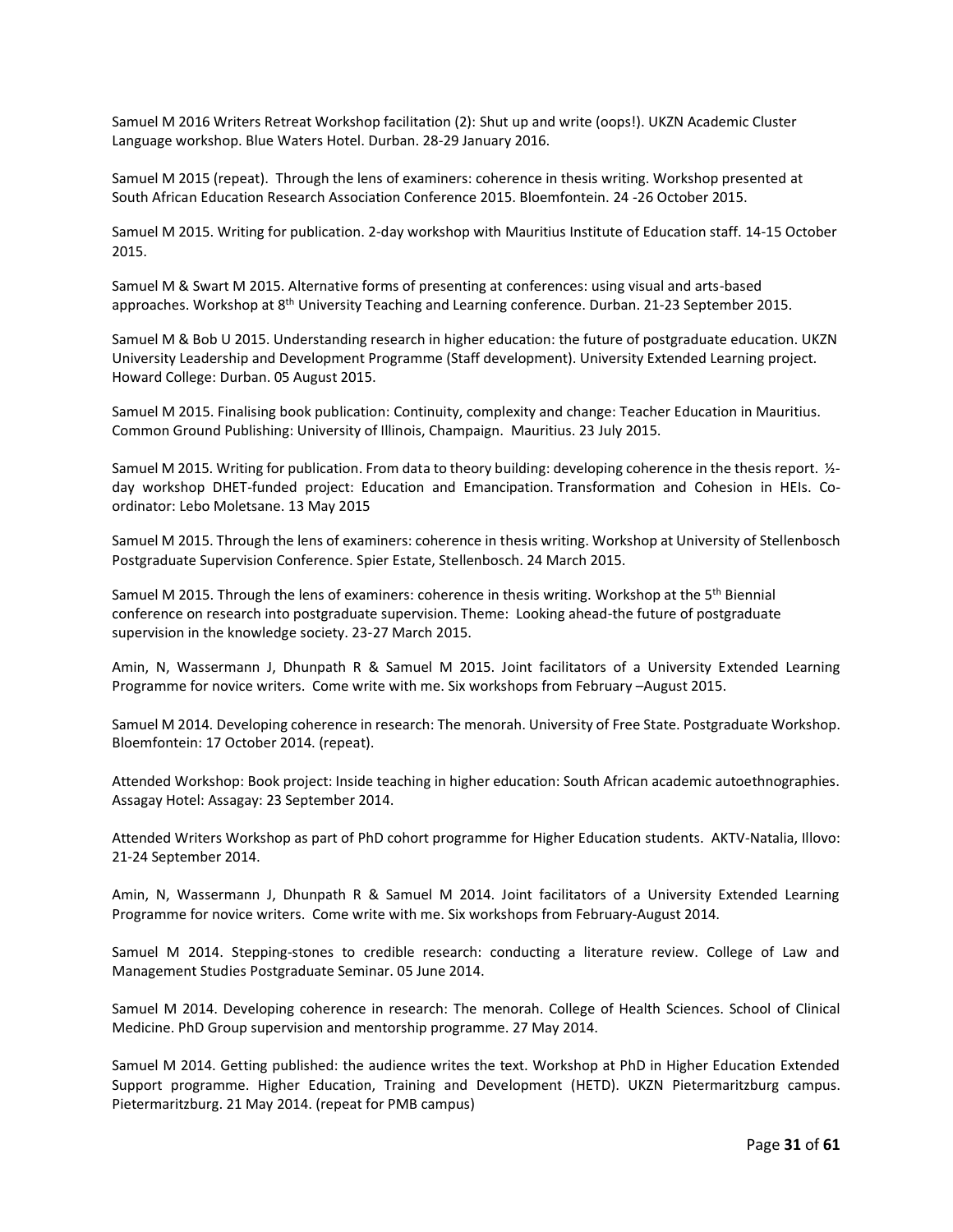Samuel M 2014. Doing policy analysis: White Paper on post-secondary education and training 2013. Presentation at PhD in Higher Education Extended Support programme. Higher Education, Training and Development (HETD). UKZN Pietermaritzburg campus. Pietermaritzburg. 21 May 2014. (repeat for PMB campus)

Samuel M 2014. Researching doctoral studies: quo vadis? Paper presented at University of KwaZulu-Natal Extended Learning module: Supervising research in higher education. UKZN Pietermaritzburg campus. Pietermaritzburg. 21 May 2014. (repeat for PMB campus)

Samuel M 2014. Making sense of interview data. Workshop: Seminar 2: MIE-UKZN PhD programme. 09-11 May 2014. Reduit: Mauritius.

Samuel M 2014. Mentoring as professional growth. Presentation at University of KwaZulu-Natal School of Applied Human Sciences Workshop: Student Mentoring. EG Malherbe Library Conference Room. Howard College. Durban. 25 April 2014.

Samuel M 2014. Structure and Content of Leadership Development Programme for UKZN: what is curriculum? Facilitator and presenter at University of KwaZulu-Natal Workshop organised by Human Resource Development Department. University of KwaZulu-Natal Howard College campus. UNITE. 24 April 2014.

Samuel M 2014. Getting published: the audience writes the text. Workshop at PhD in Higher Education Extended Support programme. Higher Education, Training and Development (HETD). UKZN Howard campus. Durban. 17 April 2014.

Samuel M 2014. Doing policy analysis: White Paper on post-secondary education and training 2103. Presentation at PhD in Higher Education Extended Support programme. Higher Education, Training and Development (HETD). UKZN Howard campus. Durban 15 April 2014.

Samuel M 2014. Shifting waves of teacher education policy in post-apartheid South Africa. Presentation at Masters in Education: Teacher development studies cohort. UKZN Edgewood campus. 02 April 2014.

Samuel M 2014. Researching doctoral studies: quo vadis? Paper presented at University of KwaZulu-Natal Extended Learning module: Supervising research in higher education. Howard College campus. Durban. 18 February 2014.

Samuel M 2014. White Paper on post-secondary education and training: an overview of trends. Paper presented at University of KwaZulu-Natal Extended Learning module: Supervising research in higher education. Howard College campus. Durban. 18 February 2014.

Samuel M 2014. Thesis writing as dialogical argument. Workshop: Seminar 1: MIE-UKZN PhD programme. 22 February 2014. Reduit: Mauritius.

Samuel M 2014. The role of external examiners as quality assurers. Workshop conducted at University of KwaZulu-Natal, College of Agriculture, Engineering and Science. Makaranga Lodge. 14 February 2014.

Samuel M 2013. The role of external examiners as quality assurers. Workshop conducted at University of Zimbabwe: Department of Curriculum and Arts Education: Harare, Zimbabwe. 12 December 2013.

Samuel M 2013. Developing a timeline of PhD productivity. Workshop: Seminar 6: MIE-UKZN PhD programme. Reduit: Mauritius.08 December 2013.

Samuel M 2013. Developing contents pages grid as a monitoring guide. Workshop: Seminar 5: MIE-UKZN PhD programme. Reduit: Mauritius. 25-27 October 2013.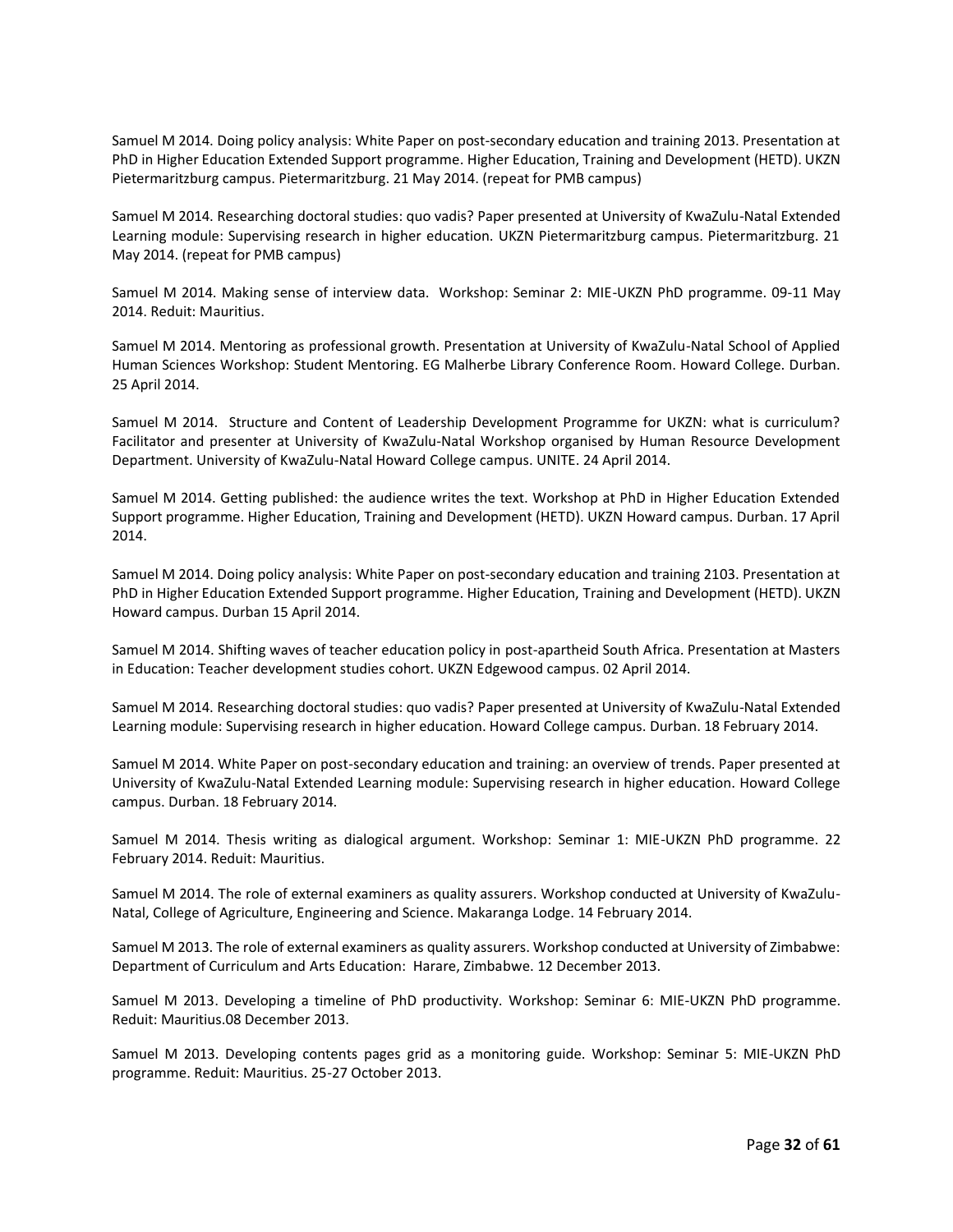Samuel M 2013. Attended National Research Foundation (NRF) Proposal Funding Writing Workshop. School of Education and College of Humanities. Illovo, Karridene Hotel. 08-09 November 2013.

Samuel M 2013. Attended National Research Foundation (NRF) Rating workshop. UKZN, Westville campus. 07 November 2013.

Samuel M 2013. Examination reflections: recurring comments from examiners on postgraduate studies. Paper presented at Academic Cluster: Education Studies Research Day. UNITE Building, UKZN Howard campus, Durban. 05 November 2013.

Samuel M 2013. Developing rigour in (qualitative) research methodology: paradigms of social research. College of Health Science Research workshop. Senate Chamber, UKZN Westville campus, Durban. 22 October 2013.

Samuel M 2013. Not even memories: Beyond narrative inquiry? Workshop presented at University Teaching and Learning conference. University Teaching and Learning conference: Re-envisioning African higher education: alternative paradigms, emerging trends and new directions. UKZN: Edgewood campus, Durban, September 2013.

Samuel M 2013. Reading higher education visually: Faculty visitorship at Hong Kong University. Presentation at Seminar 3: MIE-UKZN PhD programme. Reduit: Mauritius.14 July 2013.

Samuel M 2013. Using visual metaphors in research. Workshop: Seminar 3: MIE-UKZN PhD programme. Reduit: Mauritius.14 July 2013.

Samuel M 2013. Activating the special interest group: Life history and narrative methodology in education. (Coordinator: UKZN School of Education)

Samuel M 2013. Teacher development studies PhD support group: Assisting UKZN staff members who have not completed their PhD studies (Ongoing programme of monthly meetings).

Samuel M 2013. The cohort model of supervision: Using graphics in the supervision process. Presentation at University Extended Learning module: UKZN staff induction programme: Supervising research in higher education. . Innovation Centre. UKZN: Durban. 23 July 2013

Samuel M 2013. Research productivity: the national context. Presentation at University Extended Learning Module: UKZN staff induction programme: Supervising research in higher education. Innovation Centre. UKZN: Durban. 19 July 2013.

Samuel M 2013. Designing research instruments: Interviews and observations. Workshop presented in Seminar 2: MIE-UKZN PhD programme. Reduit, Mauritius. 09 April 2013.

Samuel M 2013. Representations in a thesis. Workshop presented in Seminar 2 UKZN PhD programme, Durban. 23 March 2013.

Samuel M 2012. From data to narrative. Seminar presentation at UKZN PhD Seminar 6 programme. Makaranga Lodge. 21 October 2012.

Samuel M 2012. Review of critical reading of a research article: by Shawn Bullock. Becoming a teacher educator: The self as a basis for knowing" (in Kathleen Pithouse-Morgan's book: The self and social action"). MIE staff professional development seminar: Self-study and dancing research". Mauritius Institute of Education. Reduit, Mauritius. 04 July 2012.

Samuel M 2012. Dancing research: A critical reading of the research project of Padma Subrahmanyam: "Karana Prakaranam: Marga tradition revived". MIE staff professional development seminar: Self-study and dancing research. Mauritius Institute of Education. Reduit, Mauritius. 04 July 2012.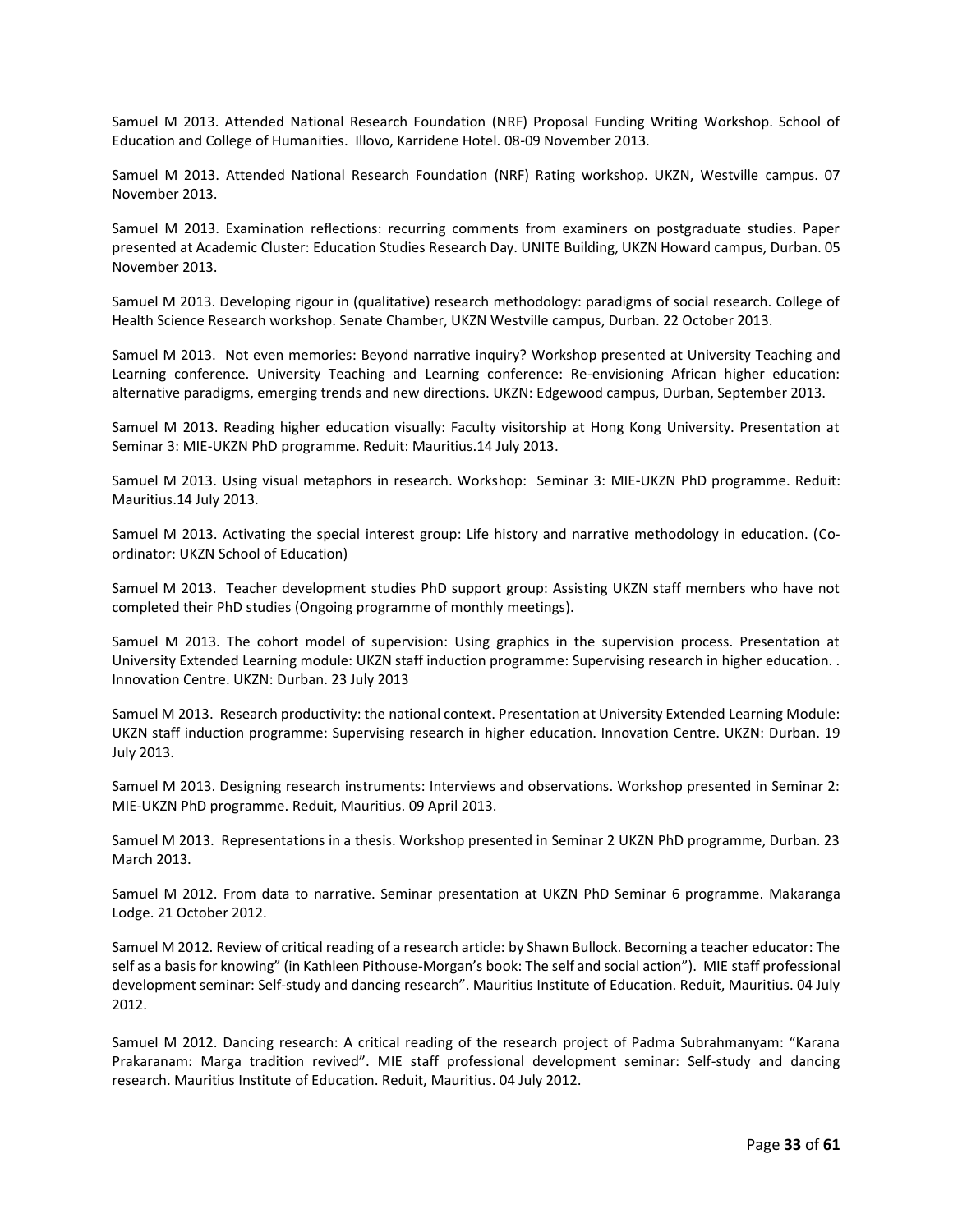Samuel M & Mariaye H 2012. Presentation of lecture on Qualitative research methodology: Feminisms: A conversation between friends. Script Betty Govinden. Discussant: Michael Samuel. Mauritius Institute for Education. Reduit, Mauritius. 02 May 2012.

Samuel M 2012. Staff input session: Theoretical frameworks and literature review. Le Domain De Pallais, Mauritius. Saturday 28 April 2012.

Samuel M 2012. Methods, methodologies and epistemologies. Presentation at doctoral staff input session. La Plantations Hotel, Mauritius. 27 February 2012.

Samuel M 2012. We study who we are: Designing a postgraduate (doctoral) research study. Opening session introduction to the doctoral seminar. La Plantations Hotel. Mauritius. 25 February 2012

Samuel M & Vithal R 2011. Research supervisor teaching and learning. (Co-presenter: Prof Renuka Vithal). Presentation at supervisor training course. Nelson Mandela Medical School. UKZN, Durban. 19 August 2011.

Samuel M 2011. PhD productivity in South Africa. Academy of Sciences in South Africa (ASSAf) report. Workshop at Centre for Higher Education Studies seminar to Faculty of Law and Management Studies. 02 August 2011.

Samuel M 2011. Becoming a PhD candidate. One-week workshop conducted with prospective PhD candidates: Mauritius Institute of Education. (Co-presented with Dr Nyna Amin, Dr Daisy Pillay, Prof Labby Ramrathan- past Doctoral students and Prof Ayub Sheik). Mauritius. 03-10 July 2011. (Recruited approximately 20 PhD candidates for UKZN).

Samuel M 2011. Draft policy on minimum requirements for teacher education policy. One-day Workshop conducted with North West University, Faculty of Education staff. Potchefstroom. 24 June 2011.

Samuel M 2011. Being, becoming and bearing: identity and teacher education. Paper presented at Staff induction day. Edgewood. 12 May 2011.

Samuel M 2011. Higher education curriculum directions: Lessons learnt from global comparisons. University Teaching and Learning Office University Seminar. Edgewood. 27 June 2011.

Samuel M 2011. The practice of research. Presentation made to newly appointed staff in Faculty of Education. Staff Research induction. Edgewood campus. Paper focusing on the identity of being a research in a teacher education institution in the context of national and provincial policy and recent teacher education literature. 06 May 2011.

Samuel M & Amin N 2011. From teacher to teacher educator. Mauritius Institute of Education. Reduit, Mauritius. 25-30 April 2011.

Samuel M 2011. Language-content collaboration. Seminar conducted with School of Languages, Literacy, Media and Drama Education. Edgewood. 17 February 2011.

Samuel M 2011. Dean's welcome address: Becoming a master. Presentation at orientation to MED programme 2011. Edgewood, Durban. 21 January 2011.

Samuel M 2011. Dean's welcome address: Doctoral education and the ASSAf PhD study. Edgewood, Durban. 15 January 2011.

Samuel M 2011. Context and identity: shaping educational reform. Paper presented to MEd Teacher education and professional development students. Edgewood. 27 July 2010.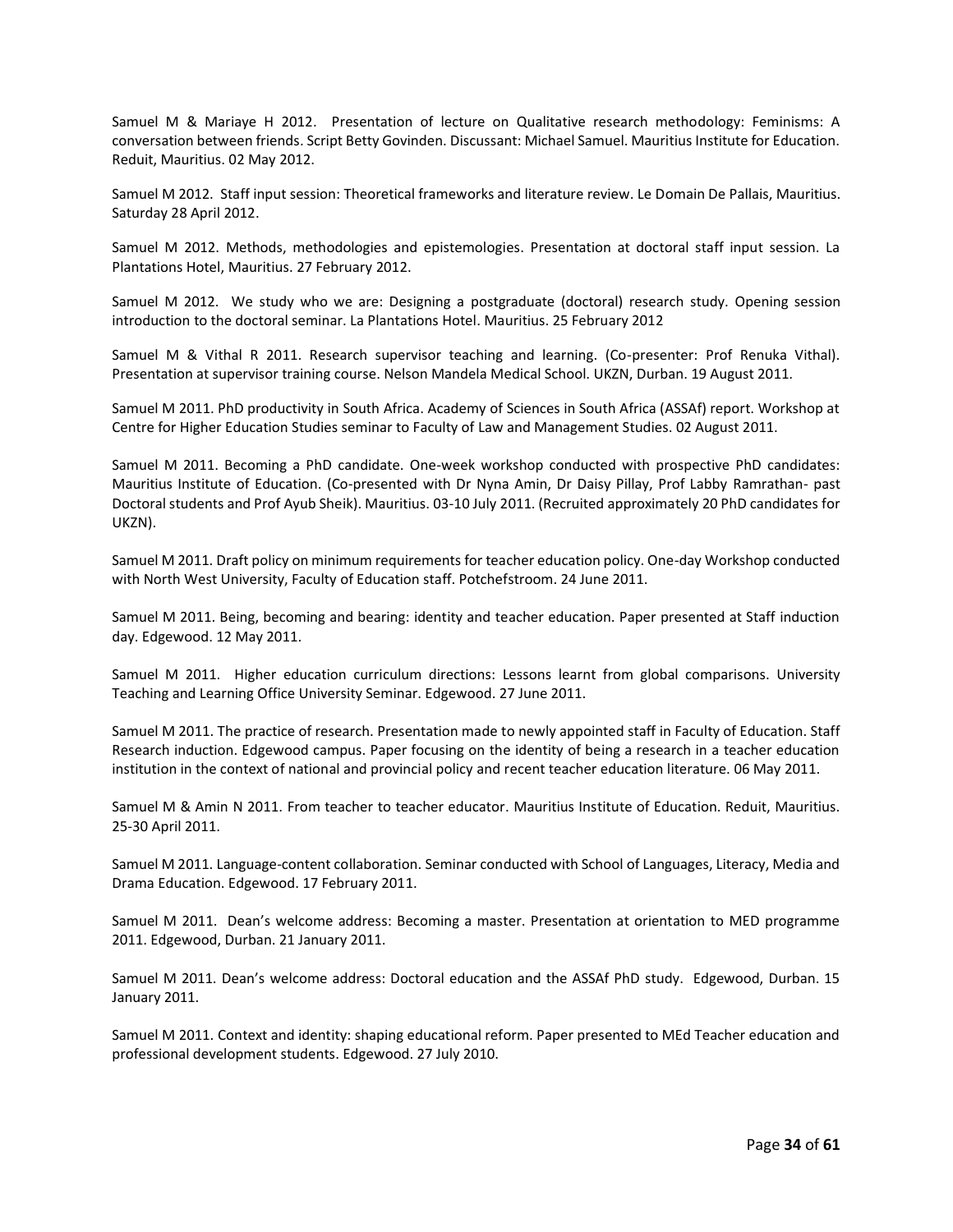Samuel M 2009. Opening. International Symposium: Every voice counts: critical partnerships for teacher education and rural communities. Campbell Collections, Durban. 26 February 2009.

Samuel M 2007. Developing researchers: a case study of the University of KwaZulu-Natal Masters in Education. Invited speaker. Paper presented at Council on Higher Education national reviews research seminar. Theme: Enhancing the quality of scholarship in MEd Programmes. Protea Hotel, Stellenbosch, Cape Town. 16 November 2007.

Samuel M 2006. Building partnerships in teacher professional development. Paper presented at UKZN mentorship workshop. Durban. 07 June 2006.

Samuel M 2005. Book review: Researching Mathematics education research in South Africa. Presentation at Book launch, University of Witwatersrand, Johannesburg. 23 June 2005.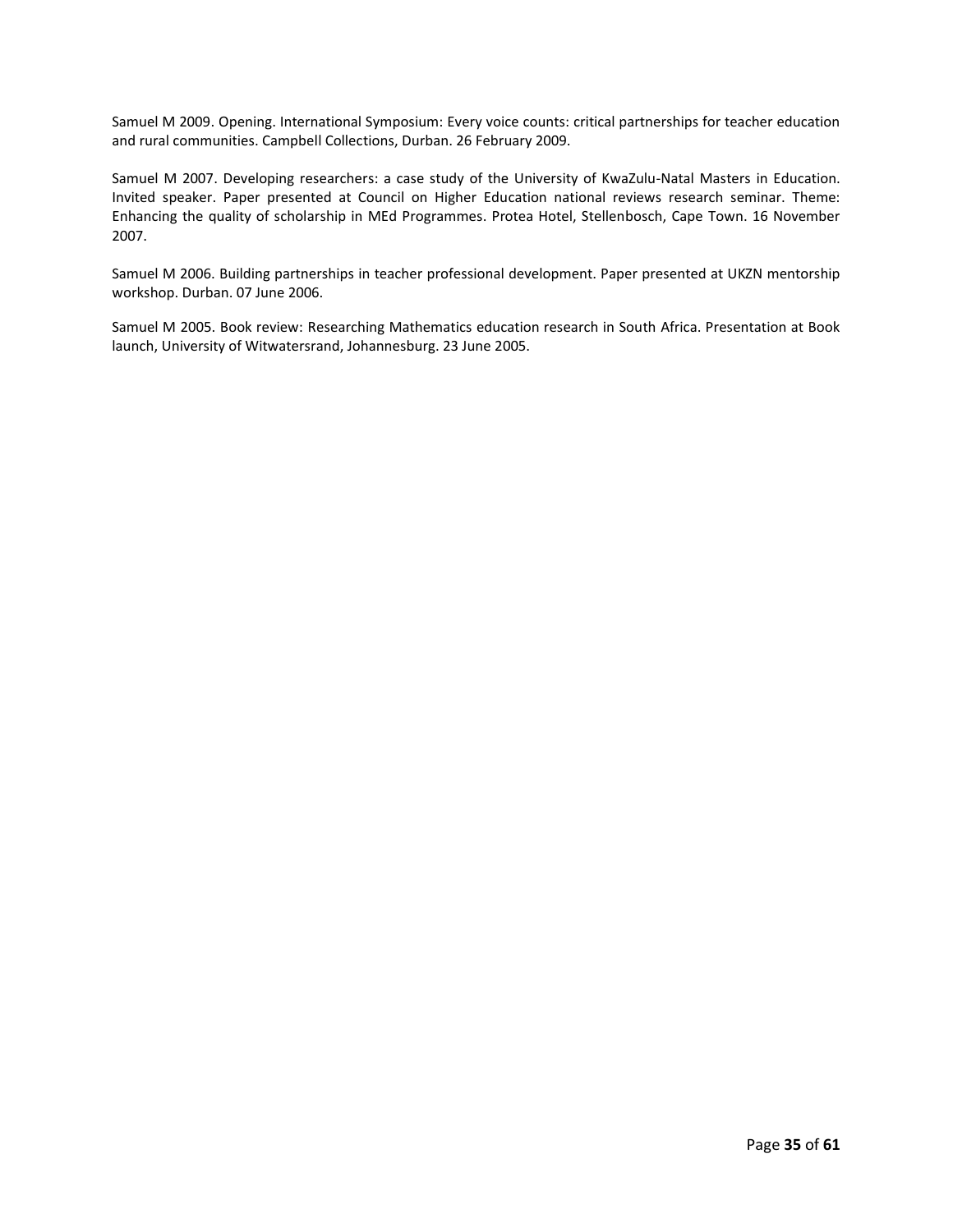### **Funded Projects**

#### **Internationally funded research projects**

Chair of Task Team: Department of Higher Education and Training (DHET): **REVIEW OF TEACHER PROFESSIONAL DEVELOPMENT AND DISTANCE AND E-LEARNING (ODEL) AT UNIVERSITY OF SOUTH AFRICA (UNISA)**. DHET project: Pretoria.

Invited to be support member of an **AFRICA HIGHER EDUCATION COLLABORATIVE** Project Leader: Prof Sabiha Essack (Dean: UKZN Health Sciences): Institutional Initiatives to enhance participation, access, retention and success in African higher education: A multi-country study on good practice to inform policy. Supervising postgraduate student. 2012.

**EARLY CHILDHOOD EDUCATION AND TEACHER EDUCATION**. Faculty of Education submission to the Department of Higher Education (DHET). Proposal developed by Dr. Hasina Ebrahim (2011) and co-ordinated by Dr. Nonthokozo Mashiya and the SES. Served on the Advisory Team to the project (2011). Project Title: Strengthening Foundation Phase Teacher education. European Union funding: R2 938 976-. 2011-2014.

Involved in co-ordinating proposal for Faculty of Education funding with **ERASMUS MUNDUS FUNDING** with Roehampton University, UK. Project Title: Inclusive Education. Co-ordinated by Dr. Rosemary Kalenga (SES). Involves student exchange programme. 2011.

Lead researcher for South African research project on a **MULTI-SITE TEACHER EDUCATION RESEARCH** (MUSTER) on teacher education in developing world countries, Department for International Development, UK. International study involving Ghana, Malawi, Trinidad and Tobago, Lesotho and South Africa. The project focused on the postindependence reform of teacher policy, practice and curriculum reviewing the entrants to teacher education, the institutions of teacher education and the placement of novice qualified teachers. 1998-2002.

Lead researcher KwaZulu-Natal: **INCLUSION–EXCLUSION OF LEARNERS WITHIN THE SCHOOLING SYSTEM**, International research study involving schooling in South Africa and India education systems. International study focusing on marginalisation within schooling context. Co-ordinated through University of Sussex, UK) Department for International Development, UK. 2002.

#### **Grant sponsored research institutional projects**

#### **TEACHERS WORK: WORKING TEACHERS NRF funded**

Principal Investigator; Amin, N; Co-investigator: Samuel, M *Project team consists of +/- 20 staff and doctoral/ masters students* Proposal accepted March 2014. (3-year project)

#### *Book chapters under construction*

Govender, Ash Kelon & Samuel M 2015. A novice teacher's reflection teachers work. Working title. Book project: Teachers' Work: Working Teachers. NRF funded project. Principal investigator: Nyna Amin) Co-investigator: Michael Samuel). (under construction: August 2015).

Devnath Cheryl, Samuel M & Sibanda D 2015. Deaf educators and teachers' work (working title). Book project: Teachers' Work: Working Teachers. NRF funded project. Principal investigator: Nyna Amin) Co-investigator: Michael Samuel). (under construction: August 2015).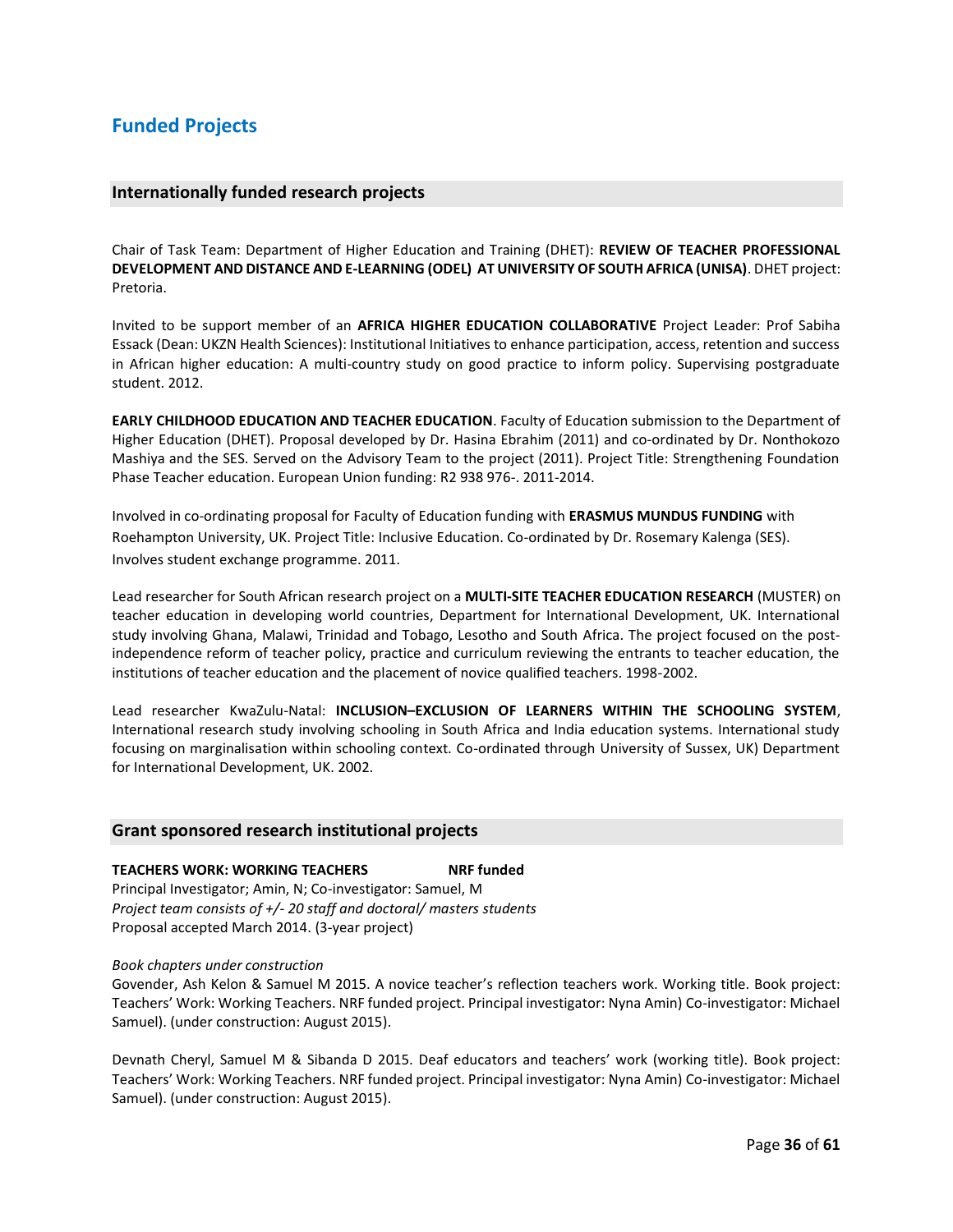Oduro, Sylvester Elvis & Samuel M 2015. Disengaged parents and teachers' work. (working title). Book project: Teachers' Work: Working Teachers. NRF funded project. Principal investigator: Nyna Amin) Co-investigator: Michael Samuel). (under construction: August 2015).

#### **GRADUATE ATTRIBUTES UTLO Grant**

Principal Investigator: Prof Mershen Pillay; Project team member: Michael Samuel, Urisha Naidoo University of KwaZulu-Natal: Teaching and Learning Grant: Graduate Attributes and Employability Research Project [GAAERP] at UKZN (T&L grant): Proposal accepted November 2014. (3-year project)

Phase One: Survey of the particular between university and the world of work: institutional-wide survey (2015) Phase Two: Case studies: Professional and Academic programmes (2017)

#### **COMPARATIVE INSTITUTIONAL BIOGRAPHIES**

Principal Researchers: Samuel, Michael and Marinda Swart Comparative institutional biographies. Co-investigators: Samuel M & Swart, M. Data production: second half of 2015. (not funded)

Establishment of a **SPECIAL INTEREST GROUP (SIG): LIFE HISTORY AND NARRATIVE RESEARCH**. Co-ordinator of SIG: 10 staff and +/-50 PG students. School of Education strategic funds: R10 000- . June 2013.

**STAFF CAPACITY-BUILDING SUPPORT PROGRAMME IN PHD PRODUCTIVITY.** Teacher development studies academic cluster. School of Education strategic funds: R25 000-. May 2013.

Expanding the **DOCTORAL COHORT PROGRAMME** in Mauritius Institute of Education. College of Humanities strategic initiative funding: R200 000-. Jan 2013.

Setting up the **DOCTORAL COHORT PROGRAMME** in Mauritius Institute of Education. College of Humanities strategic initiative funding: R542 000-. 2011-2012.

**IMPLEMENTING COLLEGE INSTITUTIONAL LANGUAGE POLICY**. Translation of marketing material into isiZulu. Coordinating with Dr. Emmanuel Mgqwashu. College of Humanities strategic initiative funding. 2011 $\rightarrow$ .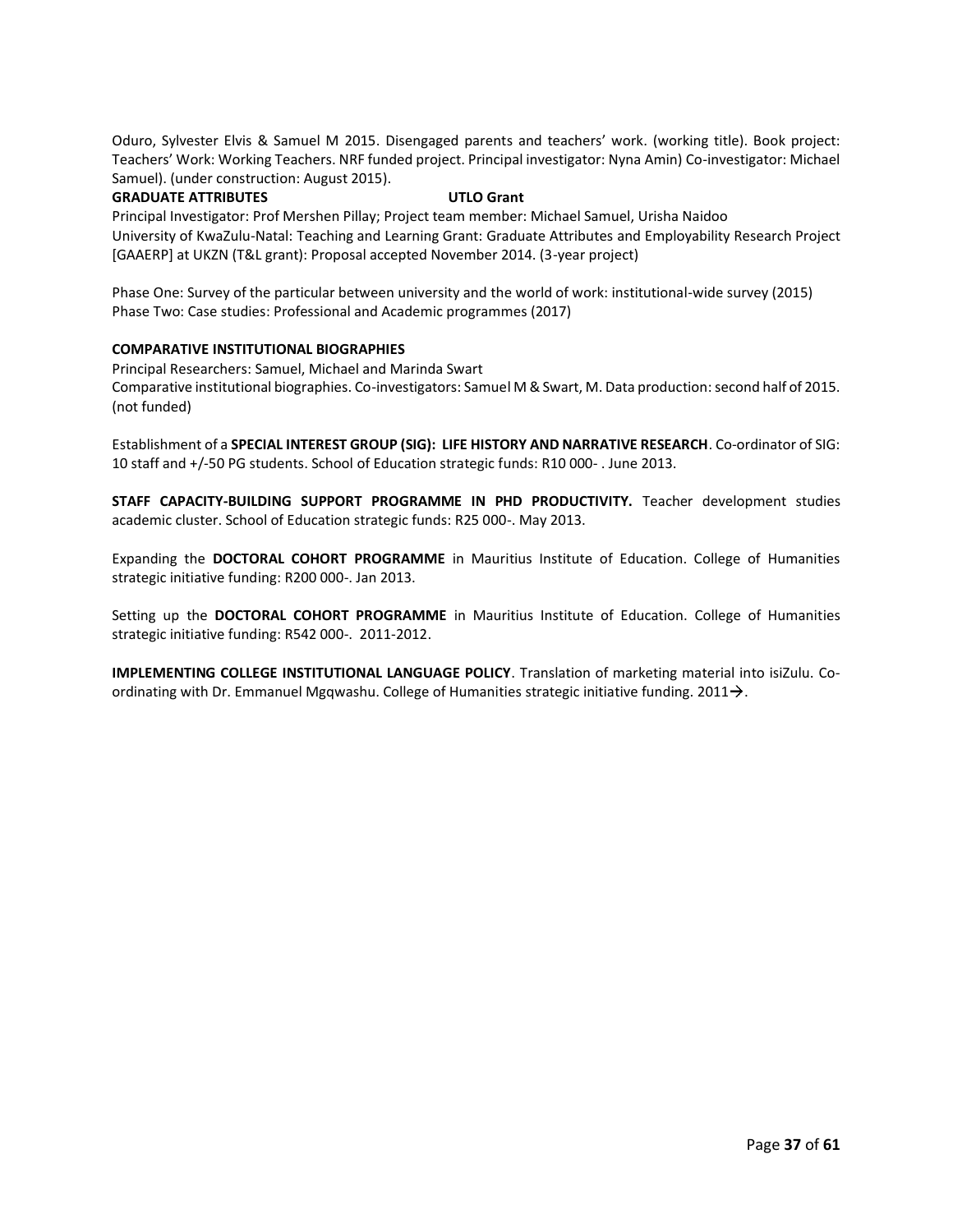### **COMMUNITY ENGAGEMENT: Professional Activities**

#### **International structures**

Designing online modules for Digital Initiative for African Centres of Excellence (DIGIFACE). Achieving coherence in postgraduate research projects. (September-December 2020).

Appointed External Examiner of University of Zimbabwe: Department of Curriculum and Arts Education. December  $2013 \rightarrow 2018$ .

External Examiner: University of Zimbabwe: Department of Curriculum and Arts Education. 2014-2015 Nominated to serve as Associate member of University of Seychelles (October 2015).

#### **National structures**

Chair of institutional review of institution Witwatersrand University. Council on Higher Education Doctoral Standards Review. October-November 2020.

Higher Education Learning and Teaching in South Africa (HELTASA). Designing a postgraduate doctoral research school. 23-24 January 2020.

Chair of Task Team: Department of Higher Education and Training (DHET): Review of teacher professional development and distance and e-learning (ODEL) at University of South Africa (UNISA). DHET project: Pretoria. (2017- 2020).

South African Education Research Association (SAERA). Panel member to review SAERA inaugural Honorary Researcher Award: Nominee Yusuf Sayed, (sub-committee of SAERA Executive (September 2018).

South African Education Research Association (SAERA). Panel member to select Best South Africa PhD Award (subcommittee of SAERA Executive (July 2016 $\rightarrow$  present).

South African Education Research Association (SAERA). Elected Executive member 2017→ present Portfolio: SAERA Annual Conference.

External reviewer: University of Free State: Postgraduate School. November 2016. Panel: Samuel MA (UKZN) (chair), Meissner P (UCT), Motala S. (UJ), Scholes M. (Wits), Walker M (UFS).

External reviewer: University of Johannesburg, Faculty of Education Review. 2016. With International Panel: David Pearson (University of California, Berkeley, USA) [Chair]; Graeme Aitken (University of Auckland, New Zealand); Julie Allan (University of Birmingham, UK) Pathways Hotel, Johannesburg: 12-16 September 2016 (including Auckland Park campus and Soweto campus site visits).

Chair of Local Organising Committee of the South African Educational Research Association (SAERA) conference: hosted by School of Education, UKZN. Durban. 12-15 August 2014.

#### **National external examiner**

#### **Thesis examination**

Wits University (2019) Emure Kadenge. Exploring induction and professional development opportunities for early career teachers in selected South African public schools. University of Witwatersrand. (2019) North West University (2018)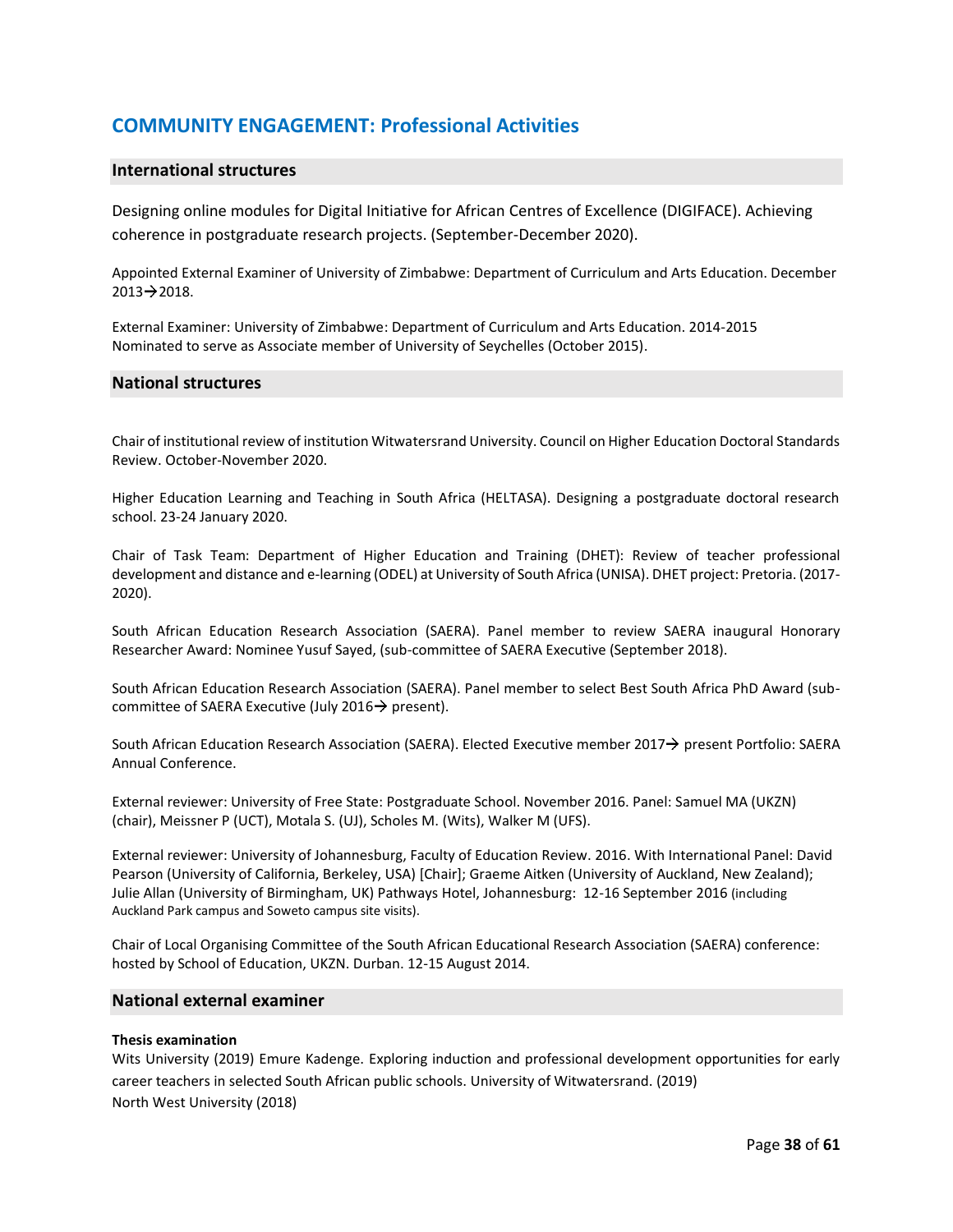University of Stellenbosch (2017) University of Johannesburg (PhD) (January 2016) Cape University of Technology (PhD) (January 2016) University of Stellenbosch (PhD) (January 2016). Tracey Isaacs. Critical student agency in educational practice: A South African perspective. University of Stellenbosch. (20 July 2015) Hiroshima University, Japan. Miss Xiao Jing (肖靜). Actualizing the Power of Learning: Teacher Autonomy in Response to Curriculum Reform. PhD Thesis. (March 2015). (including oral defence) North West University (PhD) (January 2016) University of Stellenbosch (PhD) (June 2015)

#### **Membership in national professional organisations**

Member of South African Educational Research Association (SAERA) 2015 $\rightarrow$  present SIG: Knowledge in higher education EARLI

#### **Institutional activities**

Hosted meeting of UKZN and representatives of DIGIFACE and CERM ESA. VISITORS Prof John Chang'ach (*Dean of the Faculty of Education of MOI UNIVERSITY, Kenya Dr S*usan Kurgat (*Project co-ordinator of the East and South African-German Centre for Excellence for Educational Research Methodologies and Management (CERM-ESA) (0*6- 11 March 2020). Drew up Document Post-meeting: "Concept document to activate a memo of understanding between University of KwaZulu-Natal (UKZN), MOI University and East and South Africa-German Centres of Excellence for Education Research and Methodologies and Management (CERM ESA)" forwarded to Dean 15 March 2020.

Institutional Steering Committee (ISC) for construction of Council on Higher Education (CHE) National doctoral standards programme review. University of KwaZulu-Natal: Institutional Self-Evaluation Report (2019-2020).

#### **Member of Interfaith Dialogue group**

New Horizons Trust, South Africa. Durban (2014 $\rightarrow$  present).

#### **Internal Moderator**

UKZN: Masters in Education (EDPD408): Researching teacher professional development. November 2018.

#### **Co-ordinating reports of PhD/MEd proposal reviews**

PhD proposal review (chair). Marie Shirley Francoise Agathe-Nina. Epistemological access in an inclusive learning environment: the Mauritian lower secondary school. (UKZN-Mauritius Institute of Education PhD programme). 16 November 2018.

PhD proposal review (chair). Leena Subrun. Mapping the job satisfaction of teachers in Mauritius across their career cycles. (UKZN-Mauritius Institute of Education PhD programme).16 November 2018.

PhD proposal review (chair). Threelocknath Sing Hinchoo. Learning for sustainability in Primary Schools. (UKZN-Mauritius Institute of Education PhD programme).16 November 2018.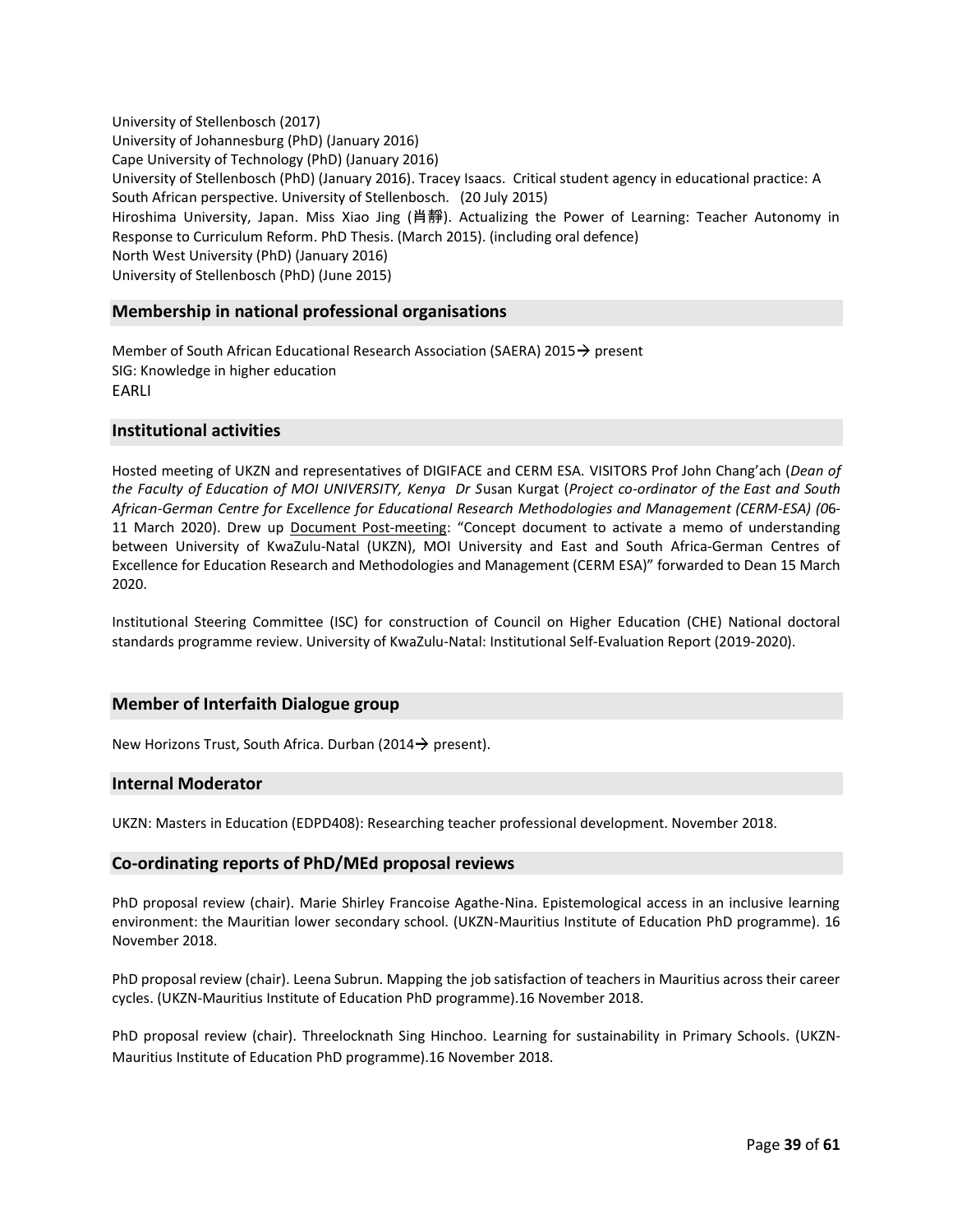Prayah Kistan (chair) Exploring early career teacher educators (ECTEs) experiences of relational learning in two higher education institutions**.** (UKZN MEd). 17 August 2017.

Asodah Tirvassen (July 2015)

#### **Promotion Review**

Peer evaluation:

- 1. Desmond Govender. Application for promotion: University of KwaZulu-Natal (March 2016)
- 2. Prof Suriamurthee Maistry, UKZN, School of Education. (September 2015)
- 3. Dr Maheshvari Naidu. UKZN College of Humanities. 2015.
- 4. Dr Saraswathee Reddy, UKZN Higher Education Training and Development. 2015.
- 5. Dr Nyna Amin, UKZN School of Education. 2015.

#### **National Research Foundation Rating Review**

Peer rating evaluation for NRF rating: Petro du Preez, JC Perumal (19 June 2015)

#### **Letters of reference**

Nicholas Munro. TWAS-DFG Co-operation Visits Programme sts from sub-Saharan Africa including SA. (March 2015) Hyleen Mariaye. Fellowship programme United Kingdom. (February 2020).

#### **Service on Boards: Community service and research**

| Executive Member of the SOUTH AFRICAN EDUCATION RESEARCH ASSOCIATION (SAERA)                                                                                                                                                                                                                            | 2014-2015                           |
|---------------------------------------------------------------------------------------------------------------------------------------------------------------------------------------------------------------------------------------------------------------------------------------------------------|-------------------------------------|
| Chair of Local Organising Committee of THE SOUTH AFRICAN EDUCATIONAL RESEARCH<br>ASSOCIATION (SAERA) conference: hosted by School of Education, UKZN. Durban.                                                                                                                                           | 2013-2014                           |
| Invited by COUNCIL ON HIGHER EDUCATION to serve as Chair of Panel for Accreditation<br>Panel: Social Work of UNISA                                                                                                                                                                                      | August 2013                         |
| Invited by DURBAN UNIVERSITY OF TECHNOLOGY: to advice on the Feasibility of setting up<br>a (College of) Education campus on Umzimkhulu campus                                                                                                                                                          | 10 June 2013                        |
| Reference Group: Roundtable: Teacher Development Panelist. Preparation for revisions<br>and alignment of Teacher Education & Development policies and visioning for the new<br>Ministry of Education (April 2009) and the National Summit on Teacher Development).<br>(Sponsorship: ETDP-SETA and ELRC) | <b>July 2009</b>                    |
| Appointed member of the Interim SOUTH AFRICAN COUNCIL FOR EDUCATORS (SACE)<br><b>ENDORSEMENT COMMITTEE</b>                                                                                                                                                                                              | February 2009                       |
| Appointed member of the Interim SOUTH AFRICAN COUNCIL FOR EDUCATORS (SACE)<br><b>ENDORSEMENT COMMITTEE</b>                                                                                                                                                                                              | February 2009                       |
| Consultant to the SOUTH AFRICAN COUNCIL FOR EDUCATORS (SACE) ENDORSEMENT<br>WORKING GROUP: tasked with developing the Handbook for the SACE Endorsement                                                                                                                                                 | October 2008 to<br><b>July 2009</b> |

Committee to support the Continuing Professional Teacher Development (CPTD)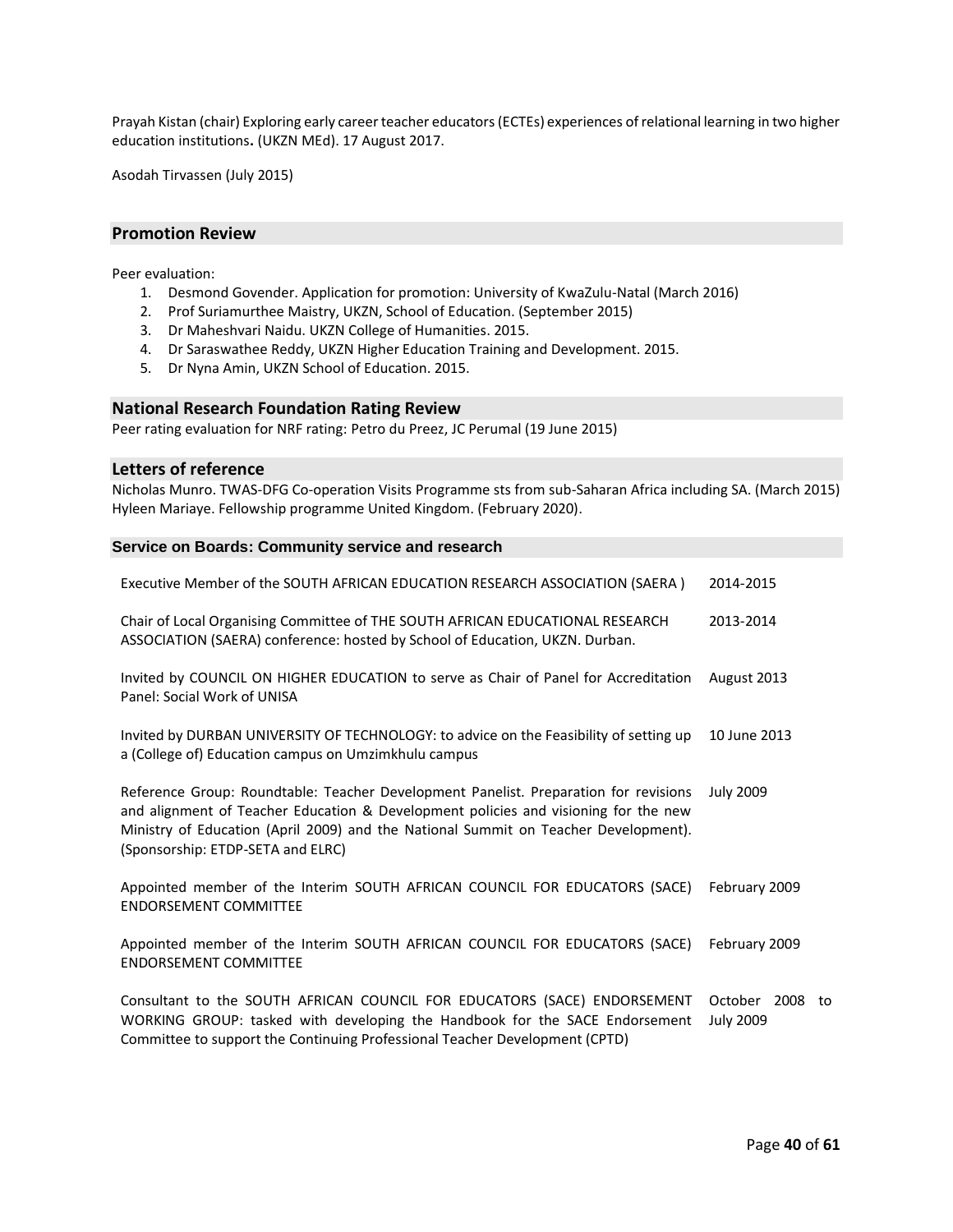Co-ordinator of site visit and CHE HEQC REPORT WRITING: HEQC RE-ACCREDITATION OF August 2006 PROFESSIONAL AND ACADEMIC PROGRAMMES IN TEACHER EDUCATION at UKZN Faculty of Education: BEd, PGCE, and ACE programmes

Chair of panel review: QUALITY PROMOTION AND ASSURANCE UNIT. Faculty of Law, University of KwaZulu-Natal: Internal Quality Review 20-22November 2006

Served as chair/ panel member to CHE RE-ACCREDITATION OF PROFESSIONAL AND ACADEMIC PROGRAMMES in Teacher Education:

2005-2007

- Stellenbosch University (2005) [MEd]
- Cape Peninsula University of Technology (2005) [MEd]
- Walter Sisulu University (chair) (2005) [MEd]
- Witwatersrand University (chair) (2005) [MEd]
- Centre for Creative Education (chair) (2006) (2007) [BEd]
- ISA (chair) (June 2007) [BEd, PGCE, ACE]

Preliminary Analysis Reports Writer for HEQC RE-ACCREDITATION OF PROFESSIONAL AND 2005-2006 ACADEMIC PROGRAMMES IN TEACHER EDUCATION

- Walter Sisulu University (chair) (2005) [MEd]
- Witwatersrand University (chair) (2005) [MEd]
- Cape Peninsula University of Technology [BEd; PGCE]
- UNISA (2006) [BEd; PGCE]

MINISTERIAL COMMITTEE ON TEACHER EDUCATION developing a National Framework for Teacher Education. Team members: Prof. Wally Morrow & Prof. MA Jiya  $2003 \rightarrow 2005$ 

Nominated to serve on the COUNCIL ON HIGHER EDUCATION REFERENCE GROUP for the National Review on Professional and Academic Programmes in Teacher Education 08 April 2005

Nominated as part of NATIONAL FRAMEWORK ON TEACHER EDUCATION IMPLEMENTATION TASK TEAM. Consultative meeting. DoE

Nominated as part of NATIONAL FRAMEWORK ON TEACHER EDUCATION IMPLEMENTATION TASK TEAM. Consultative meeting. DoE 08 April 2005

Elected to serve on CONTINUING PROFESSIONAL TEACHER DEVELOPMENT FORUM TASK TEAM 11 July 2005

Advisory Reference Group: CHE : HEQC RE-ACCREDITATION OF PROFESSIONAL AND ACADEMIC PROGRAMMES IN TEACHER EDUCATION 2005

Nominated to serve as PEER EVALUATOR AND/OR CHAIR FOR COUNCIL ON HIGHER EDUCATION: HIGHER EDUCATION QUALITY COMMITTEE (CHE-HEQC) REVIEW PANELS August–October 2005

#### **Institutional structures**

Institutional Steering Committee: Council on Higher Education (CHE) University of KwaZulu-Natal Doctoral programme Self-evaluation report April 2020

UNIVERSITY OF KWAZULU-NATAL QUALITY ENHANCEMENT PROJECT PHASE 2: June 2017CURRICULUM. Co-author of institutional report to the Council on Higher Education.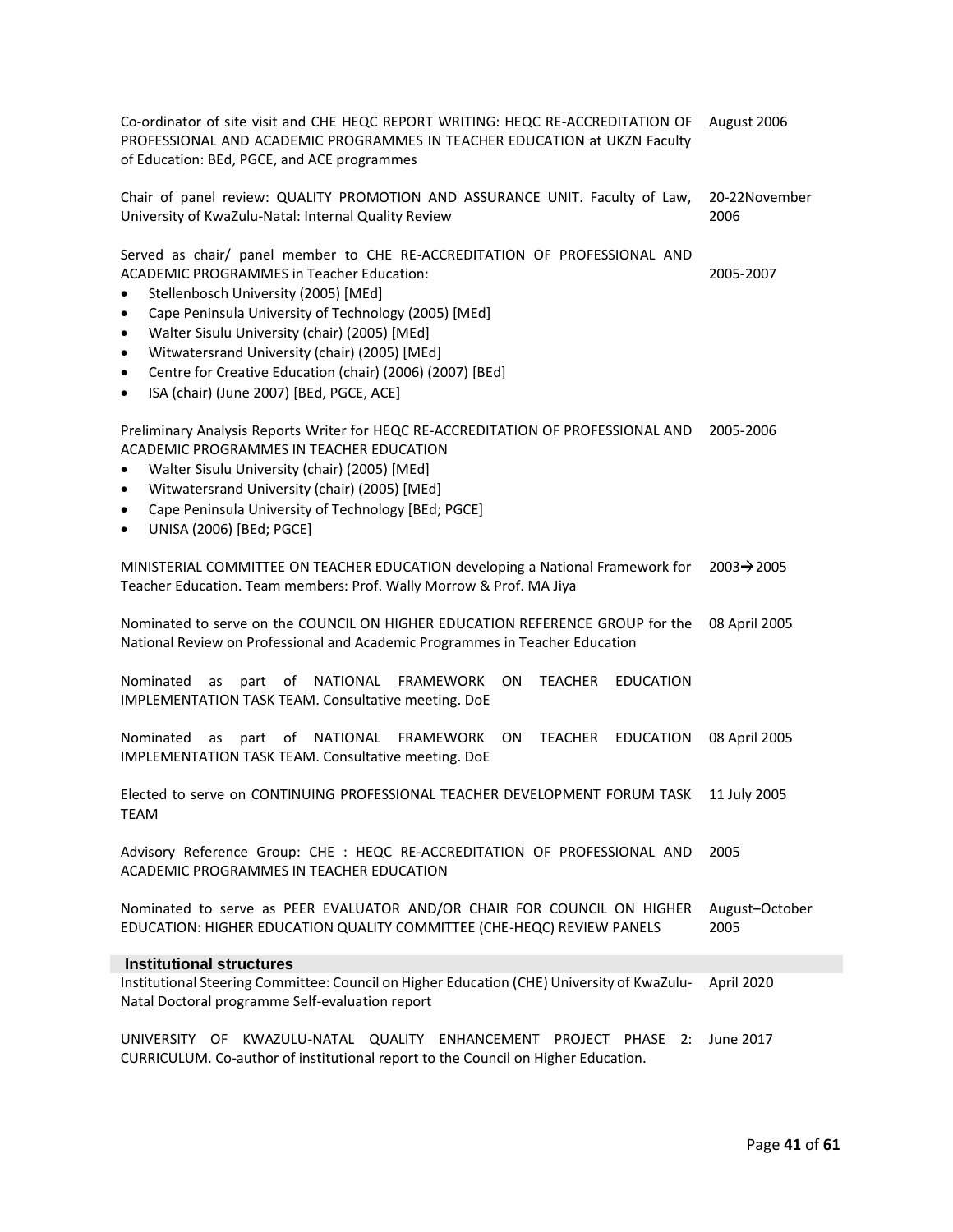| Member of INSTITUTIONAL WORKING GROUP: Developing a response to the Ministerial<br>Committee on Transformation and Social Cohesion and the Elimination of Discrimination in<br>Public Higher Education Institutions and the Governance and Academic Freedom | 2009                    |
|-------------------------------------------------------------------------------------------------------------------------------------------------------------------------------------------------------------------------------------------------------------|-------------------------|
| FACULTY REPRESENTATIVE: UNIVERSITY TEACHING AND LEARNING COMMITTEE                                                                                                                                                                                          | 2008                    |
| UNIVERSITY TEACHING AND LEARNING COMMITTEE REPRESENTATIVE ON DEVELOPMENT<br>AND TRAINING COMMITTEE                                                                                                                                                          | 2008                    |
| Senate Representative on ACADEMIC STEERING COMMITTEE                                                                                                                                                                                                        | $2008 \rightarrow 2010$ |
| Senate Representative on ACADEMIC STAFFING COMMITTEE                                                                                                                                                                                                        | $2008 \rightarrow 2010$ |
| Faculty Representative on UNIVERSITY TEACHING AND LEARNING COMMITTEE. CHAIR TASK<br>TEAM: STAFF PROFESSIONAL DEVELOPMENT                                                                                                                                    | $2007 \rightarrow 2008$ |
| Senate Representative on INSTITUTIONAL AUDIT CO-ORDINATING COMMITTEE (2007-<br>2008)                                                                                                                                                                        | $2007 \rightarrow 2008$ |
| Faculty Representative on UNIVERSITY TEACHING AND LEARNING COMMITTEE. CHAIR TASK<br>TEAM: STAFF PROFESSIONAL DEVELOPMENT                                                                                                                                    | $2007 \rightarrow 2008$ |

### **Service on Boards: Community service and research**

| International Scientific Committee:                                                 | 2015                       |
|-------------------------------------------------------------------------------------|----------------------------|
| <b>Island Studies</b>                                                               |                            |
| International Editorial Board:                                                      | $2013 \rightarrow$ present |
| Journal of Education for Teaching. International research and pedagogy              |                            |
| <b>Editorial Board:</b>                                                             | $2013 \rightarrow$ present |
| Asia-Pacific Journal of Teacher Education                                           |                            |
| <b>Editorial Board:</b>                                                             | $2013 \rightarrow$ present |
| International Journal of Educational Development in Africa (IJEDA)<br>Guest Editor: | 2013-2014                  |
| Alternations: Theme: Education at the crossroads                                    |                            |
| Associate Editor:                                                                   | $2012 \rightarrow 2017$    |
| Mevlana International Journal of Education                                          |                            |
| <b>Consultant Editor:</b>                                                           | Present                    |
| South African Journal of Education                                                  |                            |
| Consultant Editor:                                                                  | Present                    |
| South African Journal of Higher Education                                           |                            |
| African Advisory Board:                                                             | $2008 \rightarrow$ present |
| <b>Education as Change</b>                                                          |                            |
| <b>Board of Trustees:</b>                                                           | $2000 \rightarrow$ present |
| Environmental and Language Educational Trust (NGO)                                  |                            |
| <b>Editorial Board:</b>                                                             | 1998→ <mark>??</mark>      |
| Perspectives in Education                                                           |                            |
| <b>Research: Reviewer on Journals</b>                                               |                            |
| Doviouar: Altornations                                                              | Dracant                    |

| Reviewer: Alternations                                         | Present |
|----------------------------------------------------------------|---------|
| Reviewer: Education as Change                                  | Present |
| Reviewer: International Journal of Educational Research (IJER) | Present |
| Reviewer: <i>Africa Review</i>                                 | Present |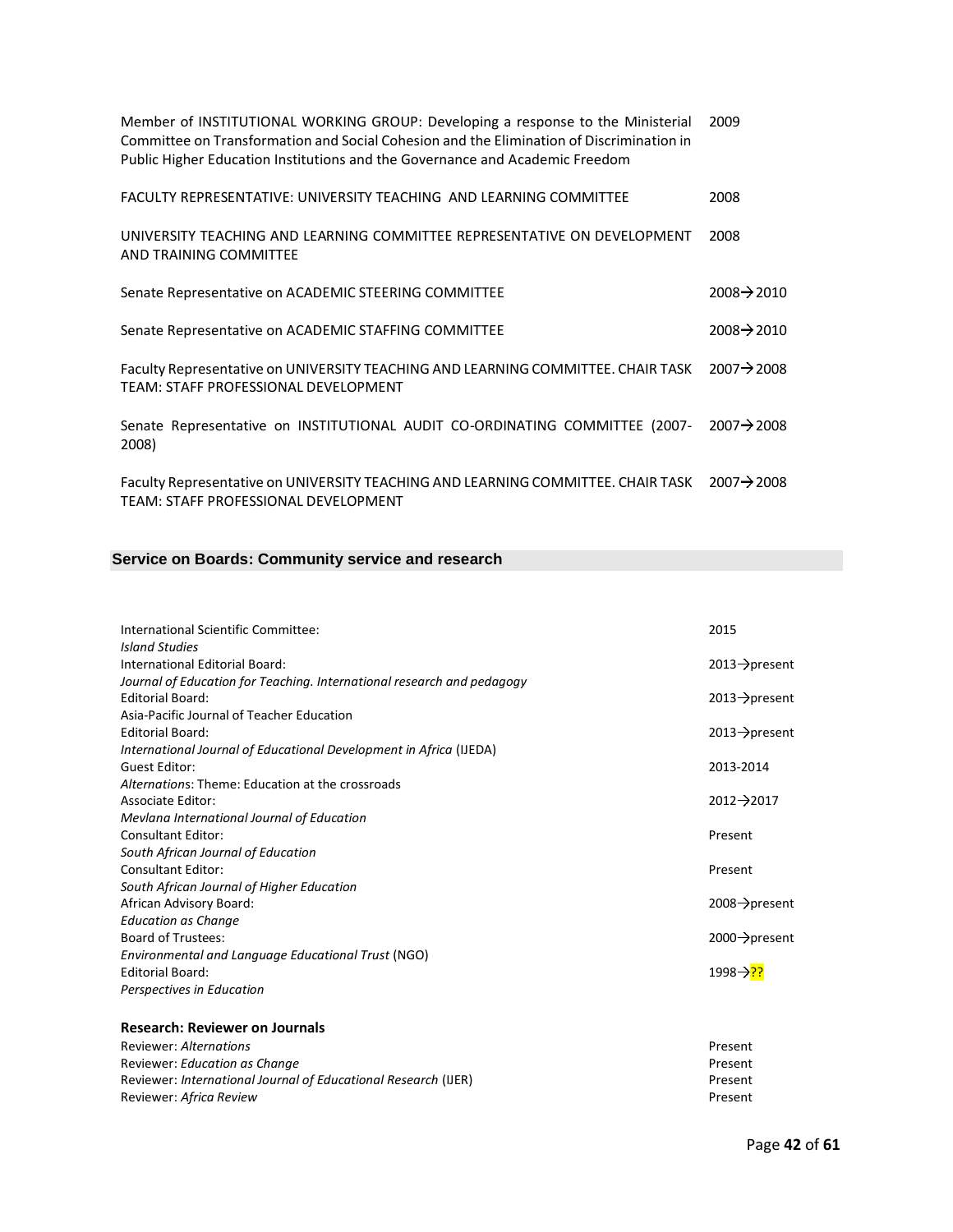**Reviewer: SAGE Open** Present Reviewer: *Comparative Education Review* Present Reviewer: Pythagoras **Present** Present Reviewer: Asia Pacific Journal of Teacher Education 2011 **compared 10 and 2011** present Reviewer: *Journal of Education for Teaching* 2011 **2011** 2011 **2011** present Reviewer: *South African Journal of Higher Education* 1998 **1998 1998** and 1998 **present** Reviewer: *Journal of Education* 1998 **and 2008** and 2008 **1998** and 2008 **1998** and 2008 **1998** and 2008 **1998** and 2008 **1998** and 2008 **1998** and 2008 **1998** and 2008 **1998** and 2008 **1998** and 2008 **1998** and 2008 **199** Reviewer: *Perspectives in Education* 1998 **and 2008** and 2008 **1998** and 2008 **1998** and 2008 **1998** and 2008 **1998** and 2008 **1998** and 2008 **1998** and 2008 **1998** and 2008 **1998** and 2008 **1998** and 2008 **1998** and 2008

#### **Review of journal articles/ chapters in books**

(Blind review) **Journal of Education of Teachers** (Article #CJET2020-0750) Initial teacher-education, professional knowledge and targeted capacity building of the future workforce: An international study. (14 February 2021) (Blind revew**) South African Journal of Education** (Article #2075) Problems of Turkish education system and solution suggestions: Teachers' views. (03 November 2020)

(Blind review) *Alter***nation** (Article #14) Te(a)chnolog[able]y: Critical Leadership and Leading Educative Learning in [Higher] Education within the Context of Neoliberal Globalization and the Post-COVID-19 Era. (05 July 2020). Blind review) **Journal of Education** (# Article 1575 JOE). A framework for the enhancement of postgraduate engineering student supervision at universities of technology: Perspectives from the faculty of engineering (07 May 2020).

(Book review) UCL Publishers. Review of book proposal for international publishers: Bogle, D (ed.) (2020). **Forces and Forms of Doctoral Education in a Newly Configured and Constrained Global Context.** (04 May 2020).

(Blind review) **Journal of Education for Teaching** (#Article CJET-2020-100.) 'I Am Here as a Man of Change' – Collaborative Professional Practice for Strengthening Teacher Educator Identities in a Challenging Context. (14 April 2020).

(Blind review) **Organisation.** (#Article: ORG- 19-0340.) Higher Education in Post-Apartheid South Africa: A decolonial perspective on transforming institutional culture in historically white universities. (03 February 2020).

(External examiner's report: PhD). Emure Kadenge (2019). Exploring induction and professional development opportunities for early career teachers in selected South African public schools. University of Witwatersrand.

(Blind review) **Journal of Education** (#1078-Article text-6255-1-4-20190520). Collective teacher efficacy in highperforming high schools in South Africa. (14 June 2019).

(Blind review) **International Journal of Applied Linguistics** (international). #InJAL-17-218-Art.R2. From policies as entities to policies as engagements: Teacher education professionalism in the ELF era (12 June 2019).

(Blind review) **Journal of Education for Teaching (JET)** (international). JET5485. Training, learning and policy problem framing in Japanese teacher education. (Date: 09 September 2018)

(Blind review). **South African Journal of Higher Education**: Special Edition: Higher education well-being: Transcending boundaries, reframing excellence. Article: The challenges of being rural in a Kenyan urban university (03 May 2018).

(Blind review). **SAGE Open.** (international). Article: #SO-17-1194: Children street hawking: A violation of the rights of children to formal education in Nigeria. (02 April 2018) (second review: August 2018).

(Blind review) **African Perspectives of Research in Teaching and Learning**. Article #3: An Eco-centred alternative to 'business as usual' in teaching and learning in (South) Africa. (12 May 2018).

(Blind review) **Journal of Education for Teaching.** (international). #JET 5362. Student teaching practicum: are we doing it the right way? (04 May 2018).

(Blind review) **South African Journal of Higher Education**. (national) Special issue Higher Education Well-being: Transcending boundaries, reframing excellence. (03 May 2018).

(Blind review). **SAGE Open.** (international)Article: #SO-17-1194: Children street hawking: A violation of the rights of children to formal education in Nigeria. (Date: 02 April 2018).

(Blind review) **The Independent Journal of Teaching and Learning**. (international). To what Extent do South African Teachers create Classroom Climates that nurture the Development of Critical Thinking? (February 2018).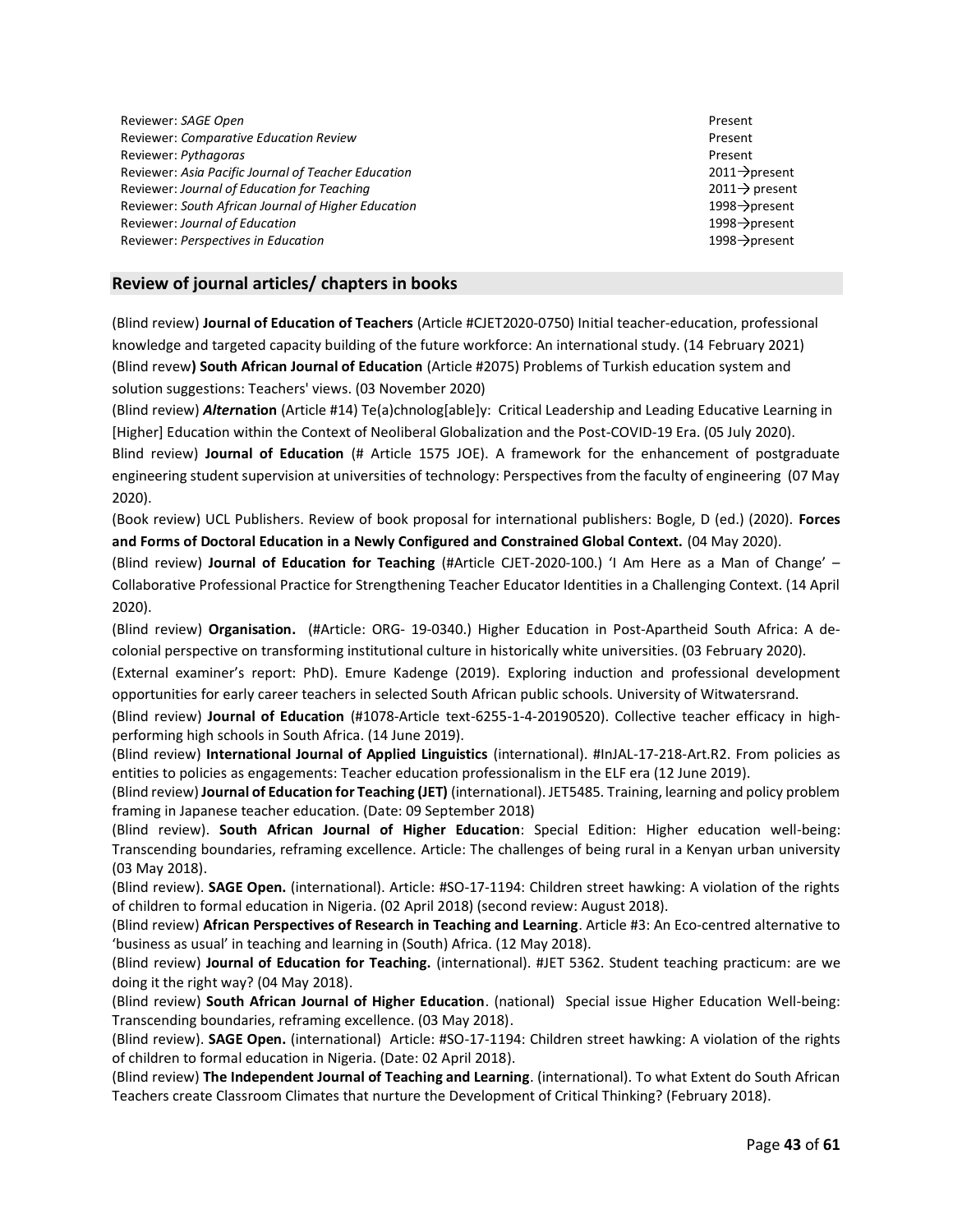(Blind review) **Journal of Education**. Article #619.An exploratory study of heads of departments' responses to student calls for decolonised higher education. (resubmitted second review).

(Feedback to early career academic) Indra Persaud (Dr.) University of Seychelles, Anse Royale Mahe, Seychelles. [indra.persaud@unisey.ac.sc.](mailto:indra.persaud@unisey.ac.sc) Insider and outsider analysis: constructing and deconstructing Seychelles' geography education narratives. Draft article before submission to journal: Island Studies.

(Blind review) **The Independent Journal of Teaching and Learning**. To what Extent do South African Teachers create Classroom Climates that nurture the Development of Critical Thinking? (February 2018).

Reshma Subbaye. Considering teaching on par with research in university academic promotions: a case for epistemological participatory parity. Prospective journal article. (December 2017).

Serela Ramklass. The caring-transformative healthcare practitioner: A curriculum model for South African primary healthcare. Prospective article for *African Journal of Primary Healthcare and Family Medicine* (November 2017).

(Blind review) **Compare: Journal of International and comparative education** (international).Article: S1- In266665631-1829908589-1939665618Hwf724293859ldV85197029026665631PDF\_H10001. Valuing the local within the global: A discourse analysis of professional development in a U.S.–Kurdish transnational university partnership. (02 October 2017).

(Blind review) JET 5198. **Journal of Education for Teaching: International research and pedagogy.** Contexts neglected in teacher preparation: Insights from South African students preparing for early childhood teaching (20 June 2017).

(Blind review) #4 **Scholarship of Teaching and Learning in the South (SOTL in the South).** Exploring the Experience of Postgraduate Students in their Transition from a Health Science to an Educational Scholarship (10 May 2017).

(Blind review) 2017ALT 23. **Alternation.** Exploring responsiveness in Higher Education by studying curriculum transitions between academic undergraduate and postgraduate teacher professional development programmes: A case study of language education in Mauritius. (11 April 2017).

(Blind review) SAJHE 05-2017. **South African Journal of Higher Education.** Mind the gap': future considerations for human rights research in Education doctoral theses Special Edition: *Human Rights in Higher Education. Human rights literacies: towards demystifying human rights.* (26 January 2017).

(Blind review):54/16. **Journal of Education**. Embodying pedagogical habitus change: A narrative-based account of a teacher's pedagogical change within a professional learning community, (25 January 2017).

(Blind review) SAJS-2016-0117. Developments in the production of PhDs in economics at four research-intensive universities. **South African Journal of Science** (May 2016).

(Blind review) Why academic depth and rigour in initial teacher education matter in South Africa: Views, reviews and issues. **Perspectives in Education** (March 2016).

(Blind review) Article: JET 4858: Medical Models for Teachers' Learning: Asking for a second opinion. **Journal of Education for Teaching (JET)** (26 February 2016).

(Blind review) Dialogue and reciprocity in an international teaching practicum. **Asia-Pacific Journal of Teacher Education.** (January 2016).

(Blind review) Naked teaching: uncovering selves in the reflexive classroom. **Journal of Education** (04 July 2015).

(Blind review) The case for interprofessional education in teacher education and beyond. **Journal of Education for Teaching** (06 May 2015).

(Blind review) Teachers dealing with assessment– What do their emotions tell us? **Journal of Education.** (April 2015). (Blind review) Factors affecting secondary school teachers' professionalism for effective execution of their teaching practice. **Perspectives in Education** (April 2015)

(Blind review) Comparative perspectives on higher education systemic change, curriculum reform, quality promotion and professional development. **Alternation (**March 2015)

(Blind review) REDC-2015-0004. School culture formation in an academically successful township secondary school: Towards a grounded theory. Key words: Academic performance; school culture; township secondary schools; negotiated communal ownership; organic leadership. **Education as change**. (March 2015)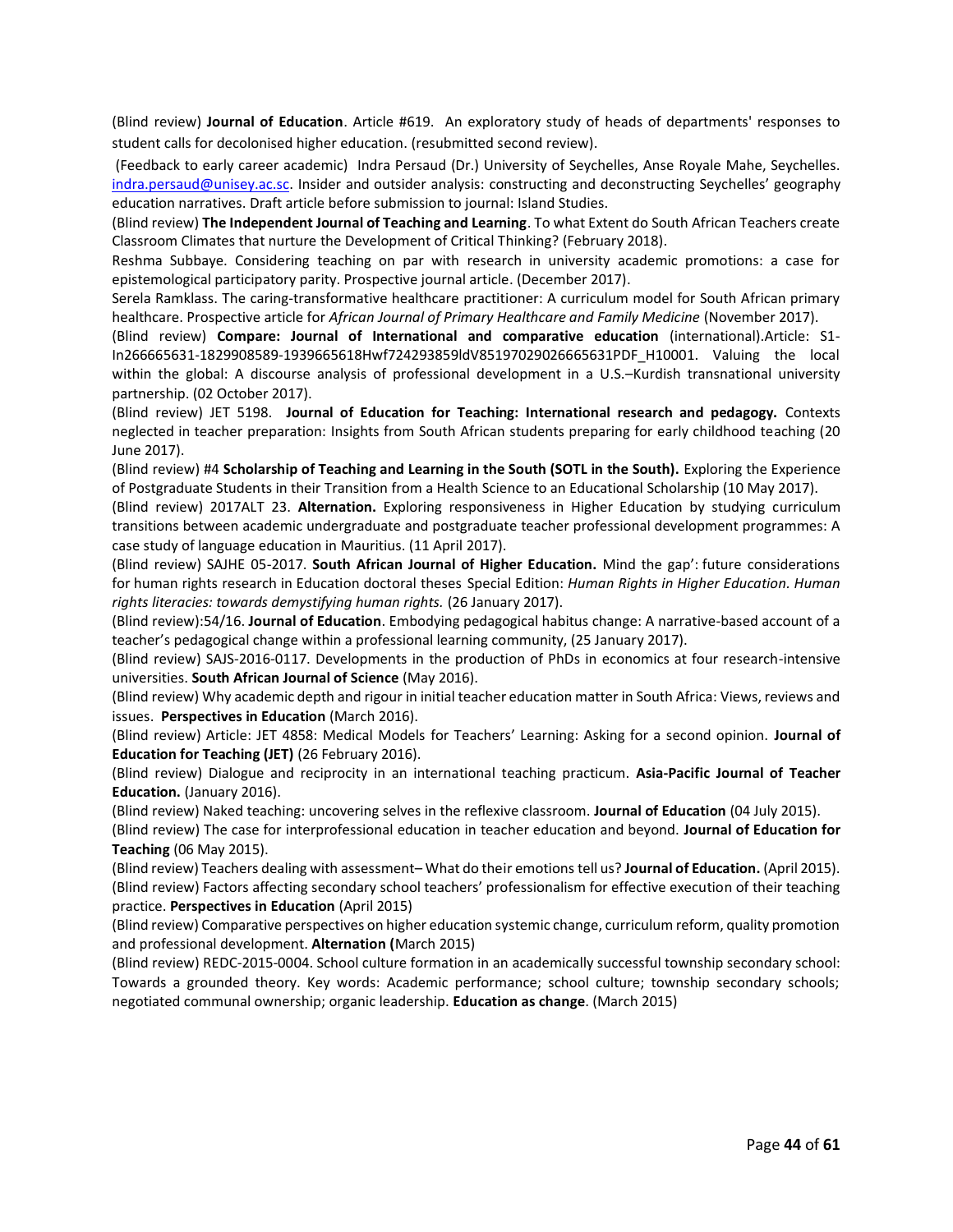### **UNIVERSITY SERVICE**

#### **Positions: History of Portfolios**

| 2013               | Invited on Faculty Visitorship Scheme, University of Hong Kong, Faculty of Education |
|--------------------|--------------------------------------------------------------------------------------|
| 2012               | Promoted to Full Professor                                                           |
| 2009- January 2012 | Dean: Faculty of Education (UKZN)                                                    |
| 2010               | Acting Deputy Vice Chancellor and Head of College: Humanities (January 2010)         |
| 2008               | Acting Dean: Faculty of Education (UKZN)                                             |
| 2006               | Deputy Dean: Initial Teacher Education: UKZN, Faculty of Education                   |
| 2003-2005          | Ministerial Committee on Teacher Education                                           |
| 2001               | Chair: Educational Research: School of Educational Studies, UDW                      |
| 2000               | Director: School of Educational Studies: University of Durban-Westville              |
| 2000-2002          | Co-ordinator of the Faculty of Education's Doctoral Studies Programme                |
| 1999               | Deputy Dean: Faculty of Education: University of Durban-Westville                    |
| 1999               | Faculty Restructuring Committee: Faculty of Education, UDW                           |
| 1991               | Lecturer: University of Durban-Westville                                             |
| 1988-1990          | School Teacher: Uthongathi School. New Era Schools Trust (Private School)            |
| 1983-1986          | School Teacher: ML Sultan Secondary School. Stanger (Public School)                  |

#### **National Project**

Chair: Department of Higher Education and Training (DHET) Task Team: Open and distance Learning: Teacher Professional Education. (Co-ordinators: Whitty Green, Michelle Matthey) Pretoria. 2017 $\rightarrow$  present.

University of Free State (UFS) Postgraduate School External Review Report. Team members: Samuel MA (chair), Peter Meissner (UCT), Shireen Motala (UJ), Mary Scholes (WITS), Melanie Walker (UFS). Presented to UFS Senior management. November 2016.

#### **Institutional Projects**

Interview panel: Selection of Dean: UKZN School of Education. February 2017.

College of Humanities: PROFESSORIATE TRANSFORMATION MENTORSHIP COMMITTEE. (March-April 2018).

University Teaching and Learning**:** DEVELOPING A MENTORSHIP PROGRAMME: Early career academics. Teaching and learning. March  $\rightarrow$  2018) (linked to above).

University of KwaZulu-Natal QUALITY ENHANCEMENT PROJECT PHASE 2: CURRICULUM. Co-author of institutional report to the Council on Higher Education. June 2017.

Presently involved in contributing to the development of a PHD IN HIGHER EDUCATION LEADERSHIP AND MANAGEMENT IN SUB-SAHARAN AFRICA PROGRAMME. Participating countries: Uganda, Cameroon, Finland, UKZN. Co-ordinator: Prof Damtew Teferra: UKZN Higher Education Studies. Commenced February 2014

CO-ORDINATOR OF CONFERENCE THEME: Innovative pedagogies in higher education. UKZN University Teaching and Learning Conference. 25-27 September 2014.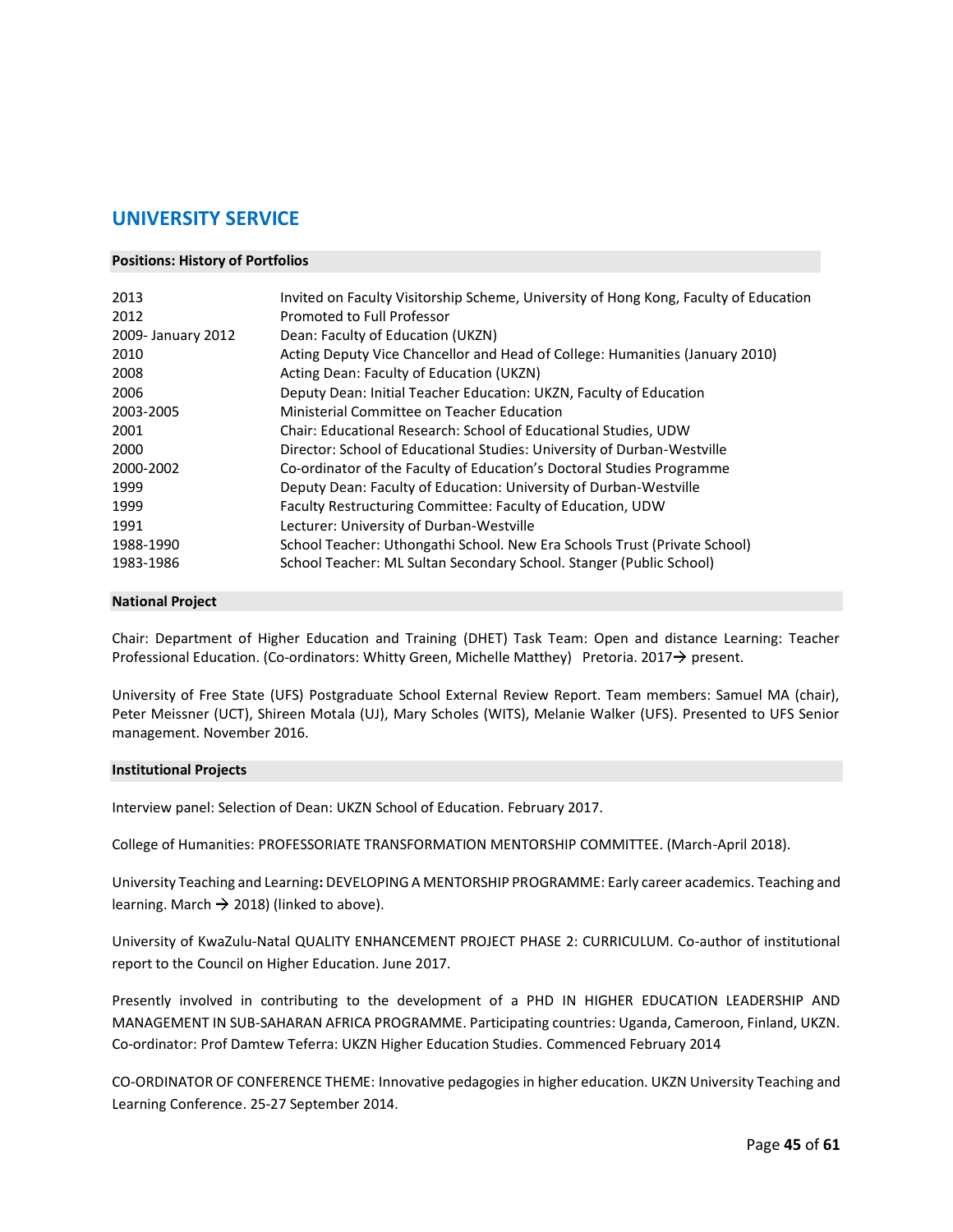Contributed to the development of a PHD IN HIGHER EDUCATION LEADERSHIP AND MANAGEMENT IN SUB-SAHARAN AFRICA PROGRAMME. Participating countries: Uganda, Cameroon, Finland, UKZN. Co-ordinator: Prof Damtew Teferra: UKZN Higher Education Studies. Targeted commencement 2014. (September 2014).

Set up a doctoral cohort programme with the MAURITIUS INSTITUTE OF EDUCATION (MIE). Dealing with staff capacity development towards becoming a postgraduate degree awarding institution. Presently building capacity of staff to obtain/supervise PhDs. Programme initial stages of orientation to PhD began in April 2011, extended in July 2011. Co-supervise the doctoral cohort model with resident MIE staff and UKZN supervisors. (Commenced: January 2012).

Set up a specialisation cohort of PhD doctoral seminar-based programme for Staff members at UKZN who are researching some aspect of HIGHER EDUCATION STUDIES (e.g. curriculum design and development in higher education). Currently 15 UKZN staff involved. Being co-taught with members of the Discipline of Higher Education Studies and Co-ordinated with Prof Renuka Vithal (DVC: Teaching and Learning). (Commenced: January 2011).

Faculty CO-ORDINATOR OF THE HIGHER EDUCATION QUALITY COUNCIL (HEQC) ACCREDITATION REVIEW FOR THE SITE VISIT of the Council on Higher Education for the following programmes:

Advanced Certificate in Education (ACE); Bachelor of Education (BED); Postgraduate Certificate in Education (PGCE). UKZN Faculty of Education was one of the few Higher Education Institutions to receive full accreditation for all its programmes. A commendation for the Professional Practicum component of the Faculty was granted by the HEQC. (2007).

Seconded to serve on MINISTERIAL COMMITTEE ON TEACHER EDUCATION: engaged in national Policy development. Teaching responsibilities confined to supervision of doctoral cohort seminar-based model during this period. (2003- 2006)

Nominated Ministerial Committee representative on the TECHNICAL COMMITTEE FOR THE ELRC/HSRC STUDY ON DETERMINANTS OF EDUCATOR DEMAND AND SUPPLY IN THE CONTEXT OF HIV & AIDS STUDY. National study on HIV & AIDS prevalence amongst the teaching force). Served as Advisory Research Reference. ". (2004- 2005).

#### **Funded raised nationally**

DOE INFRASTRUCTURE AND EFFICIENCY FUNDS: Conversion of Student Dining Hall; Staffing resources and Student Bursaries; DOE: Funza Lushaka Service Contract Bursaries estimated value: (R73.8 million). (2010-2012).

Invited member of the Academy of Science of South Africa (ASSAf) international research project team: THE PHD STUDY. Project leader: Prof Jonathan Jansen. Investigating the under-productivity of PhDs in higher education institutions in South Africa. NRF and Department of Science and Technology sponsorship. (2008-2012)

ETDP-SETA: Travel subsidy PROFESSIONAL PRACTICUM (R1 million) (2008).

ETDP-SETA: MENTORSHIP TRAINING: approximately (R1.2 million) (2009).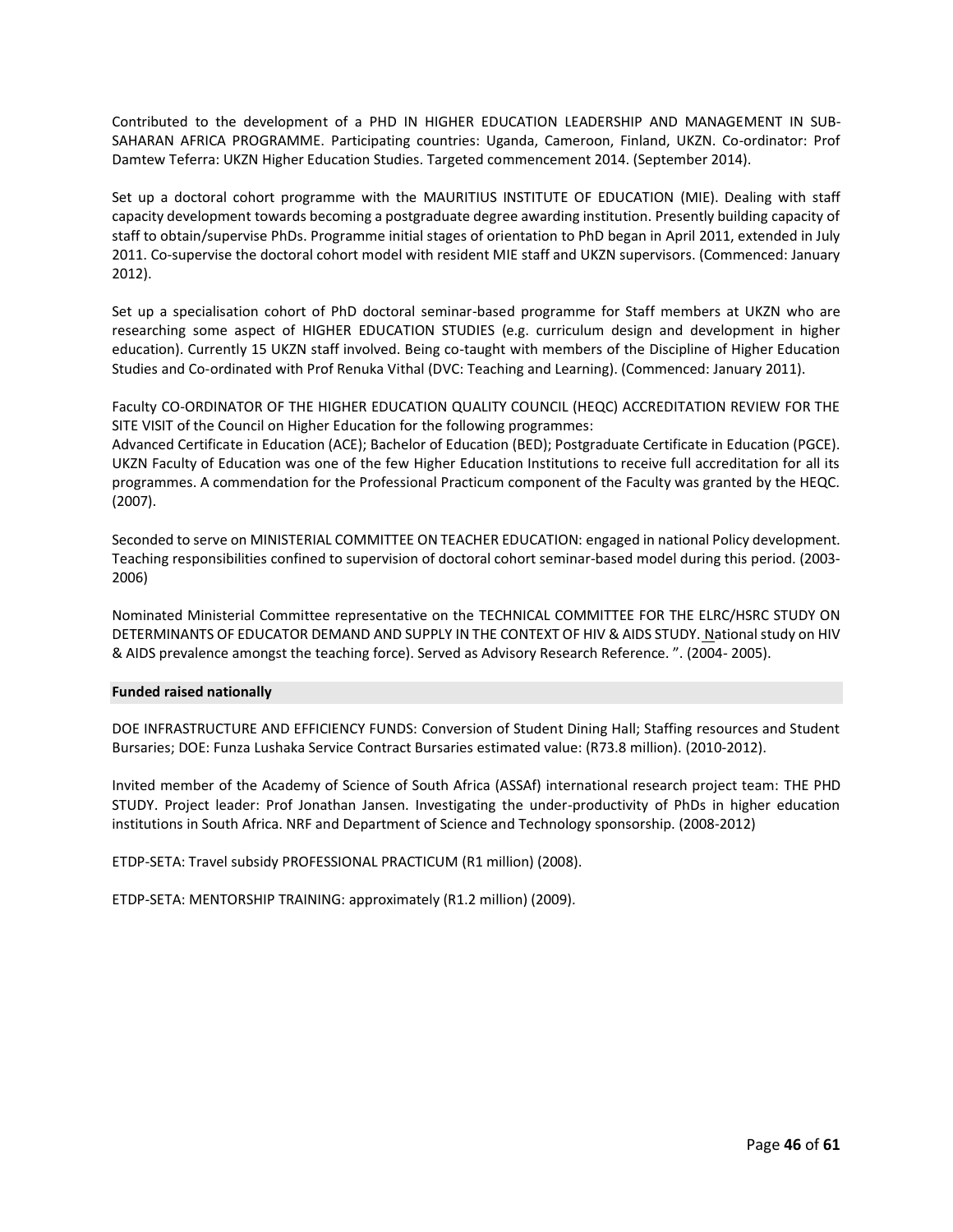#### **Ex Officio Portfolios**

| DEAN: FACULTY OF EDUCATION, UNIVERSITY OF KWAZULU-NATAL                                                                                                                 |                                           |
|-------------------------------------------------------------------------------------------------------------------------------------------------------------------------|-------------------------------------------|
| Chair: Faculty Board Sub-committee: Publicity and Marketing Committee                                                                                                   | 2007→2011                                 |
| Chair: Faculty Board sub-committee: Curriculum Committee                                                                                                                | $2006 \rightarrow$<br>Chair<br>2009→ 2011 |
| Faculty Board sub-committee: Quality Assurance Committee→ Faculty Board Sub-<br>committee: Curriculum, Quality and Rules Committee                                      | 2006→2011                                 |
| Chair: Faculty Board sub-committee: Resource Planning Committee                                                                                                         | 2006→2011                                 |
| Chair: Faculty of Education EXCO                                                                                                                                        | 2006→ Chair<br>2009→ 2011                 |
| Chair: Faculty of Education Board                                                                                                                                       | 2006 $\rightarrow$<br>Chair<br>2009→ 2011 |
| Member: College of Humanities EXCO                                                                                                                                      | 2006→2011                                 |
| Member: College of Humanities Academic Affairs Board                                                                                                                    | 2006→2011                                 |
| Member: College of Humanities Management Forum                                                                                                                          | 2006→2011                                 |
| Member: Deans and Executive Meeting                                                                                                                                     | $2006 \rightarrow 2011$                   |
| Member: Deans and Executive Meeting                                                                                                                                     | 2006→2011                                 |
| Member: Executive Leadership Forum                                                                                                                                      | 2008→2011                                 |
| Member: Senate                                                                                                                                                          | 2006→2011                                 |
| DEPUTY DEAN: INITIAL TEACHER EDUCATION, UNIVERSITY OF KWAZULU-NATAL                                                                                                     |                                           |
| Chair: Faculty Board Sub-committee: Exclusions Appeals Committee                                                                                                        | 2007-2008                                 |
| Chair: Special Requests Committee: Initial Teacher Education                                                                                                            | 2006→2008                                 |
| Chair: Professional Practicum Committee                                                                                                                                 | $2006 \rightarrow 2008$                   |
| Management of the administration of the Funza Lushaka Service Contract Bursary scheme<br>at UKZN. Faculty has been awarded the largest allocation of national bursaries | $2006 \rightarrow 2008$                   |
| Chair: Faculty Board Sub-committee: Undergraduate Studies Committee                                                                                                     | 2007→2008                                 |
| UNIVERSITY OF DURBAN-WESTVILLE                                                                                                                                          |                                           |
| Chair: Educational Research: School of Educational Studies, UDW                                                                                                         | 2001→2002                                 |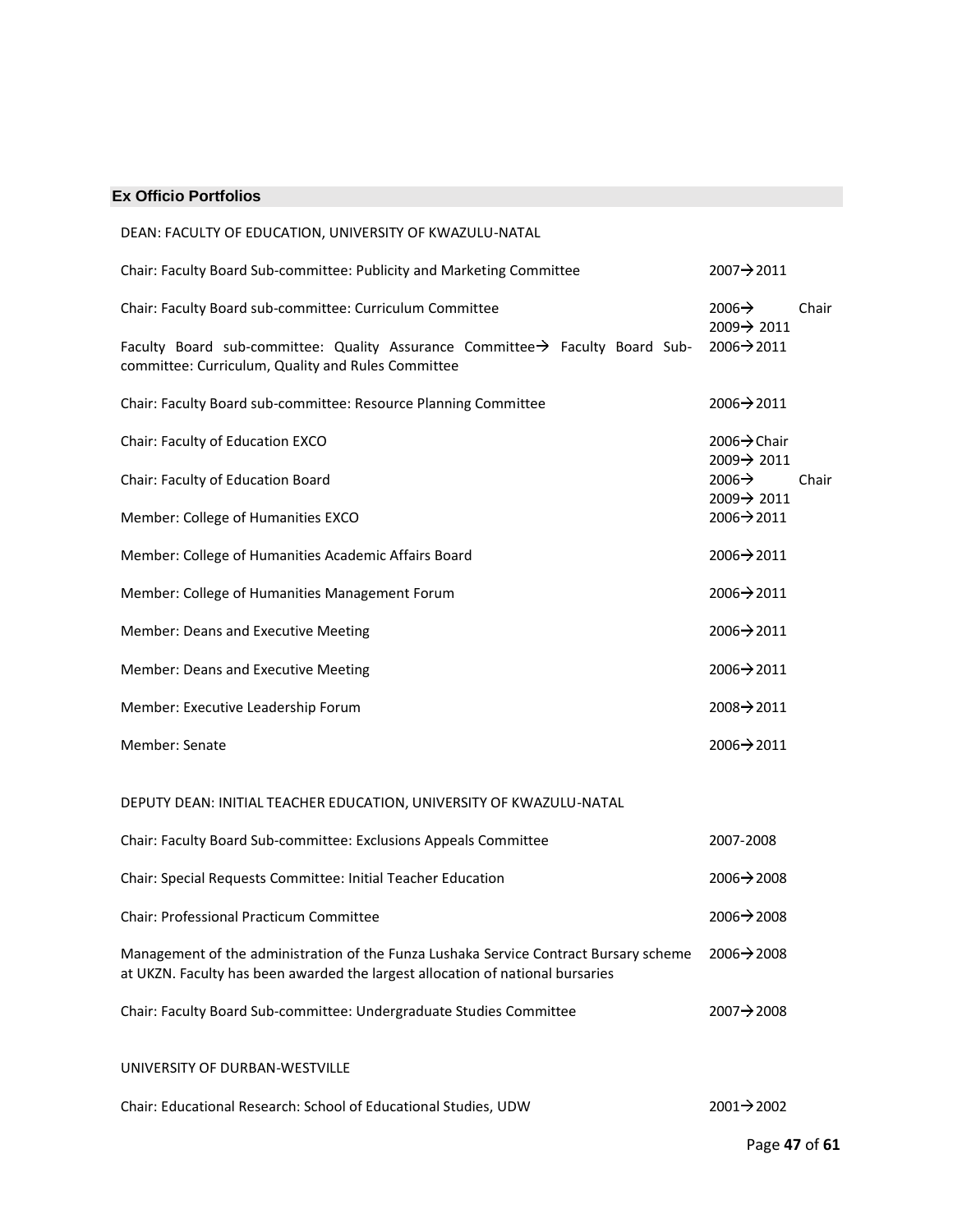| Co-ordinator of the Faculty of Education's Doctoral Studies Programme | $2000 \rightarrow 2002$ |
|-----------------------------------------------------------------------|-------------------------|
| Director: School of Educational Studies                               | 2000                    |
| Faculty Restructuring Committee: Faculty of Education, UDW            | 1999                    |
| Deputy Dean: Faculty of Education: University of Durban-Westville     | 1999                    |

### **Reports**

#### **Institutional reports**

Institutional Steering Committee (ISC) for construction of Council on Higher Education (CHE) National doctoral programme review. University of KwaZulu-Natal: Institutional Self-Evaluation Report (2019-2020).

Samuel M 2014. Report on College of Humanities Symposium: Designing an institutional biography. On behalf of DVC: College of Humanities. February 2014.

Samuel M, Amin N, Buthelezi T, Buchler D & Wedekind V 2008. Academic freedom: a continuum of possibilities. Report prepared for Submission to University Academic Steering Committee. Presented at Faculty Board. August 2008.

Samuel M 2008. University of KwaZulu-Natal Pact. Discussion Document prepared on behalf of the University Teaching and Learning Committee. Circulated to Faculty Boards across university. Senate approval in October 2008.

Samuel M, North D & Clarence-Fincham J 2008. Response to the Final Draft Report of the University of KwaZulu-Natal Institutional Audit Portfolio. Council on Higher Education Institutional Audit. Prepared on behalf of the University Teaching and Learning Committee. Task Team. Presented to Senate. 09 June 2008.

Samuel M 2007. University of KwaZulu-Natal: Faculty of Law: Panel review report: The Law and professional identity. Chair of Review Panel. University of KwaZulu-Natal. Quality Promotions and Assurance Unit Review. October 2007.

Samuel M et al. 2007. Self-Evaluation Report: University of KwaZulu-Natal: Bachelor of Education. Self-Evaluation Report submitted to the Council on Higher Education: Higher Education Quality Council (CHE: HEQC) for National Review for Accreditation of Academic and Professional Programmes in Teacher Education in South Africa. August 2007.

Samuel M et al. 2007. Self-Evaluation Report: University of KwaZulu-Natal: Postgraduate Certificate in Education. 2007. Self-Evaluation Report submitted to the Council on Higher Education: Higher Education Quality Council (CHE: HEQC) for National Review for Accreditation of Academic and Professional Programmes in Teacher Education in South Africa. August 2007.

Samuel M 2006. Faculty of Education: A response to the National Framework to Teacher Education and Development in South Africa (NFTE). UKZN Faculty of Education Submission to the national Department of Education. 03 November 2006.

Samuel M 2006. Staff Professional Development at UKZN: A Discussion Document of the University Teaching and Learning Committee. Chair of Task Team steering the development of the policy. 16 October 2006.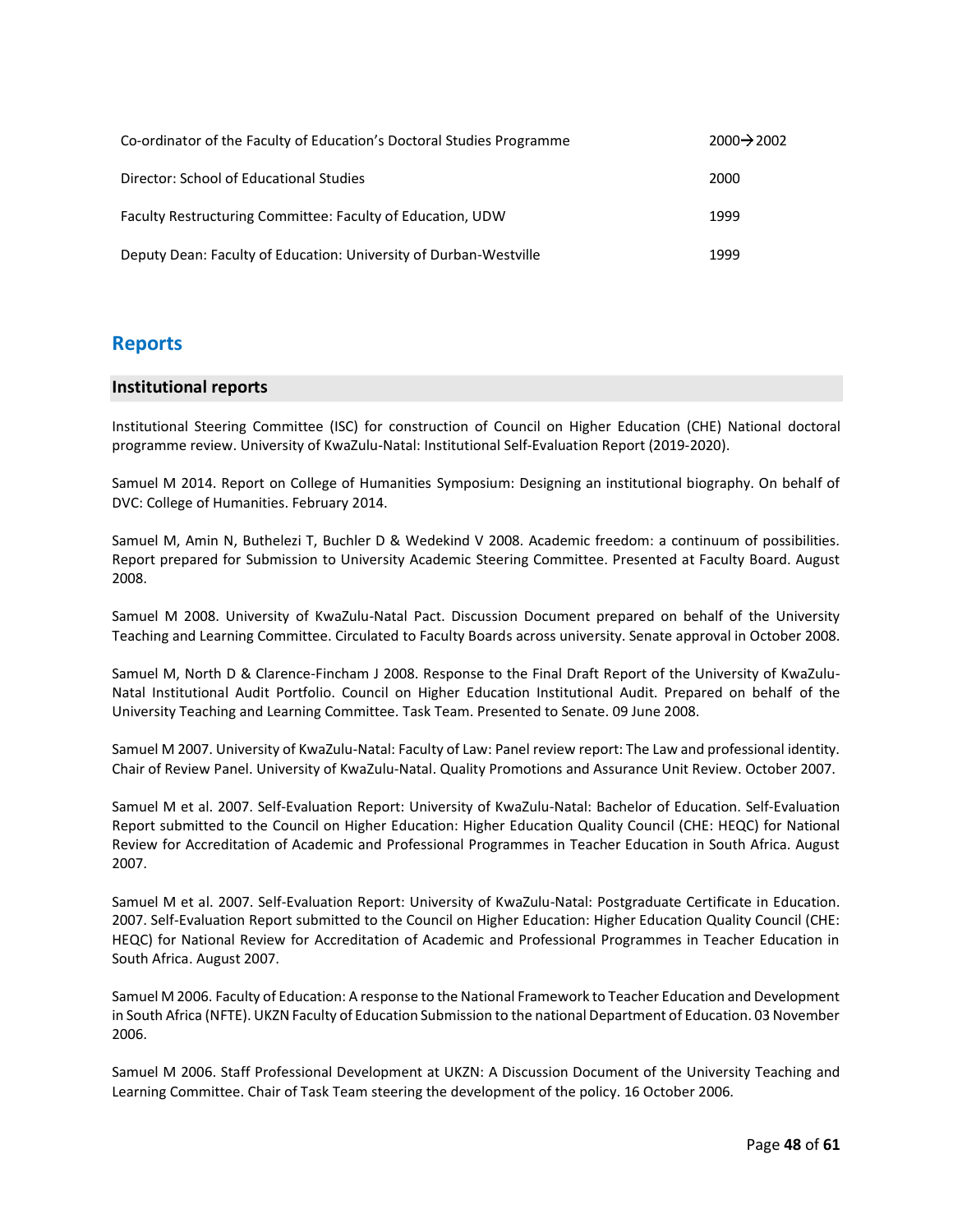#### **Faculty Reports**

Samuel M 2011. Statement of priorities for School of Education (August 2011). Alignment with the College and University Strategic vision.

Samuel M 2009. School Reconfiguration: School of Social Sciences Education (SSSE) and School of Languages, Literacies, Media and Drama Education (SLLMDE). Presentation to Faculty Board. 18 February 2009.

Samuel M 2009. School Reconfiguration: School of Adult and Higher Education (SAHE) and School of Education and Development (SED). Presentation to Faculty Board. 18 February 2009.

Samuel M 2008. Faculty Equity Report 2008. Tabled at Faculty Staffing and Promotions Committee in 20o9. Used as guidelines for all appointments in Faculty of Education.

Samuel M 2008. Acting Dean's Report: Faculty of Education 2008. Managing growth: balancing resources. Presented at Annual Faculty Review. Pietermaritzburg. 05 November 2008.

Samuel M 2008. Draft Memorandum of Understanding between Faculty of Education (Center for Higher Education Studies (CHES) and DVC Teaching and Learning. September 2008.

Samuel M & Karlson J. 2008. Proposed amendments to the Standing Committees of Faculty Board. Document prepared for Faculty Board. August 2008.

Samuel M 2008. Discussion Document: Faculty of Education Academic Qualification Co-ordinators (AQCs), Specialisation Co-ordinators (SCs) and Discipline Co-ordinators (DCs). Prepared for Faculty Board. August 2008.

Samuel M 2007. New directions: initial teacher education sector 2008. Report of the ITE sector presented to Annual Faculty Review 2007. Edgewood. 27 November 2007.

#### **National reports**

Contribution to the construction of **The PhD Study: An Evidence-based Study on how to meet the Demands for High-level Skills in an Emerging Economy**. Member of the Study Panel of the Academic of Science of South Africa (ASSAF). Report of the ASSAf September 2010. Chair: Prof Jonathan Jansen.

Samuel M 2009. Response of the University of KwaZulu-Natal, Faculty of Education to the **Draft Policy on the minimum requirements for Teacher Education Qualification**s selected from the Higher Education Qualifications Framework (HEQF) Government Gazette Vol.545. Pretoria. 22 November 2010. No. 33788.

Samuel M, Magi T & Toole T (SACE Endorsement Working Group) 2009. **Designing Professional Growth. South African Council for Educators (SACE) Endorsement Handbook**. DOE –SACE Task Team project. Legal Guide Endorsement processes of Continuing Professional Teacher Development System nationally.

Samuel M 2008 Deep professional learning: initial teacher education and continuing development. Commissioned paper published in **UMALUSI/Centre for Policy Development (CEPD) Seminar Series:** Improving the quality of teaching: making a difference in public schooling. 16 April 2008: 14-20.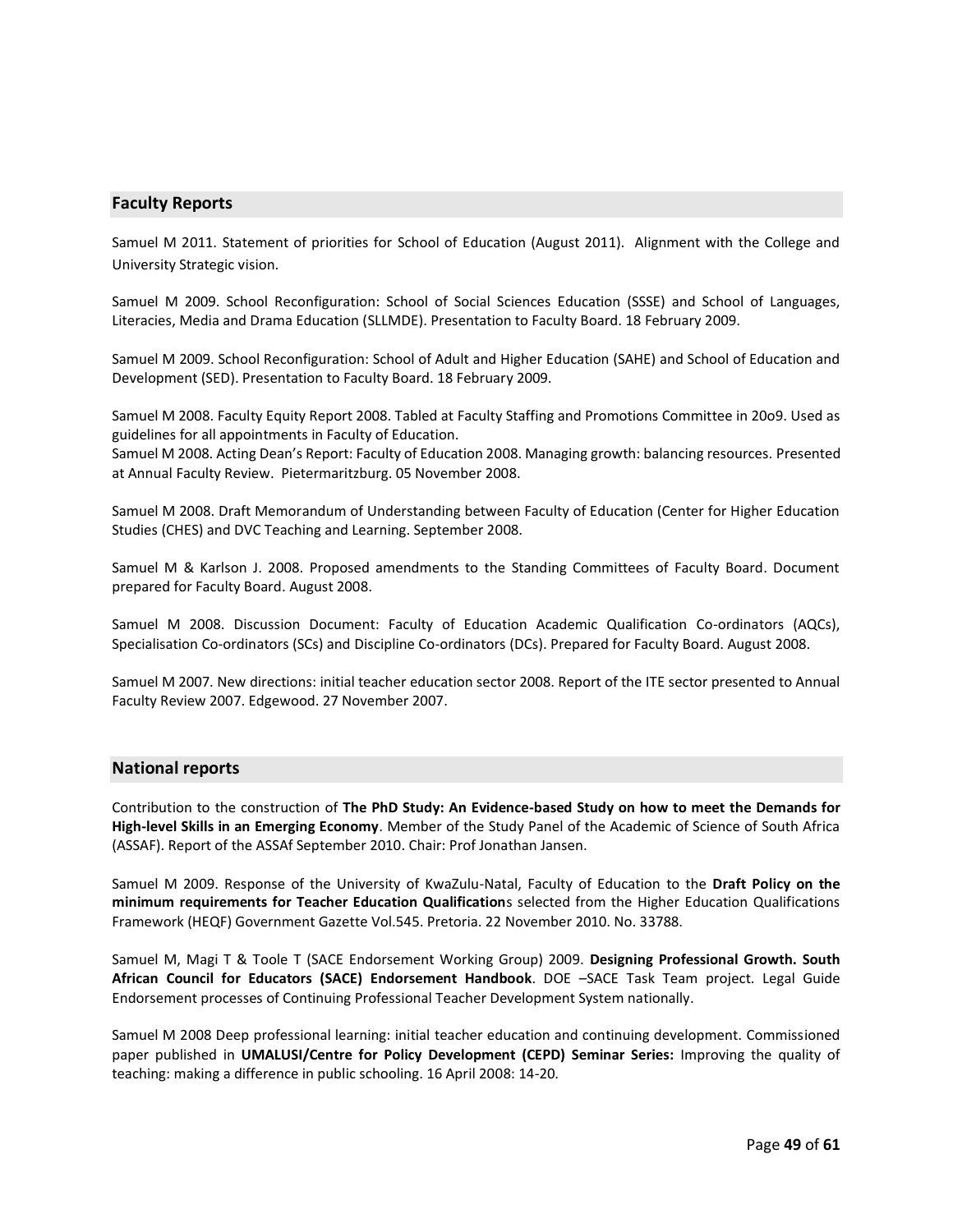Samuel M 2005-2008. **Accreditation Review Panel Site Visit Reports**: Council on Higher Education Review for Reaccreditations of Professional and Academic Programmes in Teacher Education:

| <b>Walter Sisulu University</b>     | (MEd) | 10-12 October 2005 |
|-------------------------------------|-------|--------------------|
| Witwatersrand University (MEd)      |       | 18-21 October 2005 |
| UNISA (BEd)                         |       | 2007               |
| Centre for Creative Education (BEd) |       | 2007, March 2008   |

Samuel M 2006. **A Response to the National Framework for Teacher Education and Development in South Africa: More Teachers, Better Teachers. Continuing Professional Teacher Development**. Paper presented at University of KwaZulu-Natal, Faculty of Education Seminar (chair). 27 October 2006. UKZN Faculty of Education. Durban.

Samuel M, Morrow W & Jiya MA (MCTE) 2006. **Ministerial Committee on Teacher Education (MCTE): A response to the National Framework to Teacher Education and Development in South Africa (NFTE).** 08 November 2006.

Morrow W, Samuel, M & Jiya MA 2005. **NATIONAL FRAMEWORK FOR TEACHER EDUCATION REPORT.** consisting of the following subsections:

THE SYNTHESIS

A basic document that outlines the overall recommendations for establishing a national systemic response for the professional development of teachers. The primary audience are those focusing on an overall vision of the system and the legislative expectations of this plan of action;

**THE FRAMEWORK** 

A set of documents that provides a discursive elaboration of the key arguments that underpin the recommendations being presented. The primary audience is those focusing on the theoretical, conceptual and discursive arguments from the research literature on teacher education. These documents are the basis for the Synthesis and represent different stages of the refinement and elaboration of the thinking. They have been shaped by input from the constituencies with which the MCTE has been in dialogue over the period February 2003 to October 2004. Hence they contain references to the shifting policy terrain: including the evolving policies being negotiated. These documents address the following concerns: a reconceptualisation of teacher education; a review of the structural systems related to managing teacher education; an examination of current and proposed qualification types in teacher education; an examination of the professional career of teachers and an implementation plan for the NFTE.

• CD FILES REPORTS

The CD Files Reports developed by or for the Ministerial Committee on Teacher Education (MCTE) during the construction of the NFTE; a collection of draft policy initiatives related to teacher education being developed currently (August 2004); research reports of studies conducted to fuel the development of the NFTE and a series of submissions made to the MCTE from various constituencies in the education system.

• HANDBOOK

A career HANDBOOK for prospective and practicing teachers, entitled ON BECOMING A PROFESSIONAL TEACHER which presents guidelines to the implications of the NFTE for teachers. The handbook orientates teachers to the expectations, roles and responsibilities of teachers themselves and other constituencies that support their professional growth.

#### • FINAL DRAFT REPORT

Final Draft Report presented to Minister of Education, Naledi Pandor in November 2004, Cape Town.

#### • REVISED FINAL REPORT

Revised Final Report circulated in December 2004. This report was circulated for "internal consultation" to the Senior Management of the National Department of Education, the teacher unions consulting partners (SADTU, NAPTOSA, SAOU and NATU), the Provincial Departments of Education, HEDCOM (Heads of Department Committee) and CEM (Council of Education Ministers).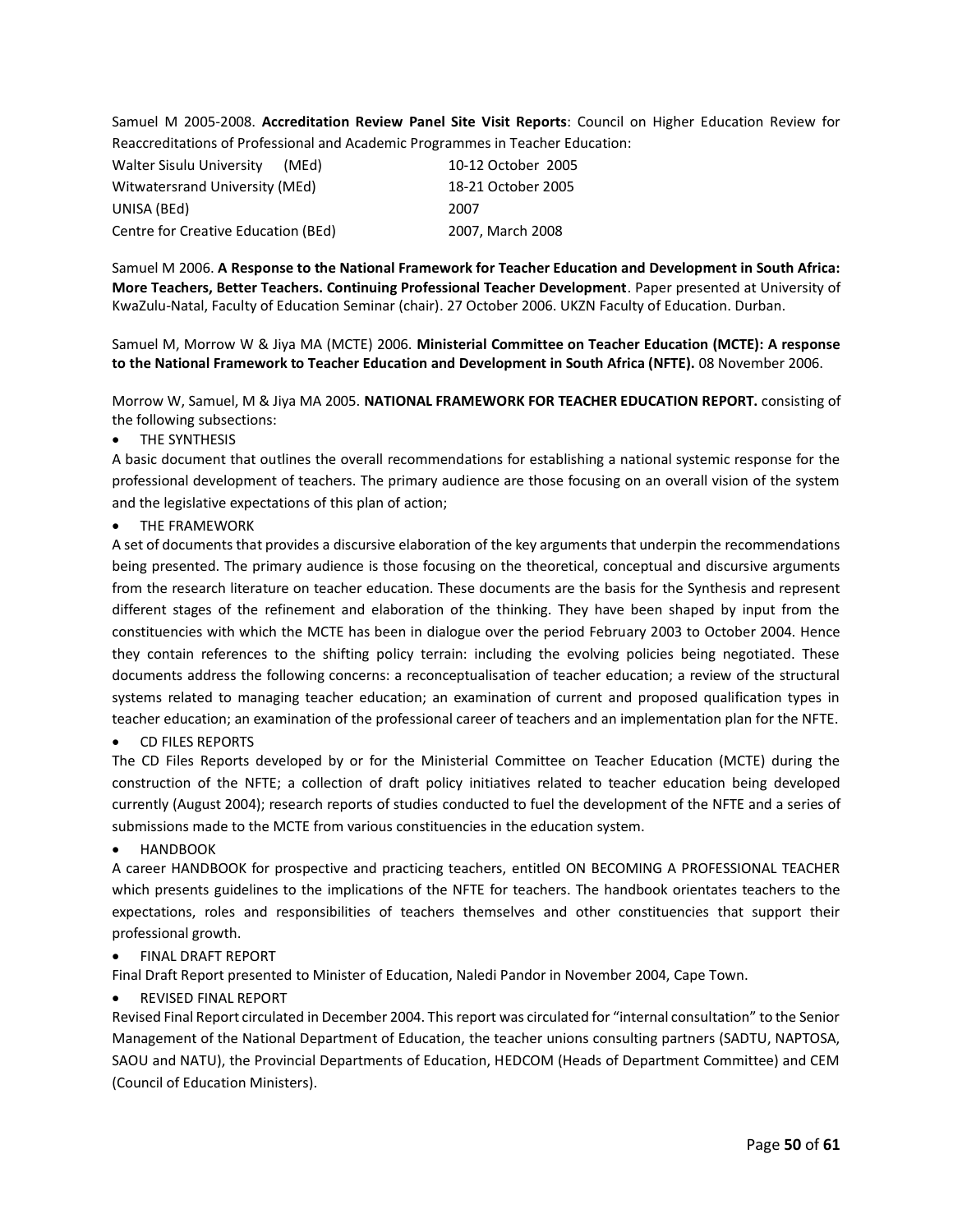**FINAL REPORT:** Presentation of Final Report to Minister of Education, Naledi Pandor on 25 July 2005: **Report of the Ministerial Committee on Teacher Education: A National Framework for Teacher Education in South Africa.** 16 June 2005. Pretoria. (Eight Volumes and one CD-ROM).

The Report consists of the following sub-sections which were co-written with Prof. Wally Morrow (Chair MCTE):

#### **BOOK in CD format: Developing the Field of Teacher Education in South Africa: Some aspects of the work of the MCTE. (March 2003- December 2004)**

Definitions of Teacher Education and Professional Development of Teachers; Creating Critical Discursive Spaces for Professional Teacher Development; Continuing Professional Teacher Development; Complementary Structures supporting a Teacher Education System; Teacher Education Qualifications

#### **SECTION ONE Documents from "The Framework" (December 2004)**

Reconnecting Teachers within the Democratic Project: Some Reflections on the role of the ELRC 10 years into democracy Gaining Entry into the Teaching Profession Progression within the Career of Teaching

#### **SECTION TWO Reports of MCTE**

Conference on Higher Education Curriculum and Society: Relevance, Quality and Development (April 2004)

Follow Up Colloquium Report (March 2004) (Compiled with Jacqui Withers)

#### **SECTION THREE Proposed Interventions**

Revised NPDE (360 credits) (July 2004)

Teacher Education and HIV & AIDS (Core Module) (Compiled with Task Team on HIV& AIDS)

A Continuing Professional Teacher Development Database for South Africa: Functional Specifications (September 2004) (Compiled with Neil Butcher Associates)

A Continuing Professional Teacher Development Database for South Africa: Functional Specifications (September 2004) (Compiled with Neil Butcher Associates)

Appendix: Meetings with Professional Councils and the MCTE (June 2004)

#### **SECTION FOUR Policies in progress**

Rewards & Incentives in respect of Institution–based Educators Implementation of New Salary & Grading System (ELRC: April 2003) Draft Policy Framework: Educational Management & Leadership Development

#### **SECTION FIVE Submissions to the MCTE**

South African Council for Educators and Teacher Professional Development The Role of ETDP-SETA in the National Framework for Teacher Education South African Democratic Teachers Union (SADTU) Professional Development Strategy (2004-2005) The Proposed Council on Higher Education Review of Professional and Academic Programmes in Teacher Education

#### **SUB-REPORTS**

Report on Initial Professional Education of Teachers Workshop (September 2004) (Compiled with Jacqui Withers) Research Output of Faculties of Education: Theory and Practice: South African Teacher Educators on teacher Education (June 2004) (Compiled with CEPD) Report on Site Visits to Provincial Departments of Education (October 2004)

Report on Site Visits to Higher Education Institutions: Teacher Education (October 2004)

The Final Report (8 volumes) and the CD Rom documents listed above were circulated throughout the country to all key constituencies: DoE, PDEs, ELRC, SACE, SAQA, HEIs (Deans' Forum), CHE (HEQC), ETDP-SETA, Teacher Unions, NGO sector, independent schools organisations, CEPD, etc.

The report was published on the Department of Education Website. July 2005.

The policy was finally gazetted by the Minister of Education, Department of Education, as official policy on April 2007 under the title: The National Policy Framework for Teacher Education and Development in South Africa.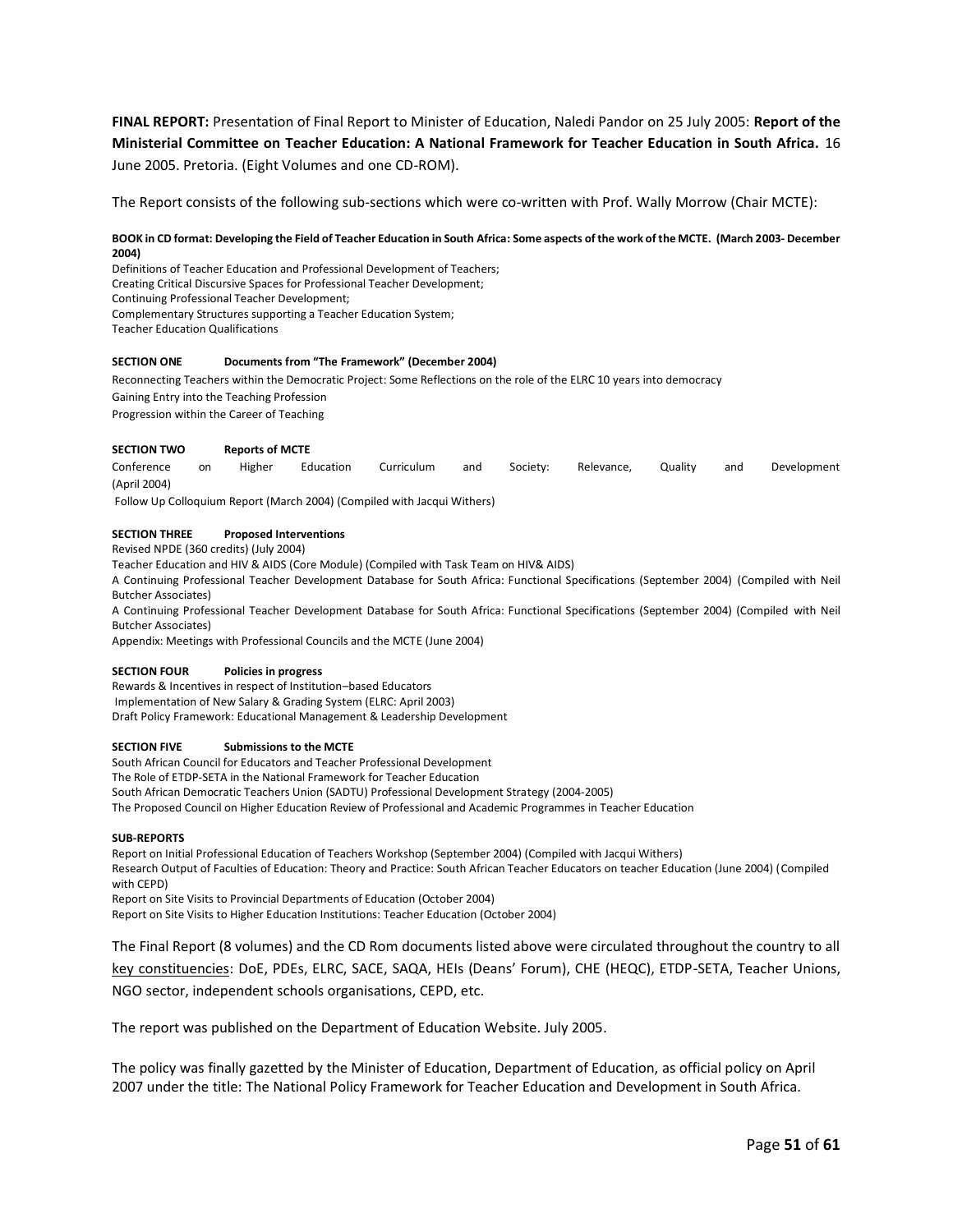[Department of Education 2007. The National Policy Framework for Teacher Education and Development. Government Gazette No.29832. Department of Education. No.367. 26 April 2007. Cape Town. This version is the product of the reworking of the MCTE report (above) into formal policy. 25-26 January 2005.

Report from the **Ministerial Committee on Teacher Education on Workshop: Educational Management Information Systems (EMIS) and Data Standards**. Presented to National DoE EMIS Directorate, Pretoria.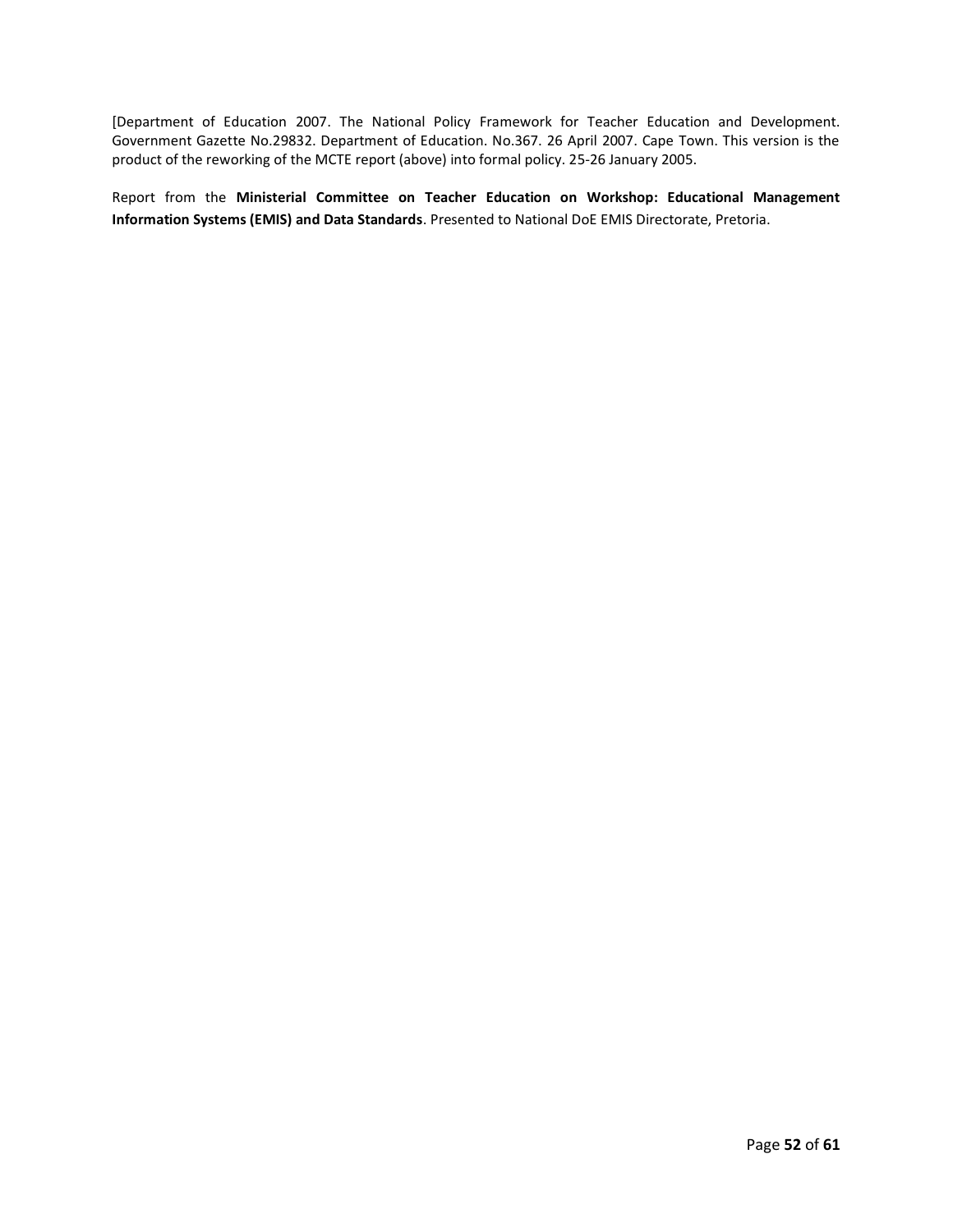### **RESEARCH: Dissertations Directed**

### **Graduated students**

|    | <b>Student</b>                                            | Title of thesis / dissertation                                                                                                                                                 | <b>Graduation</b> |
|----|-----------------------------------------------------------|--------------------------------------------------------------------------------------------------------------------------------------------------------------------------------|-------------------|
| 1  | Jacques Laval Lindsay Paul<br>(PhD)<br>213573514          | Out-of-school<br>children:<br>Life<br>experiences of Mauritian learners<br>(Co-supervisor: Prof. R. Tirvassen)                                                                 | Oct 2020          |
| 2  | Urisha Naidoo<br>(PhD)<br>(Higher Education)<br>200304137 | Communication strategies of Speech-<br>Language Therapists during clinical<br>engagement: A case study of UKZN<br>graduates.<br>(Co-supervisor: Prof Mershen Pillay)           | Sept 2019         |
| 3  | Yesha<br>Mahadeo-Doorgakant<br>(PhD)<br>212562431         | The development of the linguistic repertoire of<br>primary school learners within the Mauritian education<br>supervisor:<br>(co-supervision with Dr Nita Rughoonundun-Perumal) | Sept 2017         |
| 4  | Nadira<br>Manickhund<br>(PhD)<br>9802800                  | Parents' decision-making of primary school choice for<br>their children in KwaZulu-Natal                                                                                       | April 2017        |
| 5  | Aruna<br>Ankiah-Gangadeen<br>(PhD)<br>201556554           | Biographies, experiences and language practices:<br>Teachers of Early Childhood Education in Mauritius                                                                         | April 2014        |
| 6  | Marinda Swart<br>(PhD)<br>207529419                       | On becoming a teacher: Novice teachers/experiences<br>of early professional learning<br>(co-supervision with Dr. Guruvasagie Pillay)                                           | April 2014        |
| 7  | Jabu Ngwenya<br>(PhD)<br>200000098                        | Teacher professional Development and Commerce<br>Education (joint supervision with Dr Suriamurthee<br>Maistry)                                                                 | 2013              |
| 8  | <b>Steve Reid</b><br>(PhD)<br>863865946                   | <b>Education for Rural Medical Practice</b><br>(co-supervision with Prof. R. Vithal)                                                                                           | 2011              |
| 9  | <b>Mahomed Hanif Laher</b><br>(DEd)<br>200001517          | A Curriculum Framework for Undergraduate Studies<br>in Dental Science<br>(co-supervision with Prof Jairam Reddy)                                                               | 2010              |
| 10 | <b>Shermaine Mannah</b><br>(PhD)<br>8116908               | Women in the Teacher Union Leadership:<br>A Case Study of South African Teachers Union (SADTU)                                                                                 | 2009              |
| 11 | Shabier Hoosen Omar<br>(DEd)<br>7811640                   | >>>>>>>>>>>>>>>                                                                                                                                                                | 2009              |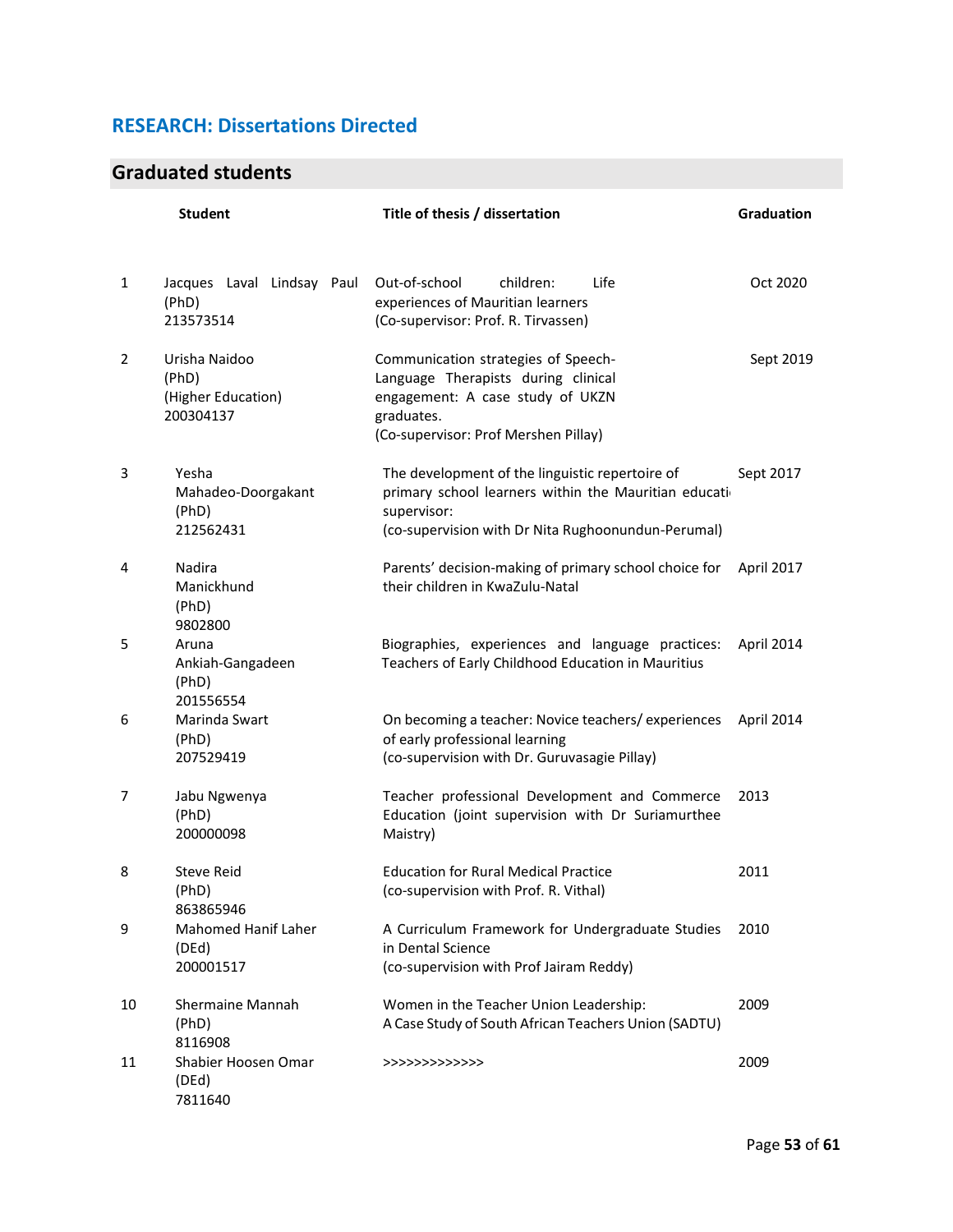| 12 | Nyna Amin<br>(DEd)<br>9903550                 | A Paradox of Knowing: Teachers' Knowing about<br><b>Students</b><br>(main supervisor: Prof. Renuka Vithal)                                                                                   | 2008 |
|----|-----------------------------------------------|----------------------------------------------------------------------------------------------------------------------------------------------------------------------------------------------|------|
| 13 | Rajesh Neerachand<br>(DEd)<br>7608531         | A Critical Analysis of the National Policy on Whole<br>School Evaluation and its impact on the Management<br>Capacities of School Principals in the Durban South<br>Regions in KwaZulu-Natal | 2007 |
| 14 | Robin Joubert<br>(DEd)<br>9151977             | Indigenous Fruits from Exotic Roots? Revisiting the<br>South African Occupational Therapy Curriculum<br>(co-supervision with Dr Z. Naidoo)                                                   | 2007 |
| 15 | Cecilia Jacobs<br>(DEd)<br>200300138          | Understandings of<br>Negotiated<br>the<br>Academic<br>Literacies Practices of Tertiary Educators                                                                                             | 2006 |
| 16 | Sundrasagren Naidu<br>(DEd)                   | Recognition of Prior Learning and Assessment of Adult<br>learners: Considerations for Theory, Policy and<br>Practice                                                                         | 2004 |
| 17 | Guruvasagie Pillay<br>(DEd)<br>7812246        | A Cubist Narrative: Lives of Successful Teachers                                                                                                                                             | 2003 |
| 18 | Harsha Kathard<br>(DEd)<br>8218320            | Lives of people who Stutter: On becoming someone                                                                                                                                             | 2003 |
| 19 | Mershen Pillay<br>(DEd)<br>8829813            | (Re)positioning the Powerful Expert and the Sick<br>Person: A Case Study of Communication Pathology                                                                                          | 2003 |
| 20 | <b>Balenthran Gounden</b><br>(DEd)<br>9609067 | Teacher Professional Development: An Integrated<br>Approach                                                                                                                                  | 2003 |
| 21 | Rubby Dhunpath<br>(DEd)<br>7608938            | Archaeology of a Language Development NGO                                                                                                                                                    | 2003 |
| 22 | Shakila Reddy<br>(DEd)                        | Troubling Sexualities: Teenagers Conceptions of<br>Sexuality in the context of HIV & AIDS                                                                                                    | 2003 |
| 23 | Prevanand Ramrathan<br>(DEd)<br>7913087       | Ways of Knowing: Teacher Attrition in the context of<br>an HIV/AIDS Pandemic                                                                                                                 | 2002 |
| 24 | Maanasa Govender<br>(MEd)<br>205524740        | The Role of Media in the Teacher Rationalization and<br>Redeployment in KwaZulu-Natal                                                                                                        | 2001 |
| 25 | Mona Singh<br>(MEd)                           | Teacher Resignations: Perceptions of Teaching as<br>Career                                                                                                                                   | 2002 |
| 26 | Karen Rachel Laban                            | Learners' Experiences of Adventure Education                                                                                                                                                 | 2002 |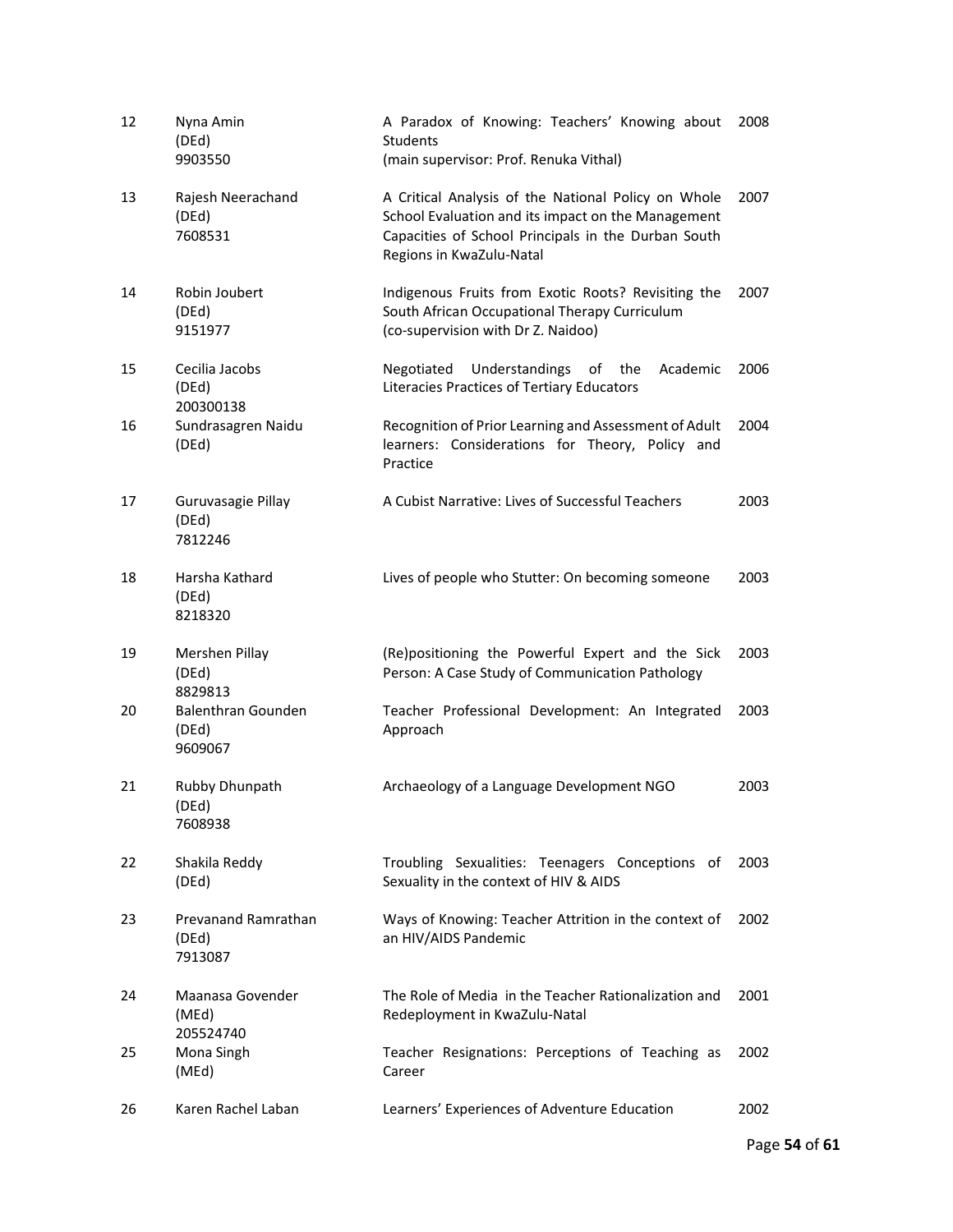(MEd) 9147289

27 Ruth Beecham (DEd) 9409167

A Failure of Care: A Story of a Speech and Hearing 2002 Therapy Student

24 PhD/DEd 03 MEd

Achieved personal goal: 20 PhDs from 1999 (year of my DEd graduation)  $\rightarrow$  2015.

Average: two PhDs per year

### **Present postgraduate students under supervision**

| $\mathbf{1}$   | <b>Student</b><br>Rajendra Korlapu-Bungaree<br>(PhD)<br>212557528 | <b>Working title</b><br>English<br>teachers'<br>literature<br>pedagogical<br>choices<br>at<br>upper<br>secondary<br><b>Narratives</b><br>of<br>level:<br>Mauritian teachers<br>(Co-supervision: Dr. Pascal Nadal) | <b>Status</b><br>Report<br>writing<br>(2019)<br>To submit 2020        | <b>Discipline</b><br><b>TDS</b> |
|----------------|-------------------------------------------------------------------|-------------------------------------------------------------------------------------------------------------------------------------------------------------------------------------------------------------------|-----------------------------------------------------------------------|---------------------------------|
| $\overline{2}$ | Rafiq Jamal<br>(PhD)<br>901361320                                 | Academic and industry conceptions of<br>professional knowledge<br>(Co-supervisor: Dr. Marinda Swart)                                                                                                              | Report writing<br>(2019)<br>To submit 2020                            | HE                              |
| 3              | Dev Preetum Boodhoo<br>(PhD)<br>213573066                         | Casualisation of the teaching force<br>and career pathing: A case study of<br><b>Mauritius</b><br>(Co-supervisor: Dr. Hyleen Mariaye)                                                                             | Report writing<br>To submit 2020                                      | <b>TDS</b>                      |
| 4              | Manish Chamilall<br>(PhD)<br>213572968                            | Secondary school teachers identities<br>in a context of change in Mauritius<br>(Co-supervisor: Prof R. Tirvassen)                                                                                                 | Report writing<br>(2019)<br>Suspended,<br>possible<br>withdrawal      | <b>TDS</b>                      |
| 5              | Carolyn Trim<br>215082527<br>(PhD)                                | education<br>Pre-service<br>teacher<br>lecturers'<br>constructions<br>and<br>enactments of critical thinking                                                                                                      | Analysis<br>and<br>report writing<br>(January 2019)<br>To submit 2021 | <b>TDS</b>                      |
| 6              | <b>Bridget Horner</b><br>(PhD)<br>217078598                       | Mobilising spatial knowings: Students<br>and higher education spaces                                                                                                                                              | Under<br>examination<br>(Dec 2020)                                    | <b>HE</b>                       |
| 7              | Nalini Chitanand<br>(PhD)<br>8729406                              | Academic staff development in a<br>African<br>changing<br>South<br>higher<br>education context                                                                                                                    | Fieldwork<br>(January 2019)<br>To submit Jan<br>2020                  | <b>HE</b>                       |
| 8              | Roshnee Sunder<br>(PhD)<br>216073468                              | curriculum<br>Professionally-oriented<br>design: a UoT Case Study                                                                                                                                                 | Fieldwork<br>(January 2019)<br>To submit June<br>2021                 |                                 |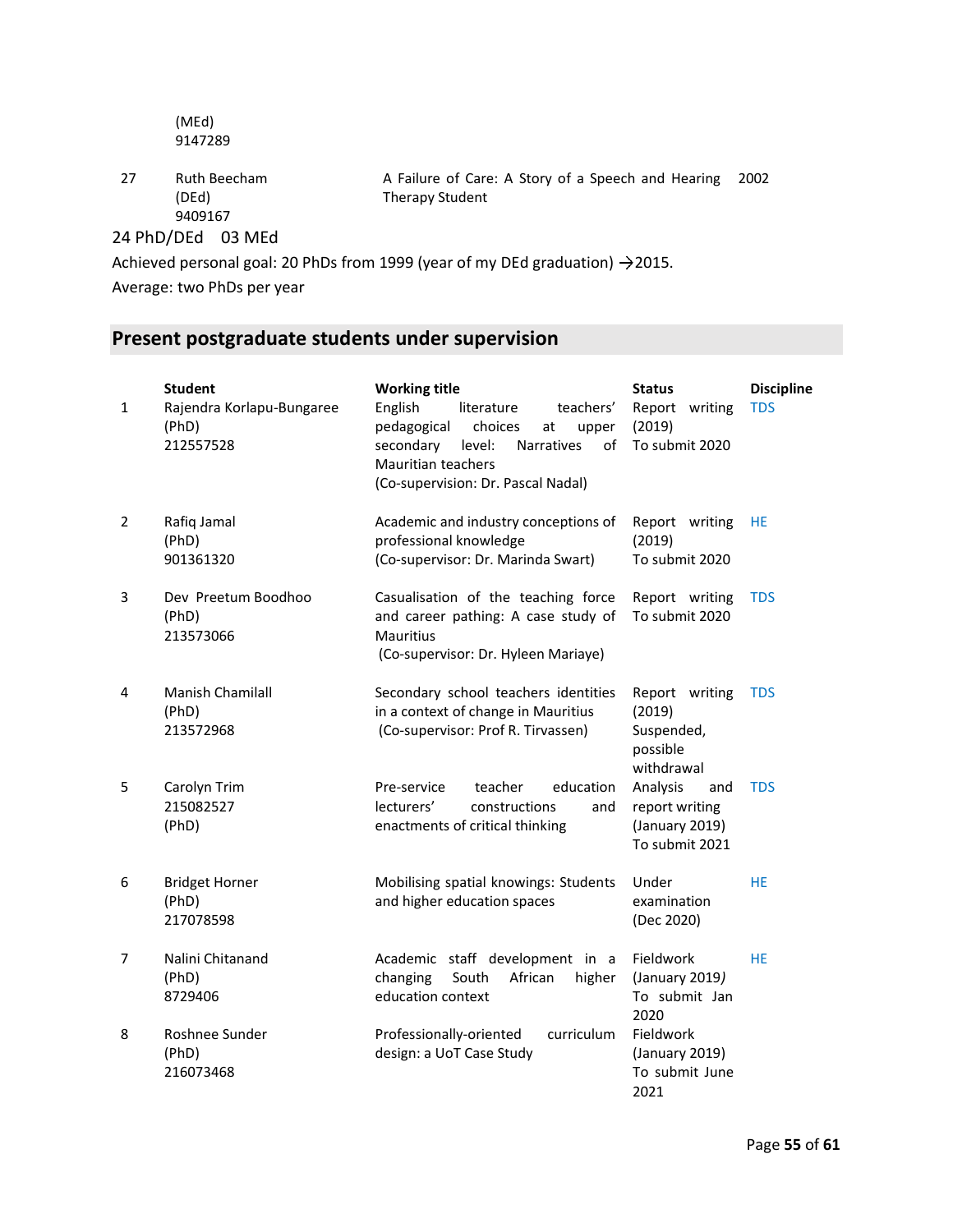| 9  | Premlata Leena Ramtohul<br>(PhD)<br>218946898               | Policymakers'<br>constructions<br>of<br>Information<br>Communication<br>Technology in education: A case study<br>of Mauritius<br>(Co-supervisor: Tejwant Mohabeer)                                                        | Fieldwork<br>(January 2019)<br>To submit 2021                    | <b>TDS</b>                      |
|----|-------------------------------------------------------------|---------------------------------------------------------------------------------------------------------------------------------------------------------------------------------------------------------------------------|------------------------------------------------------------------|---------------------------------|
| 10 | Wedsha Appadoo-Ramsamy<br>(PhD)<br>218981666                | Teachers' enactments of agency in a<br>context of curriculum reform: A case<br>study of Mauritius<br>(Co-supervisor:<br>Ankiah-<br>Aruna<br>Gangedeen)                                                                    | Fieldwork<br>(January 2019)<br>To submit 2021                    | <b>TDS</b>                      |
| 11 | Mari Van Wyk<br>201509407<br>(PhD)                          | Exploring professional<br>learning of<br>teachers<br>the<br>student<br>in<br>work<br>integrated learning component of the<br>initial teacher education curriculum<br>(working title)<br>(Co-supervisor: Dr Marinda Swart) | Proposal<br>development<br>(September<br>2016)<br>Suspended      | <b>TDS</b>                      |
| 12 | Sarah Ralfe<br>(PhD)<br>993323430                           | Student teachers' music life histories:<br>Music in the primary school.                                                                                                                                                   | Fieldwork<br>(2020)<br>To submit 2021                            | <b>HE</b>                       |
| 13 | Michael Mthethwa<br>(PhD)<br>211527851                      | Health related activeness of student<br>teachers<br>Naidoo:<br>(Co-supervisors<br>Rowena<br>Health Sciences)                                                                                                              | Fieldwork<br>(2020)<br>To submit 2021                            | HE                              |
| 14 | Jenny Kerchoff<br>(PhD)<br>972159125                        | Academic literacies in Public Health<br>(Co-supervisor: Anna Voce)                                                                                                                                                        | (September<br>2018)<br><b>Report writing</b><br>Withdrew         | <b>HE</b>                       |
| 15 | <b>Nigel Chiwese</b><br>(MEd)<br>202526058<br>(full thesis) | Student support in Higher Education<br>(2011 proposal being defended in<br>April 2012) (part of MCRI project)<br>(Co-supervision: Prof Sabiha Essack)                                                                     | Suspended<br>2018<br><b>Report writing</b><br>2016               | HE.                             |
| 16 | <b>Trisha Chetty</b><br>(PhD)(Health Sciences)<br>20500882  | Pharmacy professional education<br>(Co-supervisor: Dr. Fatima Suliman)                                                                                                                                                    | Suspended<br>2016<br>Proposal<br>(August 2015)<br>Fieldwork 2015 | <b>Health</b><br><b>Science</b> |
| 17 | Gareth Nash (MEd)<br>942409254<br>(full thesis)             | Academic literacies and the Law and<br>Management Studies curriculum<br>(Co-supervisor: Dr. Angela James)                                                                                                                 | Suspended<br>Report writing<br>2016                              | <b>HE</b>                       |
| 18 | Sagree Padayachee                                           |                                                                                                                                                                                                                           | Withdrew<br>(January 2018)                                       | <b>TDS</b>                      |

PS=Professional Studies HE= Higher Education TDS= Teacher Development Studies

Supervising 14 PhDs for 2020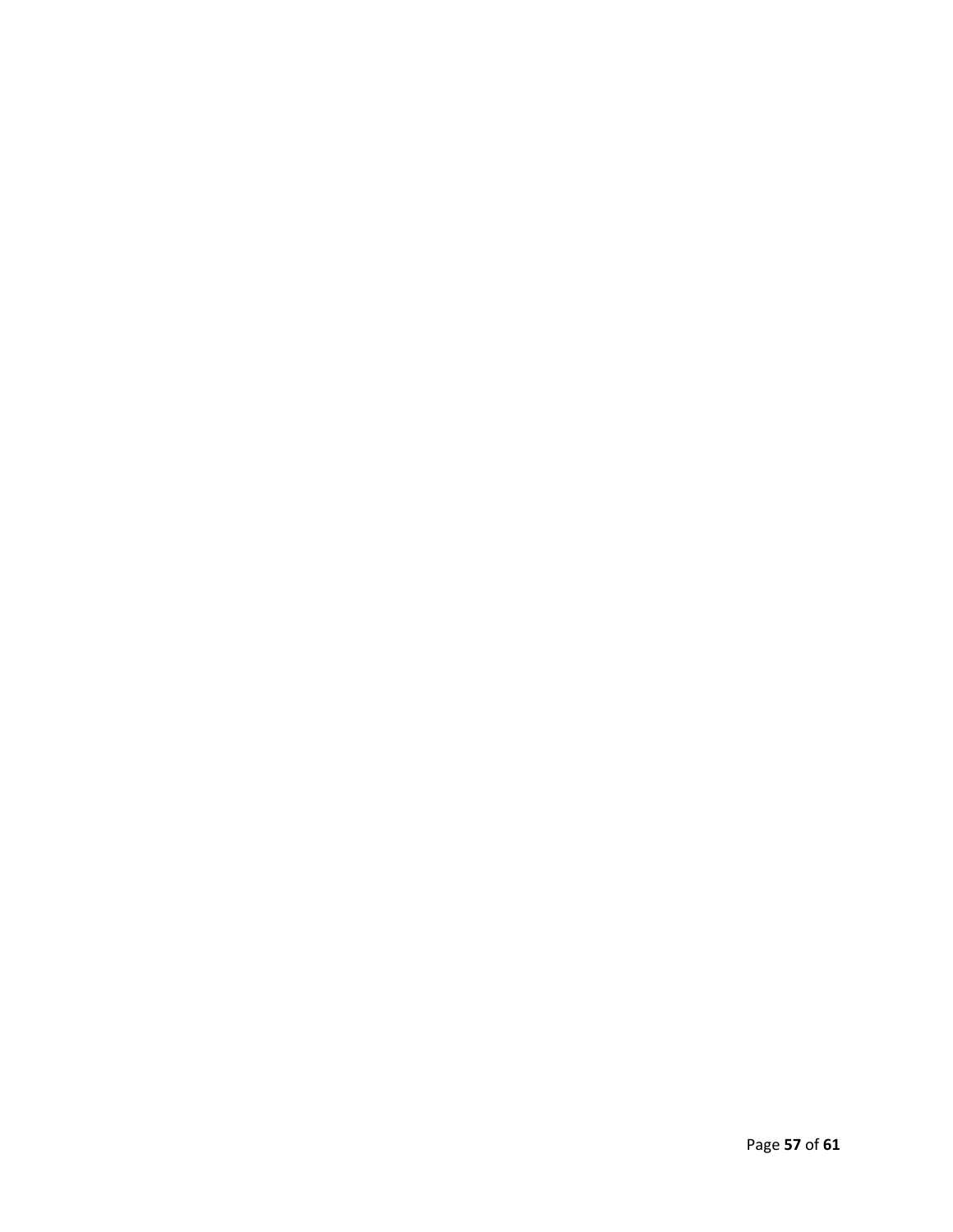### **TEACHING: Courses taught in resident instruction**

#### **Lecturing**

| Lecturing EDHE610 Higher Education, Context and Policy. PG Dip in HE<br>Lecturing EDHE630 Designing and evaluating curriculum in HE. PG Dip in HE<br>Lecturing EDES420: Teacher professionalism. BEd 4th year.<br>Lecturing EDES613: Understanding policy: PGCE<br>Lecturing EDES 420: Education Studies 420: Teacher Professionalism: BEd 2 <sup>nd</sup> year.<br>Lecturing EDES 210: Professional Studies 210. Being a reflective teacher. BEd 2 <sup>nd</sup> year. | 2020<br>2020<br>2019<br>2019<br>2014 $\rightarrow$ present<br>2014-2017 |
|-------------------------------------------------------------------------------------------------------------------------------------------------------------------------------------------------------------------------------------------------------------------------------------------------------------------------------------------------------------------------------------------------------------------------------------------------------------------------|-------------------------------------------------------------------------|
| Lecturing and supervising students on the PhD Cohort programme:                                                                                                                                                                                                                                                                                                                                                                                                         |                                                                         |
| Commencement of the PHD programme in Mauritius Institute of Education                                                                                                                                                                                                                                                                                                                                                                                                   | $2012 \rightarrow$ present                                              |
| Commencement of PhD in Higher education studies                                                                                                                                                                                                                                                                                                                                                                                                                         | $2011 \rightarrow$ present                                              |
| Cohort PhD programme                                                                                                                                                                                                                                                                                                                                                                                                                                                    | 1999→ present                                                           |
| Lecturing and supervising students on the Co-ordinated Masters in Education and Training (COMET) programme at<br>UDW:                                                                                                                                                                                                                                                                                                                                                   |                                                                         |
| Teacher Professional Development                                                                                                                                                                                                                                                                                                                                                                                                                                        | $1996 \rightarrow 2003$                                                 |
| Educational Research (MED)                                                                                                                                                                                                                                                                                                                                                                                                                                              | $1999 \rightarrow$                                                      |
| Lecturing at undergraduate BEd/ BED (Hon) level:                                                                                                                                                                                                                                                                                                                                                                                                                        |                                                                         |
| Language Education                                                                                                                                                                                                                                                                                                                                                                                                                                                      | $1999 \rightarrow 2002$                                                 |
| <b>Curriculum Studies</b>                                                                                                                                                                                                                                                                                                                                                                                                                                               | 1989, 1990                                                              |
| Losturing Higher Diploma in Education (HDE): Coosial Mathod English:                                                                                                                                                                                                                                                                                                                                                                                                    |                                                                         |

Lecturing Higher Diploma in Education (HDE): Special Method English: Involved with critical reflective practice, action research, collaborative research and curriculum materials development 1989→2001

#### **Facilitation of cohorts:**

Higher Education Learning and Teaching Association of South Africa (HELTASA) with the Department of Higher Education and Training (DHET) doctoral programme: Academic staff development and social inclusion. (Research Schools) (20 students) (2020). Serve on the Advisory Committee.

PhD in Higher Education Studies cohort, University of KwaZulu-Natal (UKZN) (Edgewood) (+/-25 students)

PhD Univerity of KwaZulu-Natal (UKZN) & Mauritius Institute of Education (MIE) cohort (Reduit, Mauritius) (+/- 50 students)

#### **Course Development**

| PhD cohort model adapted                                                               | 2018-2019                   |
|----------------------------------------------------------------------------------------|-----------------------------|
| Co-designer with Vithal R: The PhD cohort doctoral model of collaborative supervision. | 1999 $\rightarrow$ present. |

UKZN Faculty of Education curriculum development and quality assurance of the Bachelor of Education and Postgraduate Certificate in Education: especially with respect to the design of the Professional Practicum component

2007→ 2008

1. TP120, TP220, TP320, TP 420, SE61 and SE 620 modules 2006 2006 2009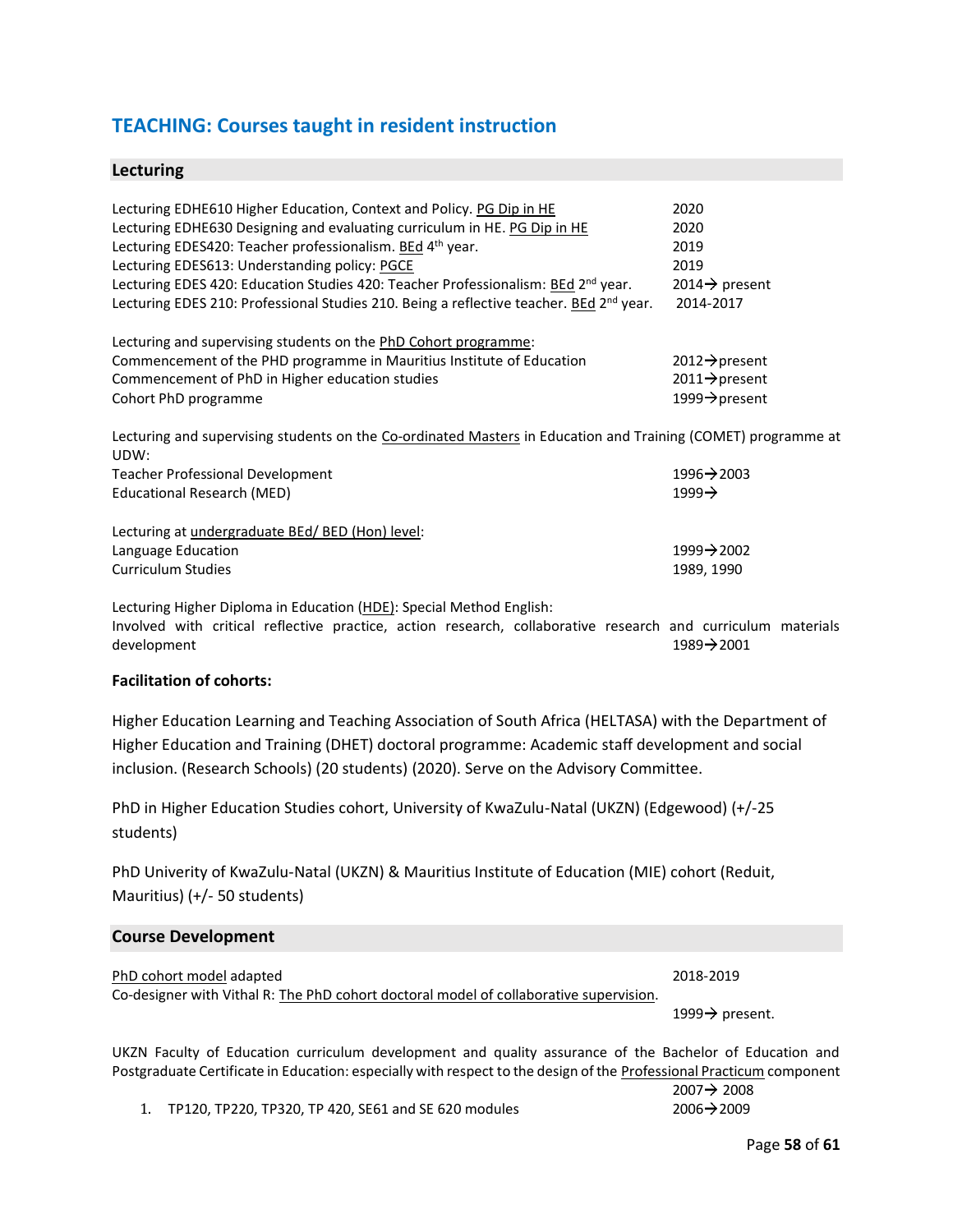2. Introduced the compulsory component for ALL students to teach across a diversity of authentic South African schools: in well and under-resourced contexts (Commended as exemplary of Best Practices by CHE HEQC Accreditation Review panel )

Designed the new BED and PGCE curriculum in relation to the new 2007 Higher Education Qualification Framework (UKZN)  $2007 \rightarrow 2009$ 

Involvement in developing the BEd undergraduate and PGCE curriculum programme: University of Durban-Westville 1996

Involved in designing Co-ordinated Masters in Education and Training (COMET) programme at UDW. 1999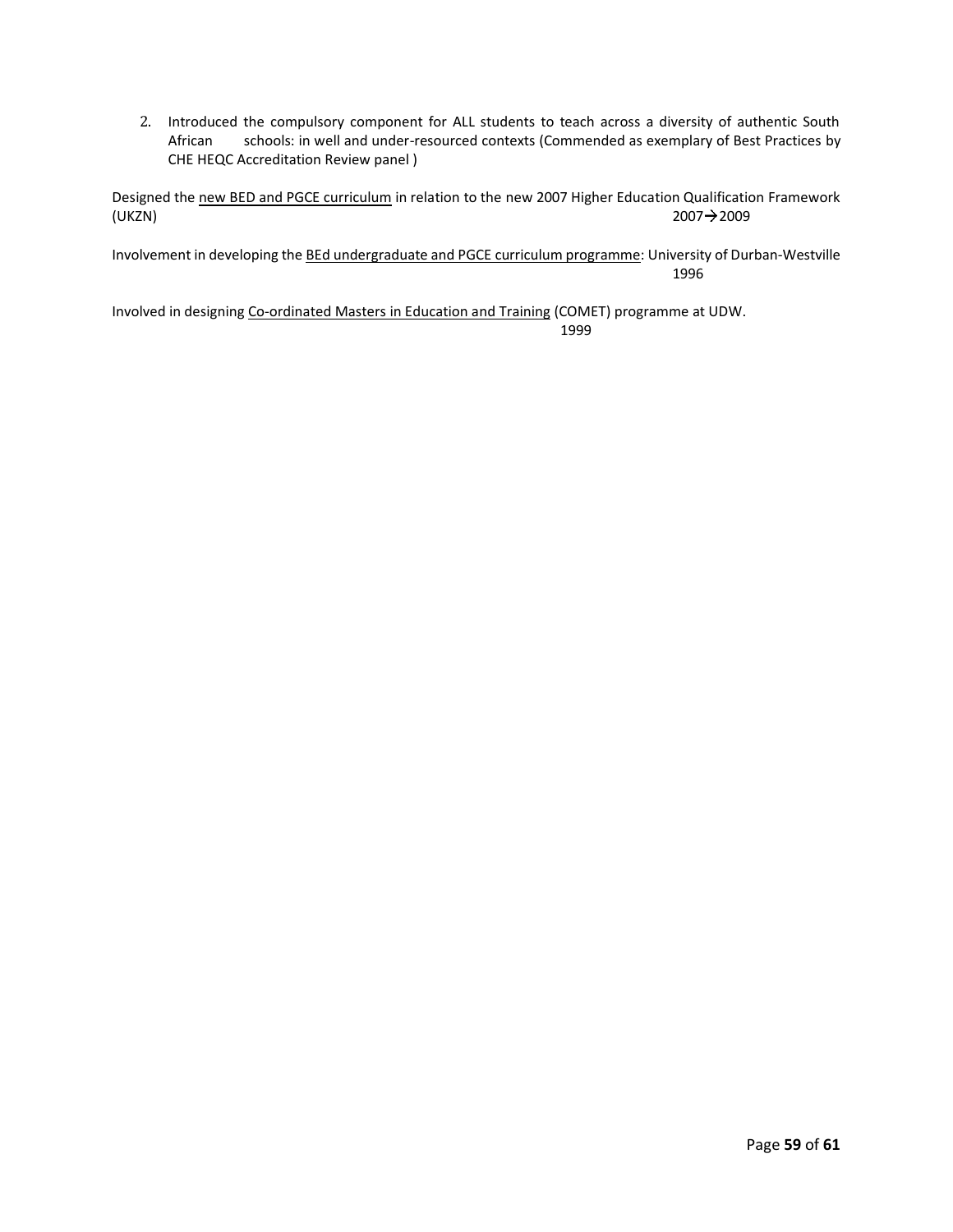### **Honours and Awards**

| University of Kwazulu-Natal, School of Education (internal) Annual Award: University<br>Service                                                                                                                                            | December 2018            |
|--------------------------------------------------------------------------------------------------------------------------------------------------------------------------------------------------------------------------------------------|--------------------------|
| University of KwaZulu-Natal, School of Education (internal) Annual Award:<br>Innovative, creative, effective teaching and/or supervision                                                                                                   | December 2017            |
| Nominated as South African nominee by Department of Basic Education: Teacher<br>Development Directorate: UNESCO- Hamdan bin Rashid Al-Maktoum Prize for<br>Outstanding Practice and Performance in Enhancing the Effectiveness of Teachers | August 2013              |
| National convenor of conference steering planning committee: South African Education<br>Research Association (SAERA): annual conference                                                                                                    | 2013-2014                |
| Invited by University of Hong Kong: Faculty of Education. Faculty Visitorship Scheme:<br>seminars and research collaborations                                                                                                              | 20 April-05 May 2013     |
| Invited by Hatay, Turkey. Turkey-South Africa international relations: Education as<br>solution?                                                                                                                                           | 25 March-02 April 2013   |
| Advisory Board: international conference: Interfaith activism for justice and<br>reconciliation (draft title)                                                                                                                              | $2012 \rightarrow 2014$  |
| Advisory Board: international conference: Peacebuilding through education. New York.<br>September 2012. www.fountainconferences.org                                                                                                        | 2012                     |
| National Ubuntu Award for contribution to Education. Turquoise Harmony Institute,<br>South Africa                                                                                                                                          | 2011                     |
| Invited to an international Visitorship programme to Turkey: School, university, cultural<br>linkages                                                                                                                                      | April 2012<br>April 2010 |
| Invited member of the Advisory Council for the Commonwealth Secretariat on Teacher<br>Mobility, Recruitment and Migration                                                                                                                  | 2010→ present            |
| South African Council for Educators (SACE) Interim endorsement committee for<br>Continuing Professional Teacher Development                                                                                                                | 2009                     |
| Elected Chair of the national Higher Education South Africa (HESA) Education Deans<br>Forum (EDF)                                                                                                                                          | 2008; 2009; 2010; 2011   |
| Endorsement Working Group: Department of Education and South African Council of<br>Educators (SACE) Professional Council                                                                                                                   | 2008                     |
| Invited Panel member: Academy of Science of South Africa (ASSAf): The PhD Study                                                                                                                                                            | 2008-2009                |
| Reference Group: South African Council for Education (SACE) - Department of Education<br><b>Continuing Professional Teacher Development</b>                                                                                                | 2007→2009                |
| Advisory Reference Group: Council on Higher Education national review of academic<br>and professional programmes in teacher education in South Africa                                                                                      | 2004→2009                |